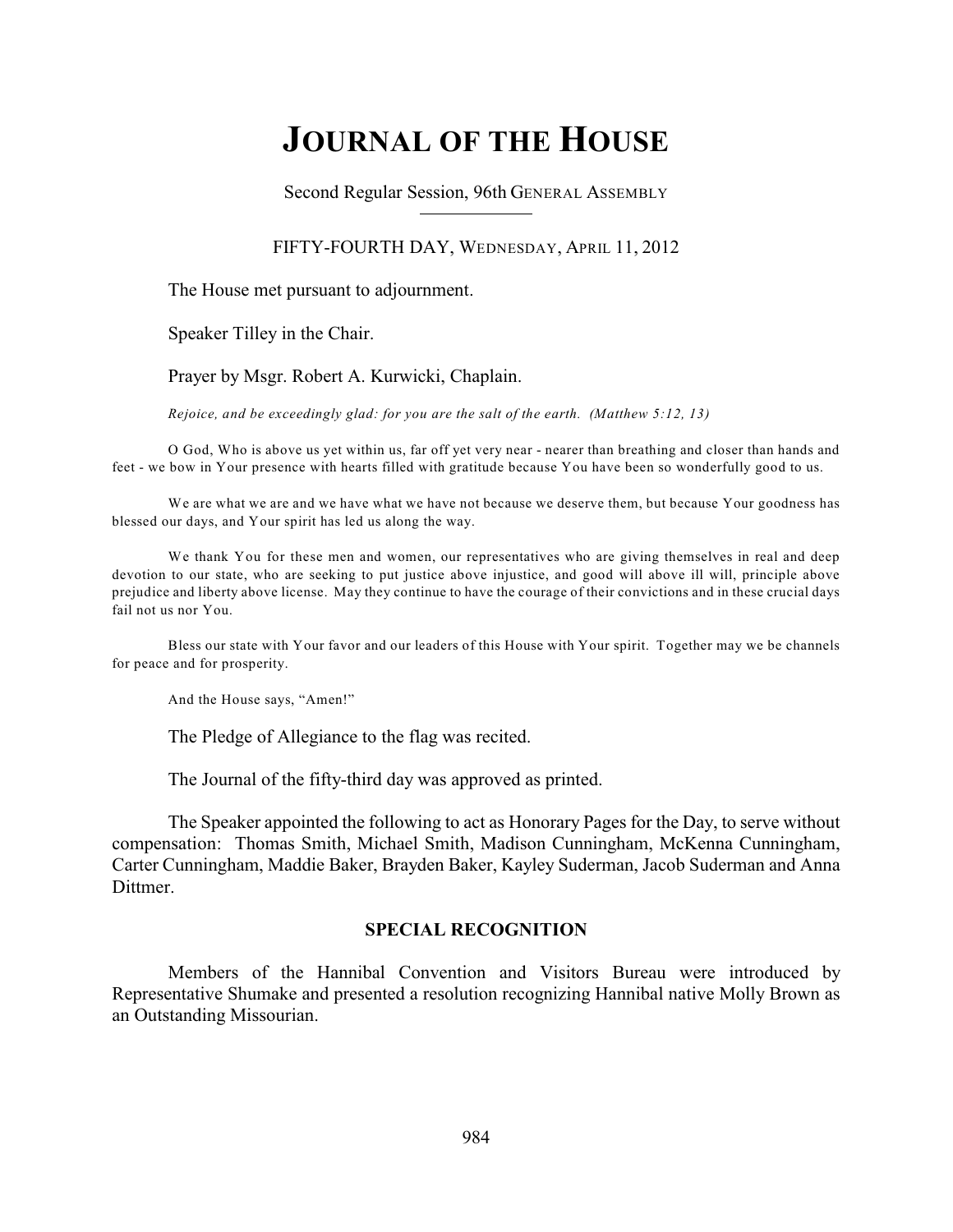### **THIRD READING OF HOUSE BILLS**

**HB 1403**, relating to workers' compensation, was taken up by Representative Schatz.

On motion of Representative Schatz, **HB 1403** was read the third time and passed by the following vote:

AYES: 092

| A llen           | Asbury     | Bahr           | Bernskoetter   | Brandom     |
|------------------|------------|----------------|----------------|-------------|
| <b>Brattin</b>   | Brown 85   | Brown 116      | Burlison       | Cauthorn    |
| Cierpiot         | Conway 14  | Cookson        | Cox            | Crawford    |
| Cross            | Curtman    | Davis          | Day            | Denison     |
| Dieckhaus        | Diehl      | Dugger         | Elmer          | Entlicher   |
| Fisher           | Fitzwater  | Flanigan       | Fraker         | Franklin    |
| Franz            | Frederick  | Fuhr           | Gatschenberger | Gosen       |
| Grisamore        | Guernsey   | Haefner        | Hampton        | Hinson      |
| Hoskins          | Hough      | Houghton       | Johnson        | Jones 89    |
| Keeney           | Kelley 126 | Klippenstein   | Koenig         | Korman      |
| Lair             | Lant       | Largent        | Lauer          | Leara       |
| Loehner          | Long       | McCaherty      | McNary         | Molendorp   |
| Nance            | Neth       | Nolte          | Parkinson      | Phillips    |
| Pollock          | Redmon     | Reiboldt       | Richardson     | Riddle      |
| Rowland          | Ruzicka    | Sater          | Schad          | Scharnhorst |
| Schatz           | Schneider  | Schoeller      | Shumake        | Smith 150   |
| Solon            | Sommer     | Stream         | Thomson        | Torpey      |
| Wallingford      | Wells      | White          | Wright         | W yatt      |
| Zerr             | Mr Speaker |                |                |             |
| <b>NOES: 056</b> |            |                |                |             |
| Anders           | Atkins     | Aull           | <b>Barnes</b>  | Black       |
| Brown 50         | Carlson    | Carter         | Casey          | Colona      |
| Conway 27        | Ellinger   | Ellington      | Fallert        | Harris      |
| Hodges           | Holsman    | Hubbard        | Hummel         | Jones 63    |
| Kander           | Kelly 24   | Kirkton        | Kratky         | Lampe       |
| Lasater          | Marshall   | May            | McCreery       | McDonald    |
| McGeoghegan      | McManus    | McNeil         | Montecillo     | Morgan      |
| Nasheed          | Newman     | <b>Nichols</b> | $Ox$ ford      | Pace        |
| Pierson          | Ouinn      | Rizzo          | Schieber       | Schieffer   |
| Schupp           | Shively    | Sifton         | Silvey         | Spreng      |
| Still            | Swearingen | Talboy         | Taylor         | Walton Gray |
| Wieland          |            |                |                |             |
| PRESENT: 001     |            |                |                |             |

Lichtenegger

ABSENT WITH LEAVE: 014

| Berry   | Funderburk    | Higdon  | Hughes  | Jones 117 |
|---------|---------------|---------|---------|-----------|
| Leach   | McCann Beatty | McGhee  | Meadows | Smith 71  |
| Swinger | Webb          | W ebber | W eter  |           |

Speaker Tilley declared the bill passed.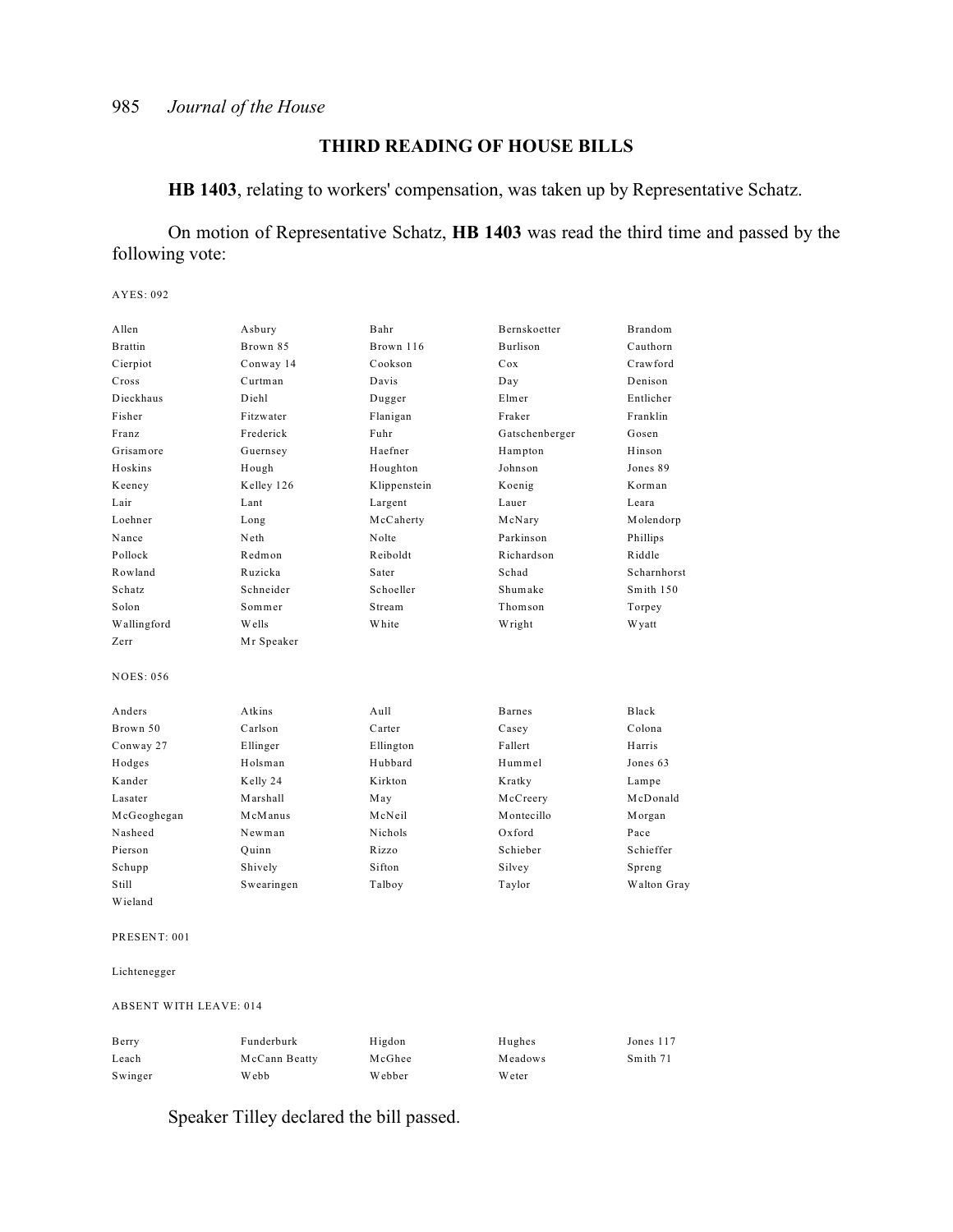### The emergency clause was defeated by the following vote:

AYES: 090

| Allen                         | Asbury        | Bahr         | Bernskoetter   | Brandom     |
|-------------------------------|---------------|--------------|----------------|-------------|
| <b>Brattin</b>                | Brown 85      | Brown 116    | Burlison       | Cauthorn    |
| Cierpiot                      | Conway 14     | Cookson      | Cox            | Crawford    |
| Cross                         | Curtman       | Davis        | Day            | Denison     |
| Dieckhaus                     | Diehl         | Dugger       | Elmer          | Entlicher   |
| Fisher                        | Fitzwater     | Flanigan     | Fraker         | Franklin    |
| Franz                         | Frederick     | Fuhr         | Gatschenberger | Gosen       |
| Grisamore                     | Guernsey      | Haefner      | Hampton        | Hinson      |
| Hoskins                       | Hough         | Houghton     | Johnson        | Jones 89    |
|                               |               |              |                | Korman      |
| Keeney                        | Kelley 126    | Klippenstein | Koenig         |             |
| Lair                          | Lant          | Largent      | Lauer          | Leara       |
| Loehner                       | Long          | McGhee       | McNary         | Molendorp   |
| Nance                         | Nolte         | Parkinson    | Phillips       | Pollock     |
| Reiboldt                      | Richardson    | Riddle       | Rowland        | Ruzicka     |
| Sater                         | Schad         | Scharnhorst  | Schatz         | Schneider   |
| Schoeller                     | Shumake       | Smith 150    | Solon          | Sommer      |
| Stream                        | Thomson       | Torpey       | Wallingford    | Wells       |
| Weter                         | White         | Wright       | Zerr           | Mr Speaker  |
| <b>NOES: 063</b>              |               |              |                |             |
| Anders                        | Atkins        | Aull         | <b>Barnes</b>  | Berry       |
| Black                         | Brown 50      | Carlson      | Carter         | Casey       |
| Colona                        | Conway 27     | Ellinger     | Ellington      | Fallert     |
| Harris                        | Hodges        | Holsman      | Hubbard        | Hummel      |
| Jones 63                      | Kander        | Kelly 24     | Kirkton        | Kratky      |
| Lampe                         | Lasater       | Leach        | Marshall       | May         |
| McCaherty                     | McCann Beatty | McCreery     | McDonald       | McGeoghegan |
| McManus                       | McNeil        | Meadows      | Montecillo     | Morgan      |
| Nasheed                       | Neth          | Newman       | Nichols        | Oxford      |
| Pace                          | Pierson       | Rizzo        | Schieber       | Schieffer   |
| Schupp                        | Shively       | Sifton       | Silvey         | Smith 71    |
| Spreng                        | Still         | Swearingen   | Talboy         | Taylor      |
| Walton Gray                   | Wieland       | W yatt       |                |             |
| PRESENT: 001                  |               |              |                |             |
| Lichtenegger                  |               |              |                |             |
| <b>ABSENT WITH LEAVE: 009</b> |               |              |                |             |
| Funderburk                    | Higdon        | Hughes       | Jones 117      | Ouinn       |
| Redmon                        | Swinger       | Webb         | Webber         |             |

**HCS HB 1272**, relating to actions and damages against jails, was taken up by Representative Kelley (126).

Representative Smith (150) assumed the Chair.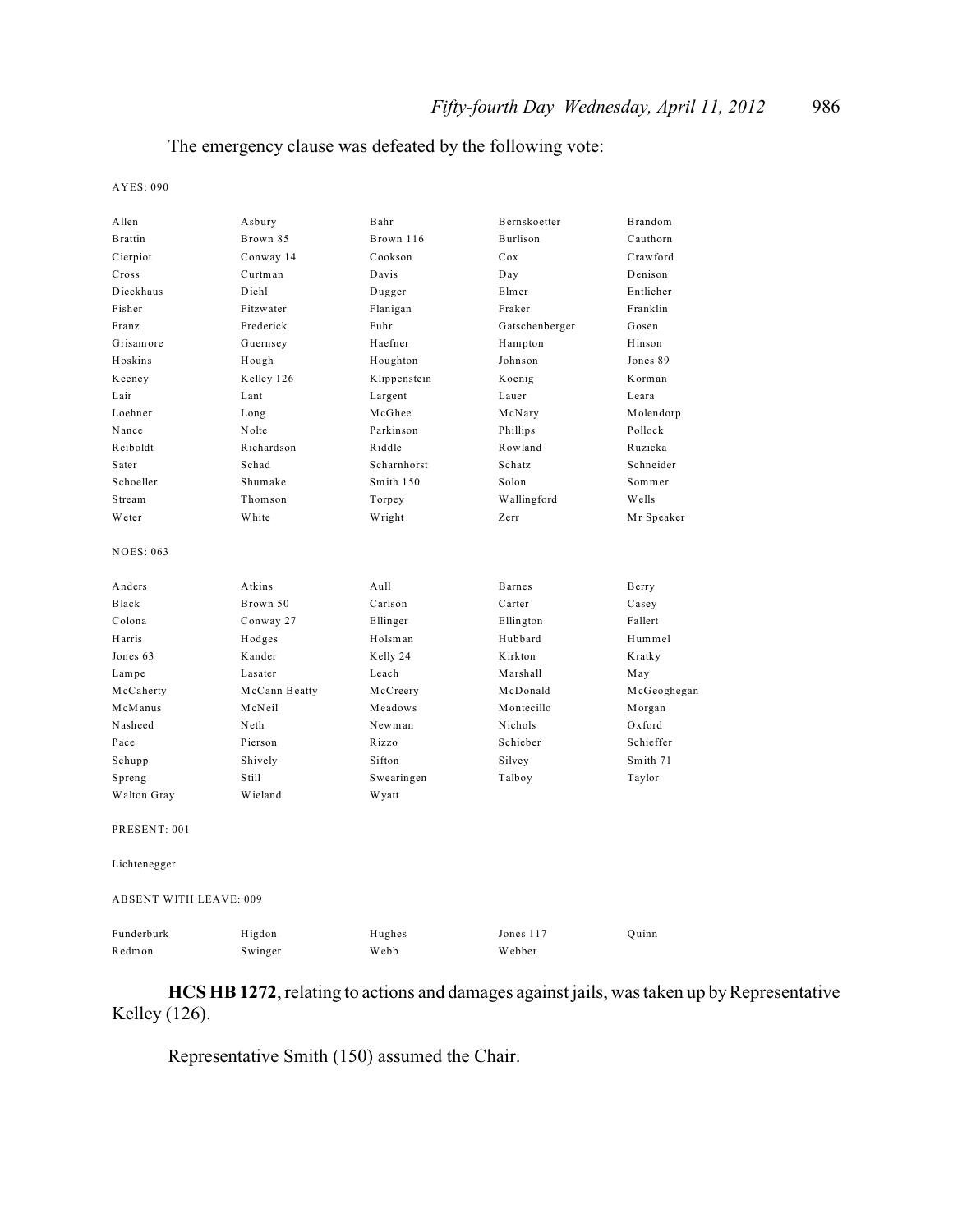On motion of Representative Kelley (126), **HCS HB 1272** was read the third time and passed by the following vote:

#### AYES: 086

| Allen            | Bahr           | <b>Barnes</b>  | Bernskoetter  | Berry      |
|------------------|----------------|----------------|---------------|------------|
| Black            | <b>Brandom</b> | <b>Brattin</b> | Brown 85      | Burlison   |
| Casey            | Cauthorn       | Cierpiot       | Conway 14     | Cookson    |
| Cox              | Crawford       | Cross          | Davis         | Denison    |
| Dieckhaus        | Diehl          | Dugger         | Entlicher     | Fallert    |
| Fisher           | Fitzwater      | Flanigan       | Fraker        | Franklin   |
| Franz            | Gatschenberger | Gosen          | Grisamore     | Guernsey   |
| Haefner          | Hampton        | Hinson         | Hoskins       | Hough      |
| Houghton         | Jones 89       | Jones 117      | Keeney        | Kelley 126 |
| Koenig           | Korman         | Lair           | Lant          | Largent    |
| Leach            | Leara          | Lichtenegger   | Loehner       | Long       |
| McCaherty        | McGhee         | McNary         | Molendorp     | Nance      |
| Neth             | Nolte          | Parkinson      | Phillips      | Pollock    |
| Redmon           | Reiboldt       | Richardson     | Riddle        | Ruzicka    |
| Sater            | Schad          | Scharnhorst    | <b>Schatz</b> | Schoeller  |
| Shumake          | Smith 150      | Sommer         | Stream        | Thomson    |
| Wallingford      | Wells          | Wieland        | Wright        | W yatt     |
| Mr Speaker       |                |                |               |            |
| <b>NOES: 067</b> |                |                |               |            |
| Anders           | Asbury         | Atkins         | Aull          | Brown 50   |
| Carlson          | Carter         | Colona         | Conway 27     | Curtman    |
| Day              | Ellinger       | Ellington      | Frederick     | Fuhr       |
| Harris           | Higdon         | Hodges         | Holsman       | Hubbard    |
| Hummel           | Johnson        | Jones 63       | Kander        | Kelly 24   |
| Kirkton          | Klippenstein   | Kratky         | Lampe         | Lauer      |
| Marshall         | May            | McCann Beatty  | McCreery      | McDonald   |
| McGeoghegan      | McManus        | McNeil         | Meadows       | Montecillo |
| Morgan           | Nasheed        | Newman         | Nichols       | $Ox$ ford  |
| Pace             | Pierson        | Quinn          | Rizzo         | Schieber   |
| Schieffer        | Schneider      | Schupp         | Shively       | Sifton     |
| Smith 71         | Solon          | Spreng         | Still         | Swearingen |
| Talboy           | Taylor         | Torpey         | Walton Gray   | Webber     |
| Weter            | White          |                |               |            |
| PRESENT: 001     |                |                |               |            |

Silvey

#### ABSENT WITH LEAVE: 009

| Brown 116 | Elmer   | Funderburk | Hughes | Lasater |
|-----------|---------|------------|--------|---------|
| Rowland   | Swinger | Webb       | Zerr   |         |

# Representative Smith (150) declared the bill passed.

Speaker Tilley resumed the Chair.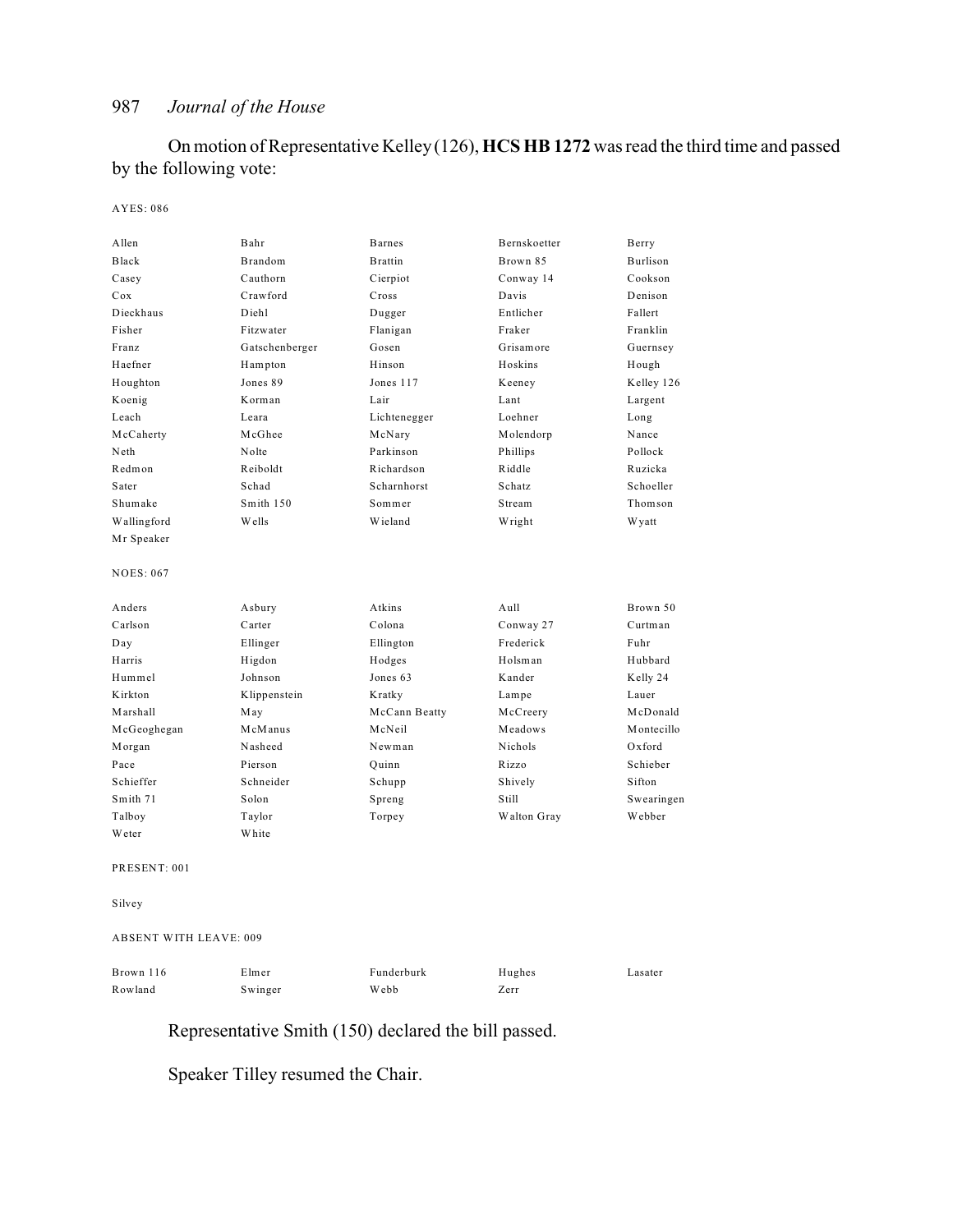### **PERFECTION OF HOUSE BILL**

**HCS HB 1134**, relating to insurance coverage, was taken up by Representative Scharnhorst.

Representative McNeil offered **House Amendment No. 1**.

Representative Cierpiot raised a point of order that **House Amendment No. 1** goes beyond the scope of the bill.

The Chair ruled the point of order well taken.

**HCS HB 1134** was laid over.

On motion of Representative Jones (89), the House recessed until 2:00 p.m.

#### **AFTERNOON SESSION**

The hour of recess having expired, the House was called to order by Speaker Tilley.

### **HOUSE COURTESY RESOLUTIONS OFFERED AND ISSUED**

House Resolution No. 1881 through House Resolution No. 1984

### **HOUSE CONCURRENT RESOLUTION**

Representative McNary, et al., offered House Concurrent Resolution No. 57.

#### **PERFECTION OF HOUSE BILLS**

**HCS HB 1134**, relating to insurance coverage, was again taken up by Representative Scharnhorst.

On motion of Representative Scharnhorst, **HCS HB 1134** was adopted.

On motion of Representative Scharnhorst, **HCS HB 1134** was ordered perfected and printed.

**HCS HB 1256**, relating to judicial procedures, was taken up by Representative Diehl.

Representative Kelly (24) offered **House Amendment No. 1**.

*House Amendment No. 1*

AMEND House Committee Substitute for House Bill No. 1256, Page 4, Section 67.2010, Line 16, by inserting after all of said line the following:

"195.222. 1. A person commits the crime of trafficking drugs in the first degree if, except as authorized by sections 195.005 to 195.425, he distributes, delivers, manufactures, produces or attempts to distribute, deliver,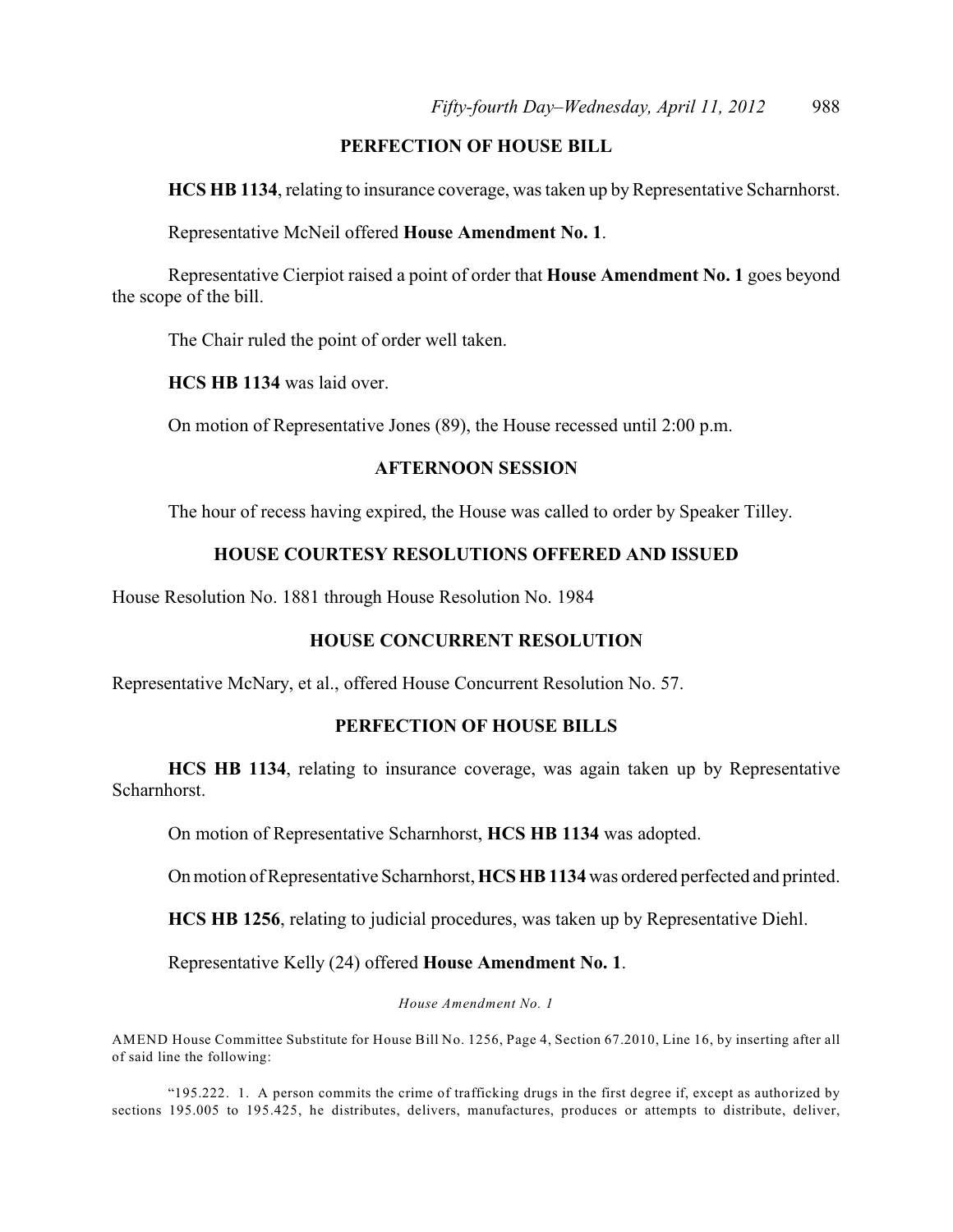manufacture or produce more than thirty grams of a mixture or substance containing a detectable amount of heroin. Violations of this subsection shall be punished as follows:

(1) If the quantity involved is more than thirty grams but less than ninety grams the person shall be sentenced to the authorized term of imprisonment for a class A felony;

(2) If the quantity involved is ninety grams or more the person shall be sentenced to the authorized term of imprisonment for a class A felony which term shall be served without probation or parole.

2. A person commits the crime of trafficking drugs in the first degree if, except as authorized by sections 195.005 to 195.425, he distributes, delivers, manufactures, produces or attempts to distribute, deliver, manufacture or produce more than one hundred fifty grams of a mixture or substance containing a detectable amount of coca leaves, except coca leaves and extracts of coca leaves from which cocaine, ecgonine, and derivatives of ecgonine or their salts have been removed; cocaine salts and their optical and geometric isomers, and salts of isomers; ecgonine, its derivatives, their salts, isomers, and salts of isomers; or any compound, mixture, or preparation which contains any quantity of any of the foregoing substances. Violations of this subsection shall be punished as follows:

(1) If the quantity involved is more than one hundred fifty grams but less than four hundred fifty grams the person shall be sentenced to the authorized term of imprisonment for a class A felony;

(2) If the quantity involved is four hundred fifty grams or more the person shall be sentenced to the authorized term of imprisonment for a class A felony which term shall be served without probation or parole.

3. A person commits the crime of trafficking drugs in the first degree if, except as authorized by sections 195.005 to 195.425, he distributes, delivers, manufactures, produces or attempts to distribute, deliver, manufacture or produce more than **[**two**] twenty eight** grams of a mixture or substance described in subsection 2 of this section which contains cocaine base. Violations of this subsection shall be punished as follows:

(1) If the quantity involved is more than **[**two**] twenty eight** grams but less than **[**six**] two hundred eighty** grams the person shall be sentenced to the authorized term of imprisonment for a class A felony;

(2) If the quantity involved is **[**six**] two hundred eighty** grams or more the person shall be sentenced to the authorized term of imprisonment for a class A felony which term shall be served without probation or parole.

4. A person commits the crime of trafficking drugs in the first degree if, except as authorized by sections 195.005 to 195.425, he distributes, delivers, manufactures, produces or attempts to distribute, deliver, manufacture or produce more than five hundred milligrams of a mixture or substance containing a detectable amount of lysergic acid diethylamide (LSD). Violations of this subsection shall be punished as follows:

(1) If the quantity involved is more than five hundred milligrams but less than one gram the person shall be sentenced to the authorized term of imprisonment for a class A felony;

(2) If the quantity involved is one gram or more the person shall be sentenced to the authorized term of imprisonment for a class A felony which term shall be served without probation or parole.

5. A person commits the crime of trafficking drugs in the first degree if, except as authorized by sections 195.005 to 195.425, he distributes, delivers, manufactures, produces or attempts to distribute, deliver, manufacture or produce more than thirty grams of a mixture or substance containing a detectable amount of phencyclidine (PCP). Violations of this subsection shall be punished as follows:

(1) If the quantity involved is more than thirty grams but less than ninety grams the person shall be sentenced to the authorized term of imprisonment for a class A felony;

(2) If the quantity involved is ninety grams or more the person shall be sentenced to the authorized term of imprisonment for a class A felony which term shall be served without probation or parole.

6. A person commits the crime of trafficking drugs in the first degree if, except as authorized by sections 195.005 to 195.425, he distributes, delivers, manufactures, produces or attempts to distribute, deliver, manufacture or produce more than four grams of phencyclidine. Violations of this subsection shall be punished as follows:

(1) If the quantity involved is more than four grams but less than twelve grams the person shall be sentenced to the authorized term of imprisonment for a class A felony;

(2) If the quantity involved is twelve grams or more the person shall be sentenced to the authorized term of imprisonment for a class A felony which term shall be served without probation or parole.

7. A person commits the crime of trafficking drugs in the first degree if, except as authorized by sections 195.005 to 195.425, he distributes, delivers, manufactures, produces or attempts to distribute, deliver, manufacture or produce more than thirty kilograms of a mixture or substance containing marijuana. Violations of this subsection shall be punished as follows:

(1) If the quantity involved is more than thirty kilograms but less than one hundred kilograms the person shall be sentenced to the authorized term of imprisonment for a class A felony;

(2) If the quantity involved is one hundred kilograms or more the person shall be sentenced to the authorized term of imprisonment for a class A felony which term shall be served without probation or parole.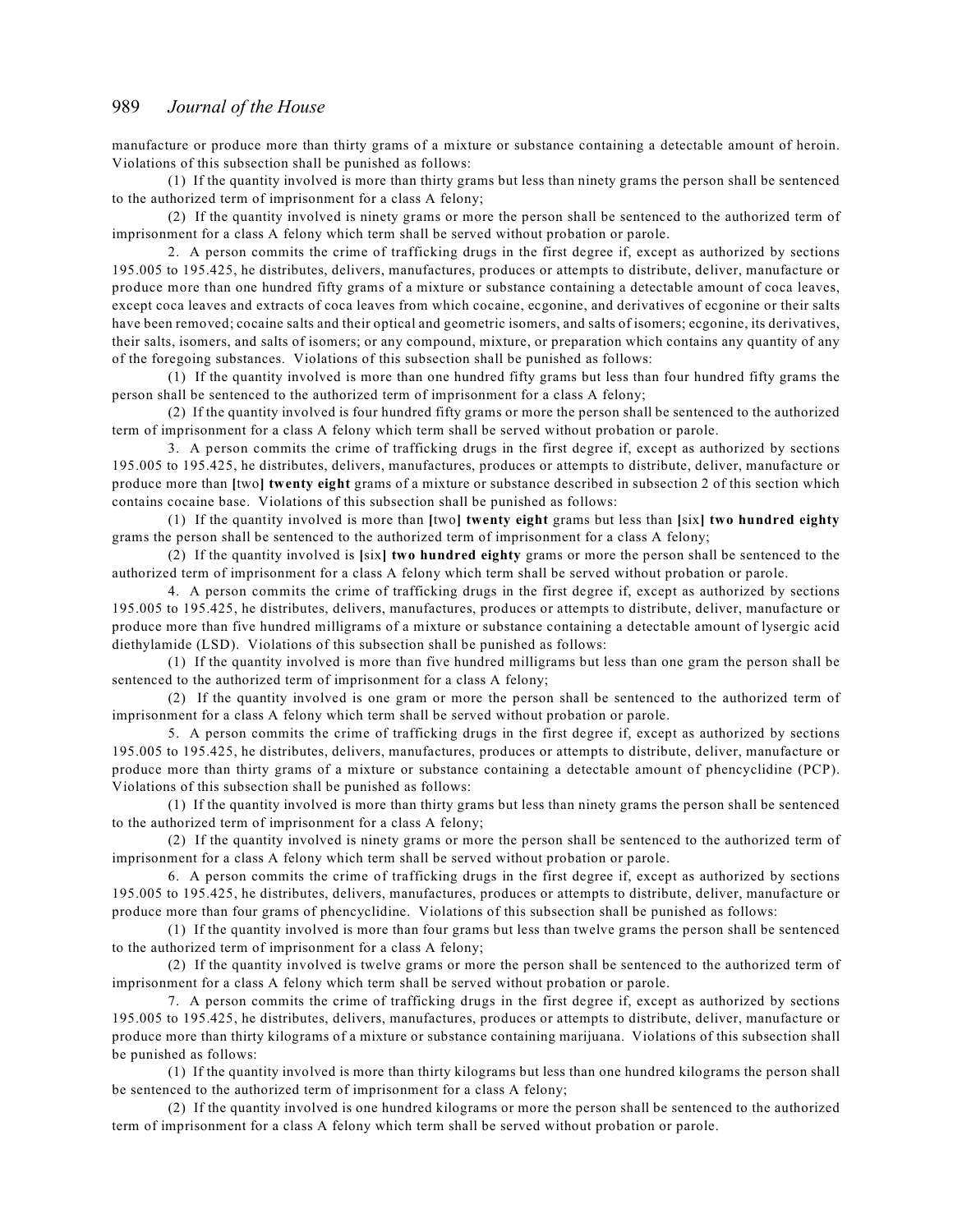8. A person commits the crime of trafficking drugs in the first degree if, except as authorized by sections 195.005 to 195.425, he distributes, delivers, manufactures, produces or attempts to distribute, deliver, manufacture or produce more than thirty grams of any material, compound, mixture or preparation which contains any quantity of the following substances having a stimulant effect on the central nervous system: amphetamine, its salts, optical isomers and salts of its optical isomers; methamphetamine, its salts, optical isomers and salts of its optical isomers; phenmetrazine and its salts; or methylphenidate. Violations of this subsection or attempts to violate this subsection shall be punished as follows:

(1) If the quantity involved is more than thirty grams but less than ninety grams the person shall be sentenced to the authorized term of imprisonment for a class A felony;

(2) If the quantity involved is ninety grams or more, or if the quantity involved was thirty grams or more and the location of the offense was within two thousand feet of a school or public housing as defined in section 195.214 or section 195.218 or within a motor vehicle, or any structure or building which contains rooms furnished for the accommodation or lodging of guests, and kept, used, maintained, advertised, or held out to the public as a place where sleeping accommodations are sought for pay or compensation to transient guests or permanent guests, the person shall be sentenced to the authorized term of imprisonment for a class A felony which term shall be served without probation or parole.

9. A person commits the crime of trafficking drugs in the first degree if, except as authorized by sections 195.005 to 195.425, he or she distributes, delivers, manufactures, produces or attempts to distribute, deliver, manufacture or produce more than thirty grams of any material, compound, mixture or preparation which contains any quantity of 3,4-methylenedioxymethamphetamine. Violations of this subsection or attempts to violate this subsection shall be punished as follows:

(1) If the quantity involved is more than thirty grams but less than ninety grams the person shall be sentenced to the authorized term of imprisonment for a class A felony;

(2) If the quantity involved is ninety grams or more, or if the quantity involved was thirty grams or more and the location of the offense was within two thousand feet of a school or public housing as defined in section 195.214 or section 195.218 or within a motor vehicle, or any structure or building which contains rooms furnished for the accommodation or lodging of guests, and kept, used, maintained, advertised, or held out to the public as a place where sleeping accommodations are sought for pay or compensation to transient guests or permanent guests, the person shall be sentenced to the authorized term of imprisonment for a class A felony which term shall be served without probation or parole.

195.223. 1. A person commits the crime of trafficking drugs in the second degree if, except as authorized by sections 195.005 to 195.425, he possesses or has under his control, purchases or attempts to purchase, or brings into this state more than thirty grams of a mixture or substance containing a detectable amount of heroin. Violations of this subsection shall be punished as follows:

(1) If the quantity involved is more than thirty grams but less than ninety grams the person shall be guilty of a class B felony;

(2) If the quantity involved is ninety grams or more the person shall be guilty of a class A felony.

2. A person commits the crime of trafficking drugs in the second degree if, except as authorized by sections 195.005 to 195.425, he possesses or has under his control, purchases or attempts to purchase, or brings into this state more than one hundred fifty grams of a mixture or substance containing a detectable amount of coca leaves, except coca leaves and extracts of coca leaves from which cocaine, ecgonine, and derivatives of ecgonine or their salts have been removed; cocaine salts and their optical and geometric isomers, and salts of isomers; ecgonine, its derivatives, their salts, isomers, and salts of isomers; or any compound, mixture, or preparation which contains any quantity of any of the foregoing substances. Violations of this subsection shall be punished as follows:

(1) If the quantity involved is more than one hundred fifty grams but less than four hundred fifty grams the person shall be guilty of a class B felony;

(2) If the quantity involved is four hundred fifty grams or more the person shall be guilty of a class A felony.

3. A person commits the crime of trafficking drugs in the second degree if, except as authorized by sections 195.005 to 195.425, he possesses or has under his control, purchases or attempts to purchase, or brings into this state more than **[**two**] twenty eight** grams of a mixture or substance described in subsection 2 of this section which contains cocaine base. Violations of this subsection shall be punished as follows:

(1) If the quantity involved is more than **[**two**] twenty eight** grams but less than **[**six**] two hundred eighty** grams the person shall be guilty of a class B felony;

(2) If the quantity involved is **[**six**] two hundred eighty** grams or more the person shall be guilty of a class A felony.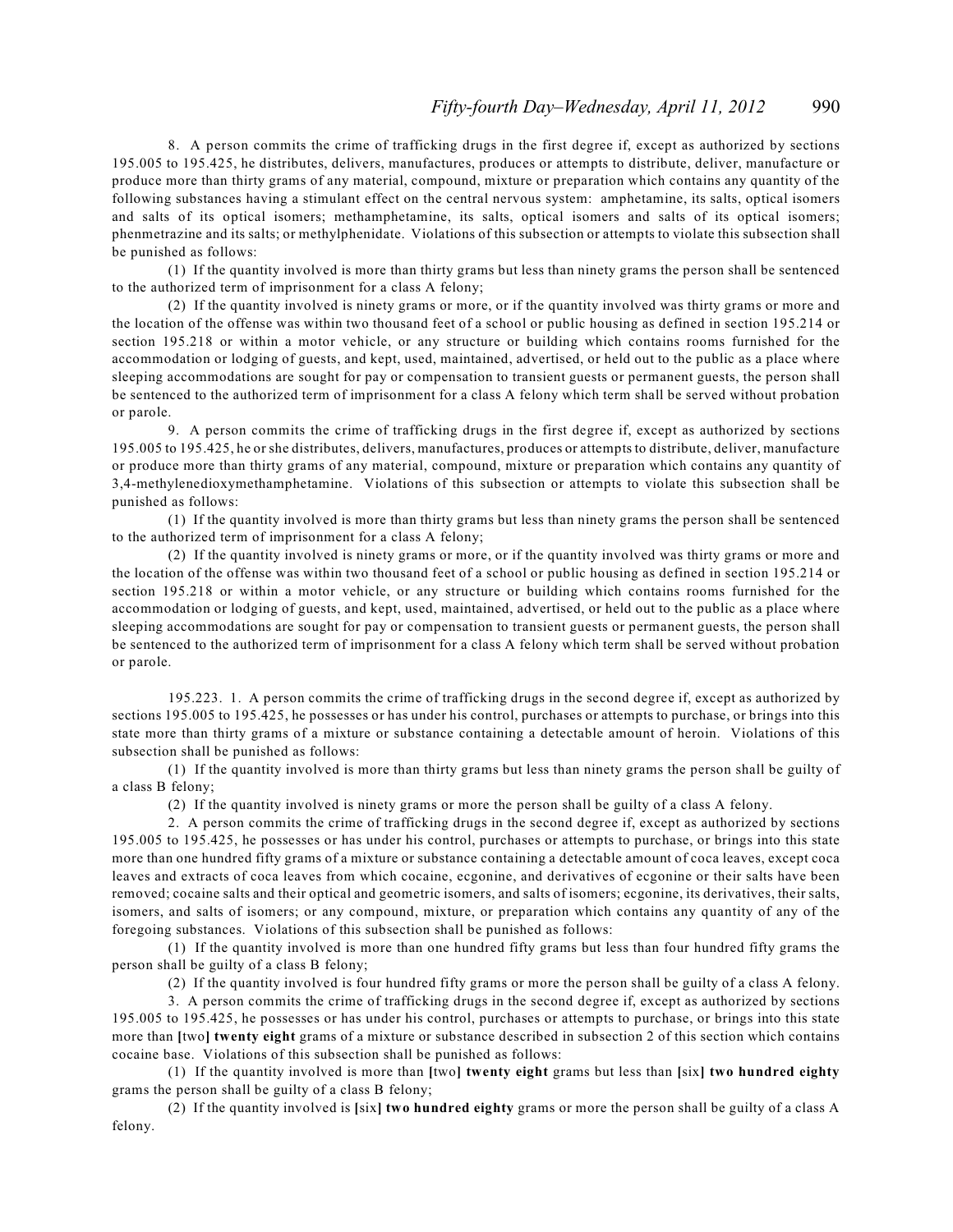4. A person commits the crime of trafficking drugs in the second degree if, except as authorized by sections 195.005 to 195.425, he possesses or has under his control, purchases or attempts to purchase, or brings into this state more than five hundred milligrams of a mixture or substance containing a detectable amount of lysergic acid diethylamide (LSD). Violations of this subsection shall be punished as follows:

(1) If the quantity involved is more than five hundred milligrams but less than one gram the person shall be guilty of a class B felony;

(2) If the quantity involved is one gram or more the person shall be guilty of a class A felony.

5. A person commits the crime of trafficking drugs in the second degree if, except as authorized by sections 195.005 to 195.425, he possesses or has under his control, purchases or attempts to purchase, or brings into this state more than thirty grams of a mixture or substance containing a detectable amount of phencyclidine (PCP). Violations of this subsection shall be punished as follows:

(1) If the quantity involved is more than thirty grams but less than ninety grams the person shall be guilty of a class B felony;

(2) If the quantity involved is ninety grams or more the person shall be guilty of a class A felony.

6. A person commits the crime of trafficking drugs in the second degree if, except as authorized by sections 195.005 to 195.425, he possesses or has under his control, purchases or attempts to purchase, or brings into this state more than four grams of phencyclidine. Violations of this subsection shall be punished as follows:

(1) If the quantity involved is more than four grams but less than twelve grams the person shall be guilty of a class B felony;

(2) If the quantity involved is twelve grams or more the person shall be guilty of a class A felony.

7. A person commits the crime of trafficking drugs in the second degree if, except as authorized by sections 195.005 to 195.425, he possesses or has under his control, purchases or attempts to purchase, or brings into this state more than thirty kilograms or more of a mixture or substance containing marijuana. Violations of this subsection shall be punished as follows:

(1) If the quantity involved is more than thirty kilograms but less than one hundred kilograms the person shall be guilty of a class B felony;

(2) If the quantity involved is one hundred kilograms or more the person shall be guilty of a class A felony.

8. A person commits the class A felony of trafficking drugs in the second degree if, except as authorized by sections 195.005 to 195.425, he possesses or has under his control, purchases or attempts to purchase, or brings into this state more than five hundred marijuana plants.

9. A person commits the crime of trafficking drugs in the second degree if, except as authorized by sections 195.005 to 195.425, he possesses or has under his control, purchases or attempts to purchase, or brings into this state more than thirty grams of any material, compound, mixture or preparation which contains any quantity of the following substances having a stimulant effect on the central nervous system: amphetamine, its salts, optical isomers and salts of its optical isomers; methamphetamine, its salts, isomers and salts of its isomers; phenmetrazine and its salts; or methylphenidate. Violations of this subsection or attempts to violate this subsection shall be punished as follows:

(1) If the quantity involved is more than thirty grams but less than ninety grams the person shall be guilty of a class B felony;

(2) If the quantity involved is ninety grams or more but less than four hundred fifty grams, the person shall be guilty of a class A felony;

(3) If the quantity involved is four hundred fifty grams or more, the person shall be guilty of a class A felony and the term of imprisonment shall be served without probation or parole.

10. A person commits the crime of trafficking drugs in the second degree if, except as authorized by sections 195.005 to 195.425, he or she possesses or has under his or her control, purchases or attempts to purchase, or brings into this state more than thirty grams of any material, compound, mixture or preparation which contains any quantity of 3,4-methylenedioxymethamphetamine. Violations of this subsection or attempts to violate this subsection shall be punished as follows:

(1) If the quantity involved is more than thirty grams but less than ninety grams the person shall be guilty of a class B felony;

(2) If the quantity involved is ninety grams or more but less than four hundred fifty grams, the person shall be guilty of a class A felony;

(3) If the quantity involved is four hundred fifty grams or more, the person shall be guilty of a class A felony and the term of imprisonment shall be served without probation or parole."; and

Further amend said bill by amending the title, enacting clause, and intersectional references accordingly.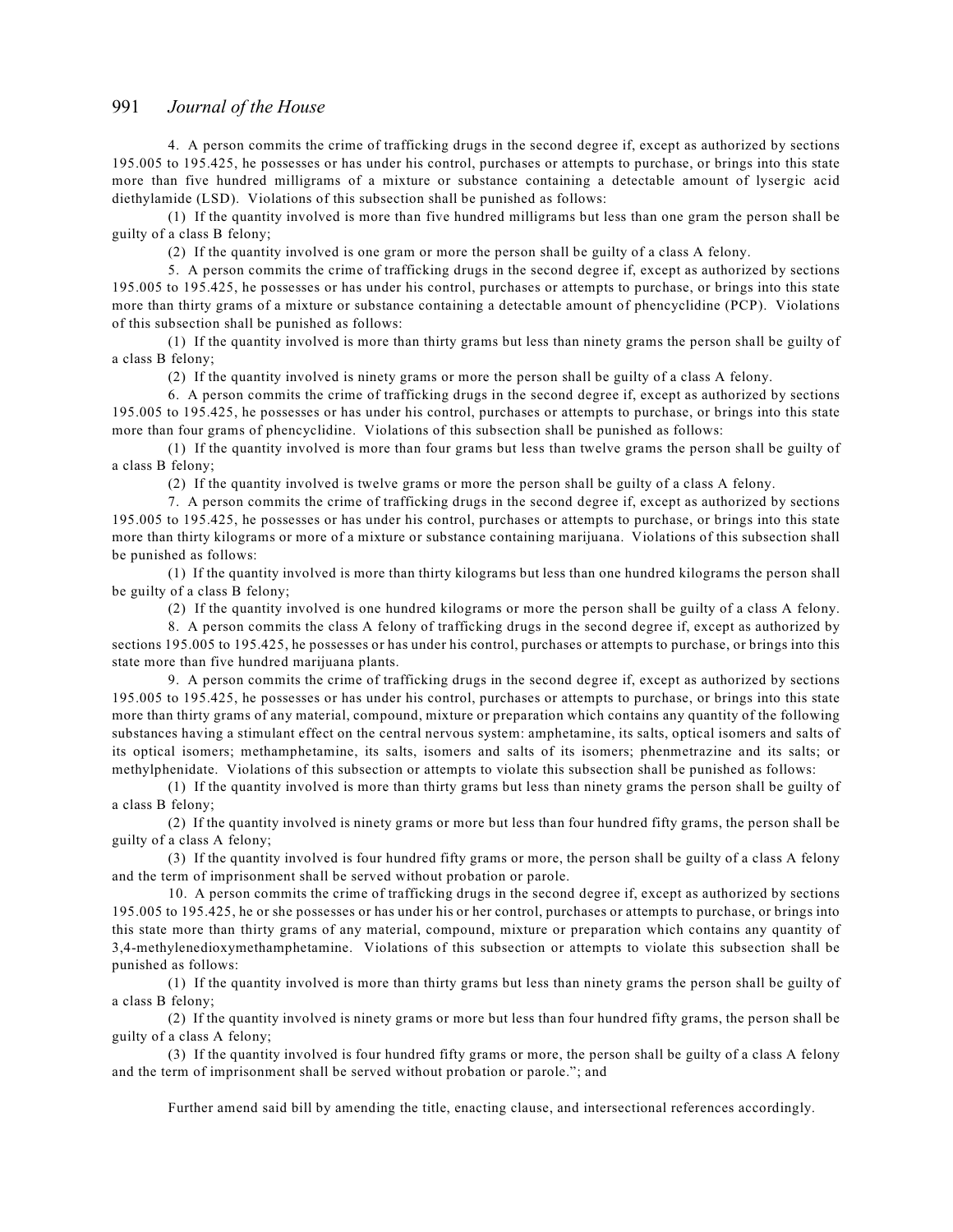### On motion of Representative Kelly (24), **House Amendment No. 1** was adopted.

#### Representative Jones (117) offered **House Amendment No. 2**.

*House Amendment No. 2*

AMEND House Committee Substitute for House Bill No. 1256, Page 1, Section A, Line 8, by inserting after all of said section and line the following:

"32.056. The department of revenue shall not release the home address **of** or any **[**other**]** information **[**contained in the department's motor vehicle or driver registration records regarding**] that identifies any vehicle owned or leased by** any person who is a county, state or federal parole officer **[**or who is**],** a federal pretrial officer **[**or who is**],** a peace officer pursuant to section **[**590.100**] 590.010, a person vested by Article V, Section 1 of the Missouri Constitution with the judicial power of the state, a member of the federal judiciary,** or a member of **[**the parole officer's, pretrial officer's or peace officer's**] such person's** immediate family **contained in the department's motor vehicle or driver registration records,** based on a specific request for such information from any person. Any **such** person **[**who is a county, state or federal parole officer or who is a federal pretrial officer or who is a peace officer pursuant to section 590.100**]** may notify the department of **[**such**] his or her** status and the department shall protect the confidentiality of the **home address and vehicle** records on such a person and his or her immediate family as required by this section. **If such member of the judiciary's status changes and he or she and his or her immediate family do not qualify for the exemption contained in this subsection, such person shall notify the department and the department's records shall be revised.** This section shall not prohibit the department from releasing information on a motor registration list pursuant to section 32.055 or from releasing information on any officer who holds a class A, B or C commercial driver's license pursuant to the Motor Carrier Safety Improvement Act of 1999, as amended, 49 U.S.C. 31309."; and

Further amend said bill by amending the title, enacting clause, and intersectional references accordingly.

On motion of Representative Jones (117), **House Amendment No. 2** was adopted.

Representative Cox offered **House Amendment No. 3**.

#### *House Amendment No. 3*

AMEND House Committee Substitute for House Bill No. 1256, Page 4, Section 210.567, Line 28, by inserting after the phrase "**embarrass any person**" on said line, the phrase "**, nor shall it contain any information that is otherwise closed, confidential, or privileged**"; and

Further amend said bill by amending the title, enacting clause, and intersectional references accordingly.

Representative Oxford offered **House Amendment No. 1 to House Amendment No. 3**.

#### **House Amendment No. 1 to House Amendment No. 3** was withdrawn.

Representative Leara assumed the Chair.

On motion of Representative Cox, **House Amendment No. 3** was adopted.

Representative Cauthorn offered **House Amendment No. 4**.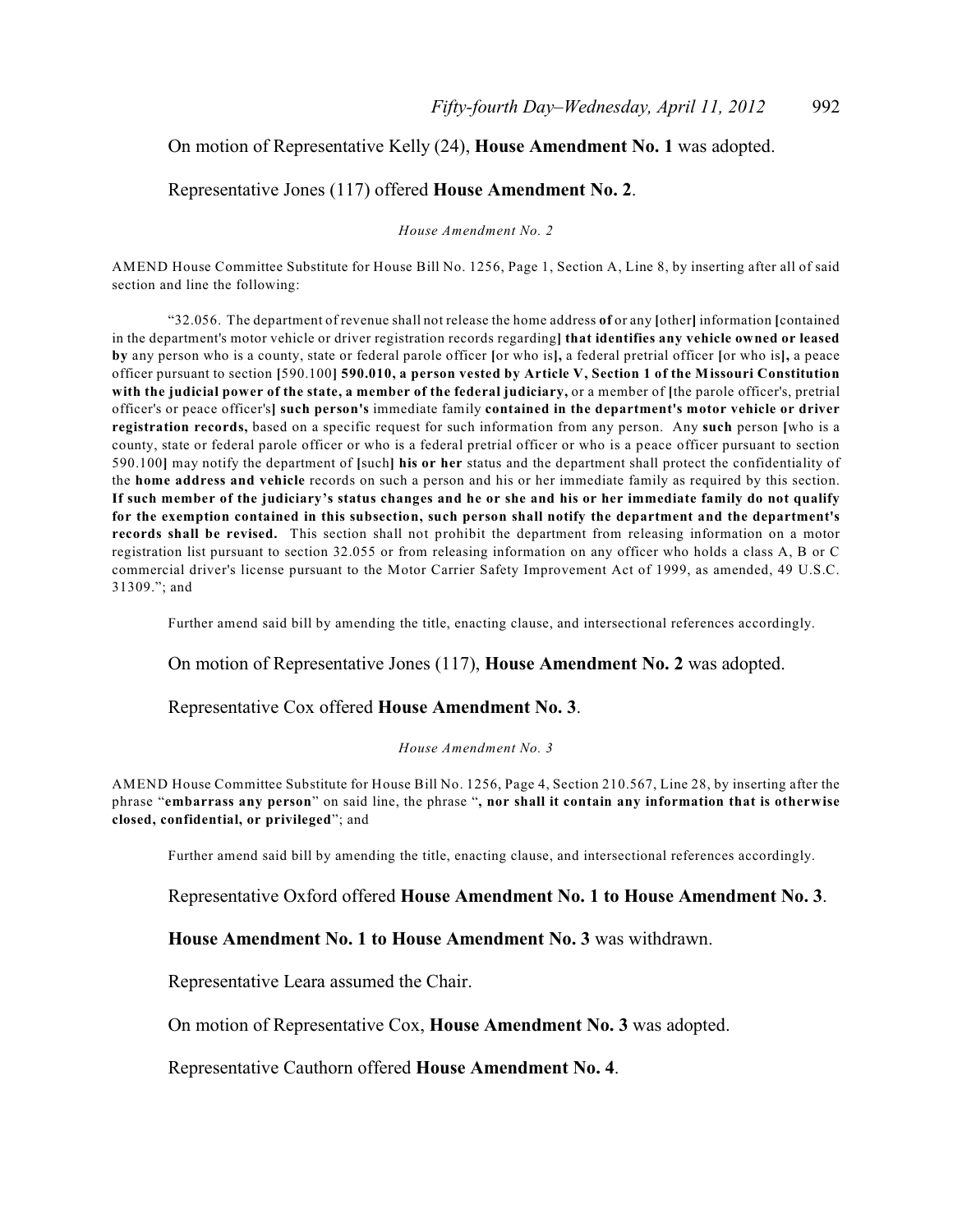#### *House Amendment No. 4*

AMEND House Committee Substitute for House Bill No. 1256, Page 26, Section 488.5320, Line 46, by inserting after all of said line the following:

"**488.5375. Upon a plea of guilty or a finding of guilt for a felony sexual offense in which computers, computer equipment, computer devices, cellular telephones, or other electronic devices were seized, the court may, in addition to imposition of any penalties provided by law, order the defendant to reimburse the state or local law enforcement agency for the costs incurred by such agency in the examination of any computer, computer equipment, computer devices, cellular telephones, or other electronic devices seized. Such costs shall include the reasonable costs of performing examinations of the seized electronic devices. Each law enforcement agency may establish a schedule of such costs; except that, the court may order the costs reduced if the court determines that the costs are excessive.**"; and

Further amend said bill, Page 31, Section 537.528, Line 31, by inserting after all of said line the following:

"542.301. 1. Property which comes into the custody of an officer or of a court as the result of any seizure and which has not been forfeited pursuant to any other provisions of law or returned to the claimant shall be disposed of as follows:

(1) Stolen property, or property acquired in any other manner declared an offense by chapters 569 and 570, but not including any of the property referred to in subdivision (2) of this subsection, shall be delivered by order of court upon claim having been made and established, to the person who is entitled to possession:

(a) The claim shall be made by written motion filed with the court with which a motion to suppress has been, or may be, filed. The claim shall be barred if not made within one year from the date of the seizure;

(b) Upon the filing of such motion, the judge shall order notice to be given to all persons interested in the property, including other claimants and the person from whose possession the property was seized, of the time, place and nature of the hearing to be held on the motion. The notice shall be given in a manner reasonably calculated to reach the attention of all interested persons. Notice may be given to unknown persons and to persons whose address is unknown by publication in a newspaper of general circulation in the county. No property shall be delivered to any claimant unless all interested persons have been given a reasonable opportunity to appear and to be heard;

(c) After a hearing, the judge shall order the property delivered to the person or persons entitled to possession, if any. The judge may direct that delivery of property required as evidence in a criminal proceeding shall be postponed until the need no longer exists;

(d) A law enforcement officer having custody of seized property may, at any time that seized property has ceased to be useful as evidence, request that the prosecuting attorney of the county in which property was seized file a motion with the court of such county for the disposition of the seized property. If the prosecuting attorney does not file such motion within sixty days of the request by the law enforcement officer having custody of the seized property, then such officer may request that the attorney general file a written motion with the circuit court of the county or judicial district in which the seizure occurred. Upon filing of the motion, the court shall issue an order directing the disposition of the property. Such disposition may, if the property is not claimed within one year from the date of the seizure or if no one establishes a right to it, and the seized property has ceased to be useful as evidence, include a public sale of the property. Pursuant to a motion properly filed and granted under this section, the proceeds of any sale, less necessary expenses of preservation and sale, shall be paid into the county treasury for the use of the county. If the property is not salable, the judge may order its destruction. Notwithstanding any other provision of law, if no claim is filed within one year of the seizure and no motion pursuant to this section is filed within six months thereafter, and the seized property has ceased to be useful as evidence, the property shall be deemed abandoned, converted to cash and shall be turned over immediately to the treasurer pursuant to section 447.543;

(e) If the property is a living animal or is perishable, the judge may, at any time, order it sold at public sale. The proceeds shall be held in lieu of the property. A written description of the property sold shall be filed with the judge making the order of sale so that the claimant may identify the property. If the proceeds are not claimed within the time limited for the claim of the property, the proceeds shall be paid into the county treasury. If the property is not salable, the judge may order its destruction.

(2) Weapons, tools, devices, **computers, computer equipment, computer software, computer hardware, cellular telephones, or other devices capable of accessing the internet,** and substances other than motor vehicles, aircraft or watercraft, used by the owner or with the owner's consent as a means for committing felonies other than the offense of possessing burglary tools in violation of section 569.180, and property, the possession of which is an offense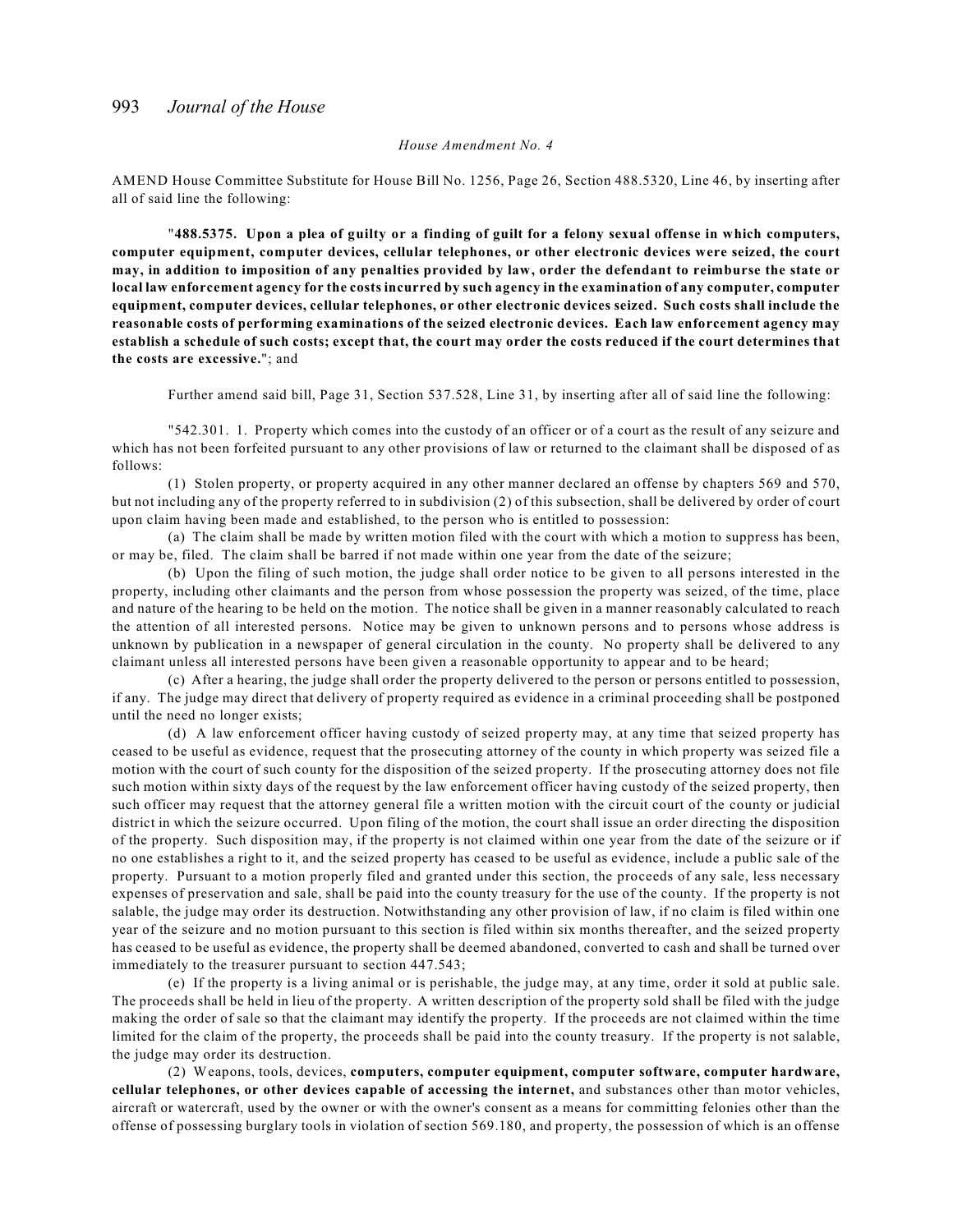under the laws of this state or which has been used by the owner, or used with the owner's acquiescence or consent, as a raw material or as an instrument to manufacture **[**or**],** produce**, or distribute, or be used as a means of storage of** anything the possession of which is an offense under the laws of this state, or which any statute authorizes or directs to be seized, other than lawfully possessed weapons seized by an officer incident to an arrest, shall be forfeited to the state of Missouri.

2. The officer who has custody of the property shall inform the prosecuting attorney of the fact of seizure and of the nature of the property. The prosecuting attorney shall thereupon file a written motion with the court with which the motion to suppress has been, or may be, filed praying for an order directing the forfeiture of the property. If the prosecuting attorney of a county in which property is seized fails to file a motion with the court for the disposition of the seized property within sixty days of the request by a law enforcement officer, the officer having custody of the seized property may request the attorney general to file a written motion with the circuit court of the county or judicial district in which the seizure occurred. Upon filing of the motion, the court shall issue an order directing the disposition of the property. The signed motion shall be returned to the requesting agency. A motion may also be filed by any person claiming the right to possession of the property praying that the court declare the property not subject to forfeiture and order it delivered to the moving party.

3. Upon the filing of a motion either by the prosecuting attorney or by a claimant, the judge shall order notice to be given to all persons interested in the property, including the person out of whose possession the property was seized and any lienors, of the time, place and nature of the hearing to be held on the motion. The notice shall be given in a manner reasonably calculated to reach the attention of all interested persons. Notice may be given to unknown persons and to persons of unknown address by publication in a newspaper of general circulation in the county. Every interested person shall be given a reasonable opportunity to appear and to be heard as to the nature of the person's claim to the property and upon the issue of whether or not it is subject to forfeiture.

4. If the evidence is clear and convincing that the property in issue is in fact of a kind subject to forfeiture under this subsection, the judge shall declare it forfeited and order its destruction or sale. The judge shall direct that the destruction or sale of property needed as evidence in a criminal proceeding shall be postponed until this need no longer exists.

5. If the forfeited property can be put to a lawful use, it may be ordered sold after any alterations which are necessary to adapt it to a lawful use have been made. **In the case of computers, computer equipment, computer software, computer hardware, cellular telephones, or other devices capable of accessing the internet, or other devices used in the acquisition, possession, or distribution of child pornography or obscene material, the law enforcement agency in possession of such items may, upon court order, retain possession of such property and convert such property to the use of the law enforcement agency for use in criminal investigations.** If there is a holder of a bona fide lien against property which has been used as a means for committing an offense or which has been used as a raw material or as an instrument to manufacture or produce anything which is an offense to possess, who establishes that the use was without the lienholder's acquiescence or consent, the proceeds, less necessary expenses of preservation and sale, shall be paid to the lienholder to the amount of the lienholder's lien. The remaining amount shall be paid into the county treasury.

6. If the property is perishable the judge may order it sold at a public sale or destroyed, as may be appropriate, prior to a hearing. The proceeds of a sale, less necessary expenses of preservation and sale, shall be held in lieu of the property.

7. When a warrant has been issued to search for and seize allegedly obscene matter for forfeiture to the state, after an adversary hearing, the judge, upon return of the warrant with the matter seized, shall give notice of the fact to the prosecuting attorney of the county in which the matter was seized and the dealer, exhibitor or displayer and shall conduct further adversary proceedings to determine whether the matter is subject to forfeiture. If the evidence is clear and convincing that the matter is obscene as defined by law and it was being held or displayed for sale, exhibition, distribution or circulation to the public, the judge shall declare it to be obscene and forfeited to the state and order its destruction or other disposition; except that, no forfeiture shall be declared without the dealer, distributor or displayer being given a reasonable opportunity to appear in opposition and without the judge having thoroughly examined each item. If the material to be seized is the same as or another copy of matter that has already been determined to be obscene in a criminal proceeding against the dealer, exhibitor, displayer or such person's agent, the determination of obscenity in the criminal proceeding shall constitute clear and convincing evidence that the matter to be forfeited pursuant to this subsection is obscene. Except when the dealer, exhibitor or displayer consents to a longer period, or by such person's actions or pleadings willfully prevents the prompt resolution of the hearing, judgment shall be rendered within ten days of the return of the warrant. If the matter is not found to be obscene or is not found to have been held or displayed for sale, exhibition or distribution to the public, or a judgment is not entered within the time provided for, the matter shall be restored forthwith to the dealer, exhibitor or displayer.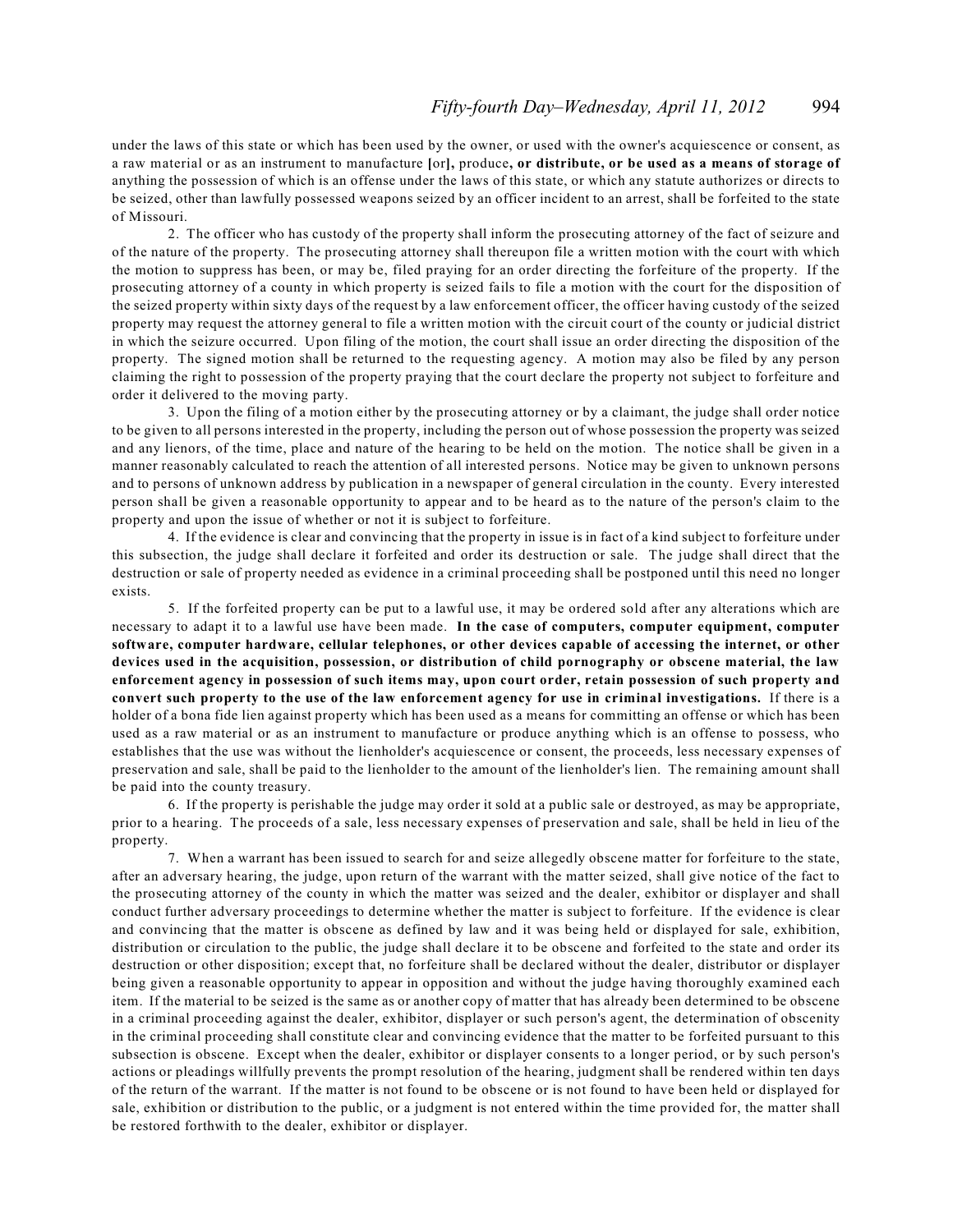8. If an appeal is taken by the dealer, exhibitor or displayer from an adverse judgment, the case should be assigned for hearing at the earliest practicable date and expedited in every way. Destruction or disposition of a matter declared forfeited shall be postponed until the judgment has become final by exhaustion of appeal, or by expiration of the time for appeal, and until the matter is no longer needed as evidence in a criminal proceeding.

9. A determination of obscenity, pursuant to this subsection, shall not be admissible in any criminal proceeding against any person or corporation for sale or possession of obscene matter; except that dealer, distributor or displayer from which the obscene matter was seized for forfeiture to the state.

10. When allegedly obscene matter or pornographic material for minors has been seized under a search warrant issued pursuant to subsection 2 of section 542.281 and the matter is no longer needed as evidence in a criminal proceeding the prosecuting attorney of the county in which the matter was seized may file a written motion with the circuit court of the county or judicial district in which the seizure occurred praying for an order directing the forfeiture of the matter. Upon filing of the motion, the court shall set a date for a hearing. Written notice of date, time, place and nature of the hearing shall be personally served upon the owner, dealer, exhibitor, displayer or such person's agent. Such notice shall be served no less than five days before the hearing.

11. If the evidence is clear and convincing that the matter is obscene as defined by law, and that the obscene material was being held or displayed for sale, exhibition, distribution or circulation to the public or that the matter is pornographic for minors and that the pornographic material was being held or displayed for sale, exhibition, distribution or circulation to minors, the judge shall declare it to be obscene or pornographic for minors and forfeited to the state and order its destruction or other disposition. A determination that the matter is obscene in a criminal proceeding as well as a determination that such obscene material was held or displayed for sale, exhibition, distribution or circulation to the public or a determination that the matter is pornographic for minors in a criminal proceeding as well as a determination that such pornographic material was held or displayed for sale, exhibition, distribution or circulation to minors shall be clear and convincing evidence that such material should be forfeited to the state; except that, no forfeiture shall be declared without the dealer, distributor or displayer being given a reasonable opportunity to appear in opposition and without a judge having thoroughly examined each item. A dealer, distributor or displayer shall have had reasonable opportunity to appear in opposition if the matter the prosecutor seeks to destroy is the same matter that formed the basis of a criminal proceeding against the dealer, distributor or displayer where the dealer, distributor or displayer has been charged and found guilty of holding or displaying for sale, exhibiting, distributing or circulating obscene material to the public or pornographic material for minors to minors. If the matter is not found to be obscene, or if obscene material is not found to have been held or displayed for sale, exhibition, distribution or circulation to the public, or if the matter is not found to be pornographic for minors or if pornographic material is not found to have been held or displayed for sale, exhibition, distribution or circulation to minors, the matter shall be restored forthwith to the dealer, exhibitor or displayer.

12. If an appeal is taken by the dealer, exhibitor or displayer from an adverse judgment, the case shall be assigned for hearing at the earliest practicable date and expedited in every way. Destruction or disposition of matter declared forfeited shall be postponed until the judgment has become final by exhaustion of appeal, or by expiration of the time for appeal, and until the matter is no longer needed as evidence in a criminal proceeding.

13. A determination of obscenity shall not be admissible in any criminal proceeding against any person or corporation for sale or possession of obscene matter.

14. An appeal by any party shall be allowed from the judgment of the court as in other civil actions.

15. All other property still in the custody of an officer or of a court as the result of any seizure and which has not been forfeited pursuant to this section or any other provision of law after three years following the seizure and which has ceased to be useful as evidence shall be deemed abandoned, converted to cash and shall be turned over immediately to the treasurer pursuant to section 447.543.

16. In fiscal year 2003, the commissioner of administration shall estimate the amount of any additional state revenue received pursuant to this section and section 447.532, shall transfer an equivalent amount of general revenue to the schools of the future fund created in section 163.005."; and

Further amend said bill, Page 36, Section 559.105, Line 28, by inserting after all of said line the following:

"566.083. 1. A person commits the crime of sexual misconduct involving a child if **[**the**] such** person:

(1) Knowingly exposes his or her genitals to a child less than fifteen years of age under circumstances in which he or she knows that his or her conduct is likely to cause affront or alarm to the child;

(2) Knowingly exposes his or her genitals to a child less than fifteen years of age for the purpose of arousing or gratifying the sexual desire of any person, including the child; or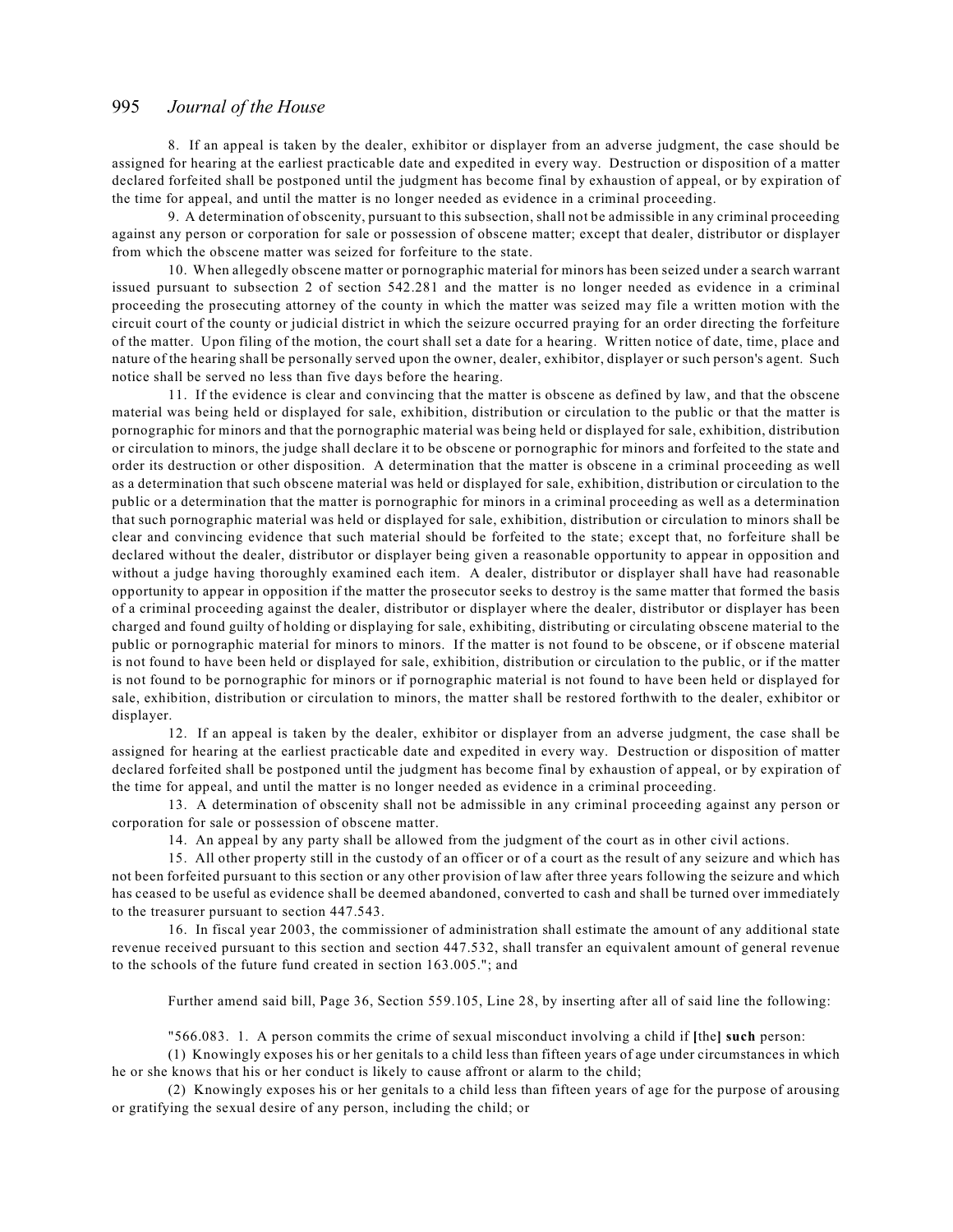(3) Knowingly coerces or induces a child less than fifteen years of age to expose the child's genitals **or breasts of a female child** for the purpose of arousing or gratifying the sexual desire of any person, including the child.

2. The provisions of this section shall apply regardless of whether the person violates **[**the**] this** section in person or via the Internet or other electronic means.

3. It is not an affirmative defense to prosecution for a violation of this section that the other person was a peace officer masquerading as a minor.

4. Sexual misconduct involving a child or attempted sexual misconduct involving a child is a class D felony unless the actor has previously pleaded guilty to or been found guilty of an offense pursuant to this chapter or the actor has previously pleaded guilty to or has been convicted of an offense against the laws of another state or jurisdiction which would constitute an offense under this chapter, in which case it is a class C felony.

566.151. 1. A person at least twenty-one years of age or older commits the crime of enticement of a child **in the first degree** if that person persuades, solicits, coaxes, entices, or lures whether by words, actions or through communication via the Internet or any electronic communication, any person who is less than fifteen years of age for the purpose of engaging in sexual conduct.

2. It is not an affirmative defense to a prosecution for a violation of this section that the other person was a peace officer masquerading as a minor.

3. Enticement of a child or an attempt to commit enticement of a child **in the first degree** is a felony for which the authorized term of imprisonment shall be not less than five years and not more than thirty years. No person convicted under this section shall be eligible for parole, probation, conditional release, or suspended imposition or execution of sentence for a period of five calendar years."; and

Further amend said bill by amending the title, enacting clause, and intersectional references accordingly.

Representative Still offered **House Amendment No. 1 to House Amendment No. 4**.

**House Amendment No. 1 to House Amendment No. 4** was withdrawn.

Representative Still offered **House Amendment No. 2 to House Amendment No. 4**.

*House Amendment No. 2 to House Amendment No. 4*

AMEND House Amendment No. 4 to House Committee Substitute for House Bill No. 1256, Page 7, Line 16, by inserting after all the word, "years." the following:

"**566.152. 1. A person at least twenty-one years of age or older commits the crime of enticement of a child in the second degree if that person persuades, solicits, coaxes, entices, or lures whether by words, actions or through communication via the internet or any electronic communication, any person who is at least fifteen years of age but less than seventeen years of age for the purpose of engaging in sexual conduct.**

**2. It is not an affirmative defense to a prosecution for a violation of this section that the other person was a peace officer masquerading as a minor.**

**3. Enticement of a child or an attempt to commit enticement of a child in the second degree is a class D felony.**"; and

Further amend said bill by amending the title, enacting clause, and intersectional references accordingly.

Representative Still moved that **House Amendment No. 2 to House Amendment No. 4** be adopted.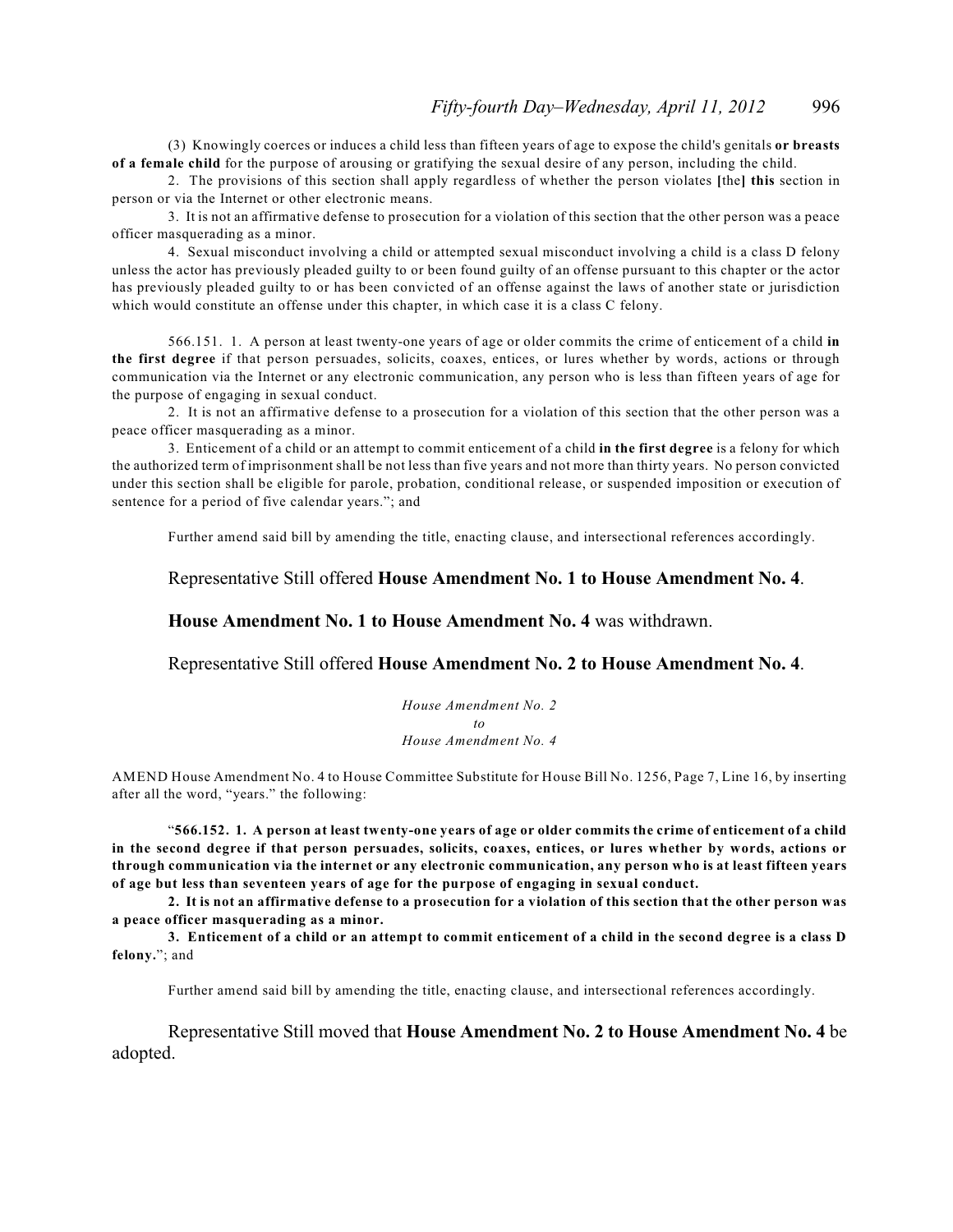# Which motion was defeated by the following vote:

#### AYES: 077

| Anders                        | Atkins         | Aull          | <b>Barnes</b>  | Black     |
|-------------------------------|----------------|---------------|----------------|-----------|
| Brandom                       | <b>Brattin</b> | Brown 50      | Carlson        | Carter    |
| Casey                         | Colona         | Conway 27     | Cookson        | Ellinger  |
| Ellington                     | Fallert        | Frederick     | Gosen          | Hampton   |
| Harris                        | Hodges         | Holsman       | Hubbard        | Hummel    |
| Jones 63                      | Jones 89       | Kander        | Kelly 24       | Kirkton   |
| Kratky                        | Lampe          | Largent       | May            | McCaherty |
| McCann Beatty                 | McCreery       | McDonald      | McGeoghegan    | McManus   |
| McNeil                        | Meadows        | Montecillo    | Morgan         | Nasheed   |
| Newman                        | Nichols        | $Ox$ ford     | Pace           | Pierson   |
| Ouinn                         | Riddle         | Rizzo         | Scharnhorst    | Schieber  |
| Schieffer                     | Schneider      | Schoeller     | Schupp         | Shively   |
| Sifton                        | Silvey         | Smith 71      | Smith 150      | Sommer    |
| Spreng                        | Still          | Stream        | Swearingen     | Swinger   |
| Talboy                        | Taylor         | Torpey        | Walton Gray    | Webber    |
| Wieland                       | <b>Wyatt</b>   |               |                |           |
| <b>NOES: 077</b>              |                |               |                |           |
| Asbury                        | Bahr           | Bernskoetter  | Berry          | Brown 85  |
| Brown 116                     | Burlison       | Cauthorn      | Cierpiot       | Conway 14 |
| Cox                           | Crawford       | Cross         | Curtman        | Davis     |
| Denison                       | Dieckhaus      | Diehl         | Dugger         | Elmer     |
| Entlicher                     | Fisher         | Fitzwater     | Flanigan       | Fraker    |
| Franklin                      | Franz          | Fuhr          | Gatschenberger | Grisamore |
| Guernsey                      | Haefner        | Higdon        | Hinson         | Hoskins   |
| Hough                         | Houghton       | Johnson       | Jones 117      | Keeney    |
| Kelley 126                    | Klippenstein   | Koenig        | Korman         | Lair      |
| Lant                          | Lasater        | Lauer         | Leach          | Leara     |
| Lichtenegger                  | Loehner        | Long          | Marshall       | McGhee    |
| McNary                        | Molendorp      | Nance         | Neth           | Parkinson |
| Phillips                      | Reiboldt       | Richardson    | Rowland        | Ruzicka   |
| Sater                         | Schad          | Schatz        | Solon          | Thomson   |
| Wallingford                   | Wells          | <b>W</b> eter | White          | Wright    |
| Zerr                          | Mr Speaker     |               |                |           |
| PRESENT: 000                  |                |               |                |           |
| <b>ABSENT WITH LEAVE: 009</b> |                |               |                |           |
| Allen                         | Day            | Funderburk    | Hughes         | Nolte     |
| Pollock                       | Redmon         | Shumake       | Webb           |           |

# Representative Fuhr offered **House Amendment No. 3 to House Amendment No. 4**.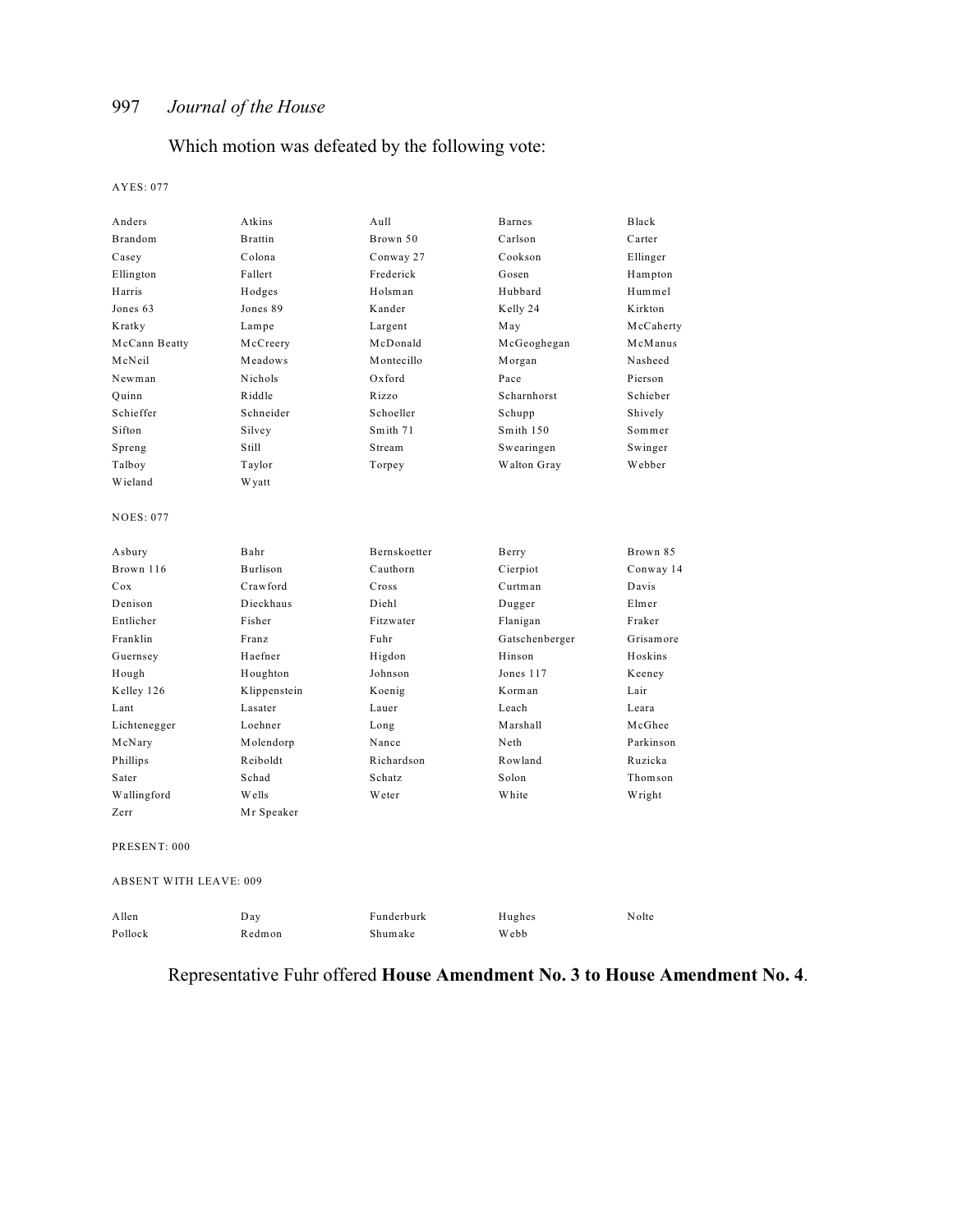*House Amendment No. 3 to House Amendment No. 4*

AMEND House Amendment No. 4 to House Committee Substitute for House Bill No. 1256, Page 6, Lines 28-31, by deleting all of said lines and inserting in lieu thereof the following:

"purpose of arousing or gratifying the sexual desire of any person, including the child; **[**or**]**

(3) Knowingly coerces or induces a child less than fifteen years of age to expose the child's genitals for the purpose of arousing or gratifying the sexual desire of any person, including the child**; or**

**(4) Knowingly coerces or induces a child who is known by such person to be less than fifteen years of age to expose the breasts of a female child through the Internet or other electronic means for the purpose of arousing or gratifying the sexual desire of any person, including the child**."; and

Further amend said bill by amending the title, enacting clause, and intersectional references accordingly.

On motion of Representative Fuhr, **House Amendment No. 3 to House Amendment No. 4** was adopted by the following vote:

AYES: 154

| Asbury              | Atkins       | Aull          | Bahr            |
|---------------------|--------------|---------------|-----------------|
| <b>Bernskoetter</b> | Berry        | Black         | <b>Brandom</b>  |
| Brown 50            | Brown 85     | Brown 116     | <b>Burlison</b> |
| Carter              | Casey        | Cauthorn      | Cierpiot        |
| Conway 14           | Conway 27    | Cookson       | Cox             |
| Cross               | Davis        | Denison       | Dieckhaus       |
| Dugger              | Ellinger     | Ellington     | Elmer           |
| Fallert             | Fisher       | Fitzwater     | Flanigan        |
| Franklin            | Franz        | Frederick     | Fuhr            |
| Gosen               | Grisamore    | Guernsey      | Haefner         |
| Harris              | Higdon       | Hinson        | Hodges          |
| Hoskins             | Hough        | Houghton      | Hubbard         |
| Johnson             | Jones 63     | Jones 89      | Jones 117       |
| Keeney              | Kelley 126   | Kelly 24      | Kirkton         |
| Koenig              | Korman       | Kratky        | Lair            |
| Lant                | Largent      | Lasater       | Lauer           |
| Leara               | Lichtenegger | Loehner       | Long            |
| May                 | McCaherty    | McCann Beatty | McCreery        |
| McGeoghegan         | McGhee       | McManus       | McNary          |
| Meadows             | Molendorp    | Montecillo    | Morgan          |
| Nasheed             | Neth         | Newman        | <b>Nichols</b>  |
| $Ox$ ford           | Pace         | Parkinson     | Phillips        |
| Pollock             | Ouinn        | Reiboldt      | Richardson      |
| Rizzo               | Rowland      | Ruzicka       | Sater           |
| Scharnhorst         | Schatz       | Schieber      | Schieffer       |
| Schoeller           | Schupp       | Shively       | Shumake         |
|                     |              |               |                 |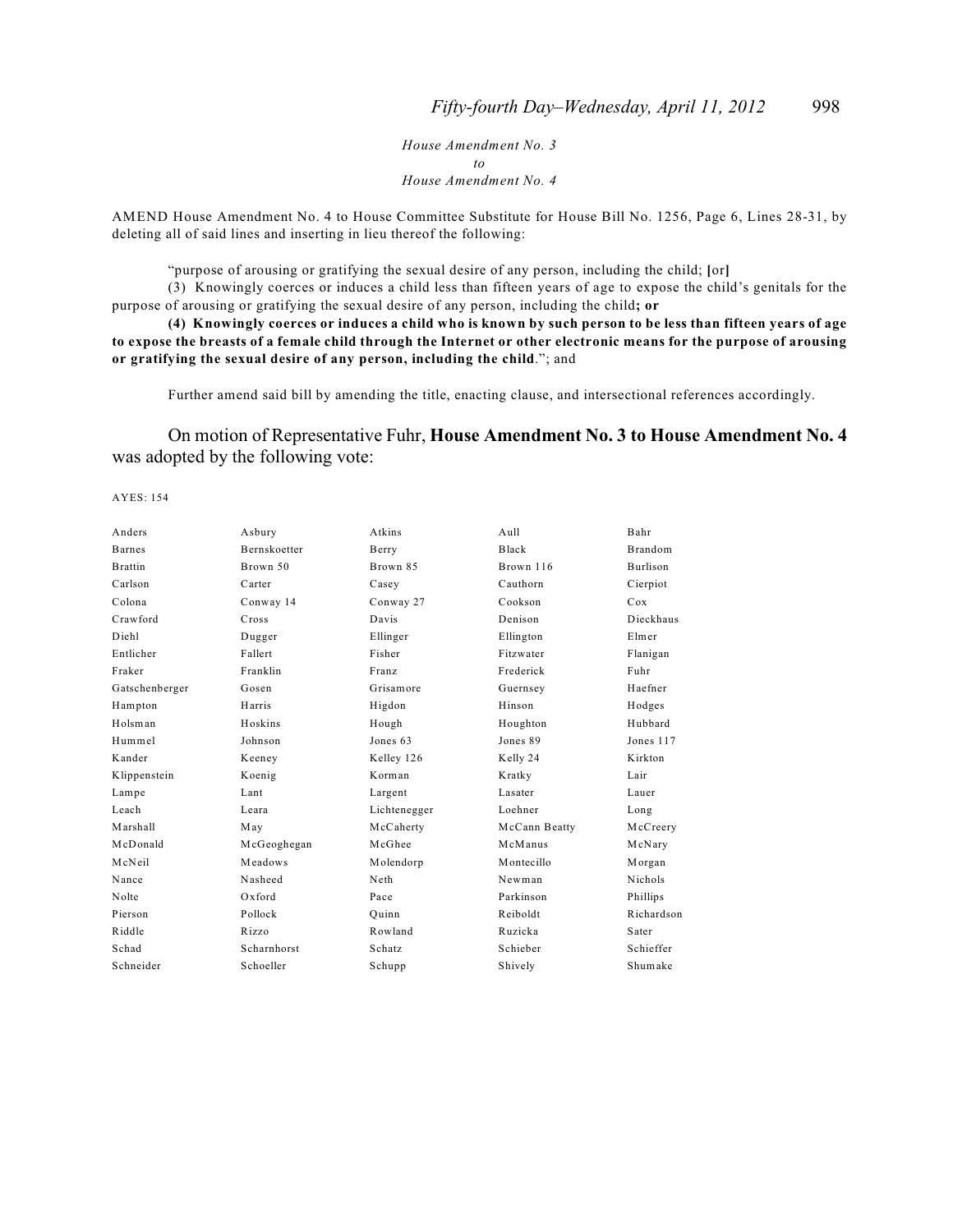| Sifton                        | Silvey  | Smith 71 | Smith 150  | Solon       |
|-------------------------------|---------|----------|------------|-------------|
| Sommer                        | Still   | Stream   | Swearingen | Swinger     |
| Talboy                        | Taylor  | Thomson  | Torpey     | Wallingford |
| Walton Gray                   | Webber  | W ells   | Weter      | White       |
| Wieland                       | Wright  | W yatt   | Zerr       |             |
| <b>NOES: 000</b>              |         |          |            |             |
| PRESENT: 000                  |         |          |            |             |
| <b>ABSENT WITH LEAVE: 009</b> |         |          |            |             |
| Allen                         | Curtman | Day      | Funderburk | Hughes      |
| Redmon                        | Spreng  | Webb     | Mr Speaker |             |

On motion of Representative Cauthorn, **House Amendment No. 4, as amended,** was adopted.

#### Representative Cox offered **House Amendment No. 5**.

#### *House Amendment No. 5*

AMEND House Committee Substitute for House Bill No. 1256, Page 25, Section 488.426, Line 20, by inserting after all of said line the following:

"488.2250. For all transcripts of testimony given or proceedings had in any circuit court **in cases where an appeal is taken**, the court reporter shall receive the sum of **[**two dollars**] three dollars and fifty cents** per twenty-five-line page for the original **and up to three copies** of the transcript, and the sum of **[**thirty-five cents**] fifty cents** per twenty-five-line page for each **[**carbon**] additional** copy thereof; the page to be approximately eight and one-half inches by eleven inches in size, with left-hand margin of approximately one and one-half inches and the right-hand margin of approximately one-half inch; answer to follow question on same line when feasible; such page to be designated as a legal page. Any judge, in his or her discretion, may order a transcript of all or any part of the evidence or oral proceedings, and the court reporter's fees for making the same shall be paid by the state upon a voucher approved by the court, and taxed against the state. In criminal cases where an appeal is taken by the defendant, and it appears to the satisfaction of the court that the defendant is unable to pay the costs of the transcript for the purpose of perfecting the appeal, the court shall order the court reporter to furnish three **paper or electronic** transcripts in duplication of the notes of the evidence, for the original **and up to three copies of the transcript [**of which**]** the court reporter shall receive **the sum of** two dollars **and sixty cents** per legal page **[**and for the copies**] and the sum of** twenty cents per page **for each additional copy thereof**. The payment of court reporter's fees provided in this section shall be made by the state upon a voucher approved by the court. **An electronic version of all transcripts mentioned herein shall be provided. All copies shall be provided by a Court Reporter certified by the Missouri Supreme Court.**"; and

Further amend said bill by amending the title, enacting clause, and intersectional references accordingly.

#### On motion of Representative Cox, **House Amendment No. 5** was adopted.

#### Representative Elmer offered **House Amendment No. 6**.

#### *House Amendment No. 6*

AMEND House Committee Substitute for House Bill No. 1256, Page 27, Section 513.430, Line 37, by removing the opening and closing brackets around the word "local"; and

Further amend said bill by amending the title, enacting clause, and intersectional references accordingly.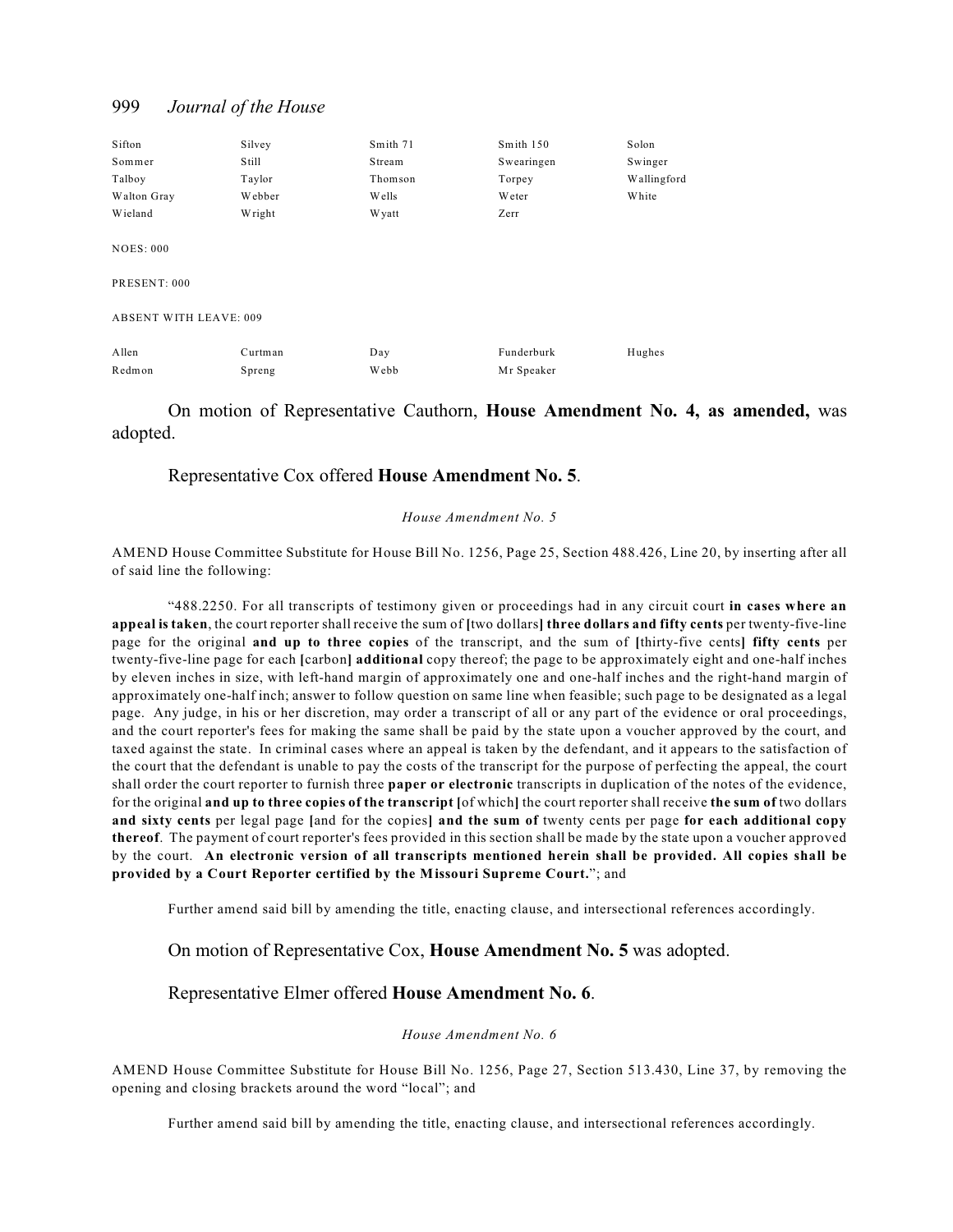### On motion of Representative Elmer, **House Amendment No. 6** was adopted.

#### Representative Diehl offered **House Amendment No. 7**.

*House Amendment No. 7*

AMEND House Committee Substitute for House Bill No. 1256, Page 19, Section 456.8-808, Lines 89-95, by removing all of said lines and inserting in lieu thereof the following:

"**7. If a trust protector is granted a power in the trust instrument to direct, consent to, or disapprove a trustee's actual or proposed investment decision, distribution decision, or other decision of the trustee required to be performed under applicable trust law in carrying out the duties of the trustee in administering the trust, then only with respect to such power, excluding the powers identified in subsection 3 of this section, the trust protector shall have the same duties and liabilities as if serving as a trustee under the trust instrument.**"; and

Further amend said bill by amending the title, enacting clause, and intersectional references accordingly.

On motion of Representative Diehl, **House Amendment No. 7** was adopted.

Representative McCaherty offered **House Amendment No. 8**.

#### *House Amendment No. 8*

AMEND House Committee Substitute for House Bill No. 1256, Page 36, Section 559.105, Line 28, by inserting after all of said line the following:

"569.100. 1. A person commits the crime of property damage in the first degree if **such person**:

(1) **[**He**]** Knowingly damages property of another to an extent exceeding seven hundred and fifty dollars; or

(2) **[**He**]** Damages property to an extent exceeding one thousand dollars for the purpose of defrauding an insurer**;**

**or**

**(3) Knowingly damages a motor vehicle of another and the damage occurs while such person is making entry into the motor vehicle for the purpose of committing the crime of stealing therein or the damage occurs while such person is committing the crime of stealing within the motor vehicle**.

2. Property damage in the first degree **committed under subdivision (1) or (2) of subsection 1 of this section** is a class D felony. **Property damage in the first degree committed under subdivision (3) of subsection 1 of this section is a class C felony unless committed as a second or subsequent violation of subdivision (3) of subsection 1 of this section in which case it is a class B felony.**"; and

Further amend said bill by amending the title, enacting clause, and intersectional references accordingly.

On motion of Representative McCaherty, **House Amendment No. 8** was adopted.

Representative Lant offered **House Amendment No. 9**.

#### *House Amendment No. 9*

AMEND House Committee Substitute for House Bill No. 1256, Page 1, In the Title, Line 5, by deleting the word "thirtytwo" and inserting in lieu thereof the word "thirty-three"; and

Further amend said bill, Page 1, Section A, Line 4, by deleting the word "thirty-two" and inserting in lieu thereof the word "thirty-three"; and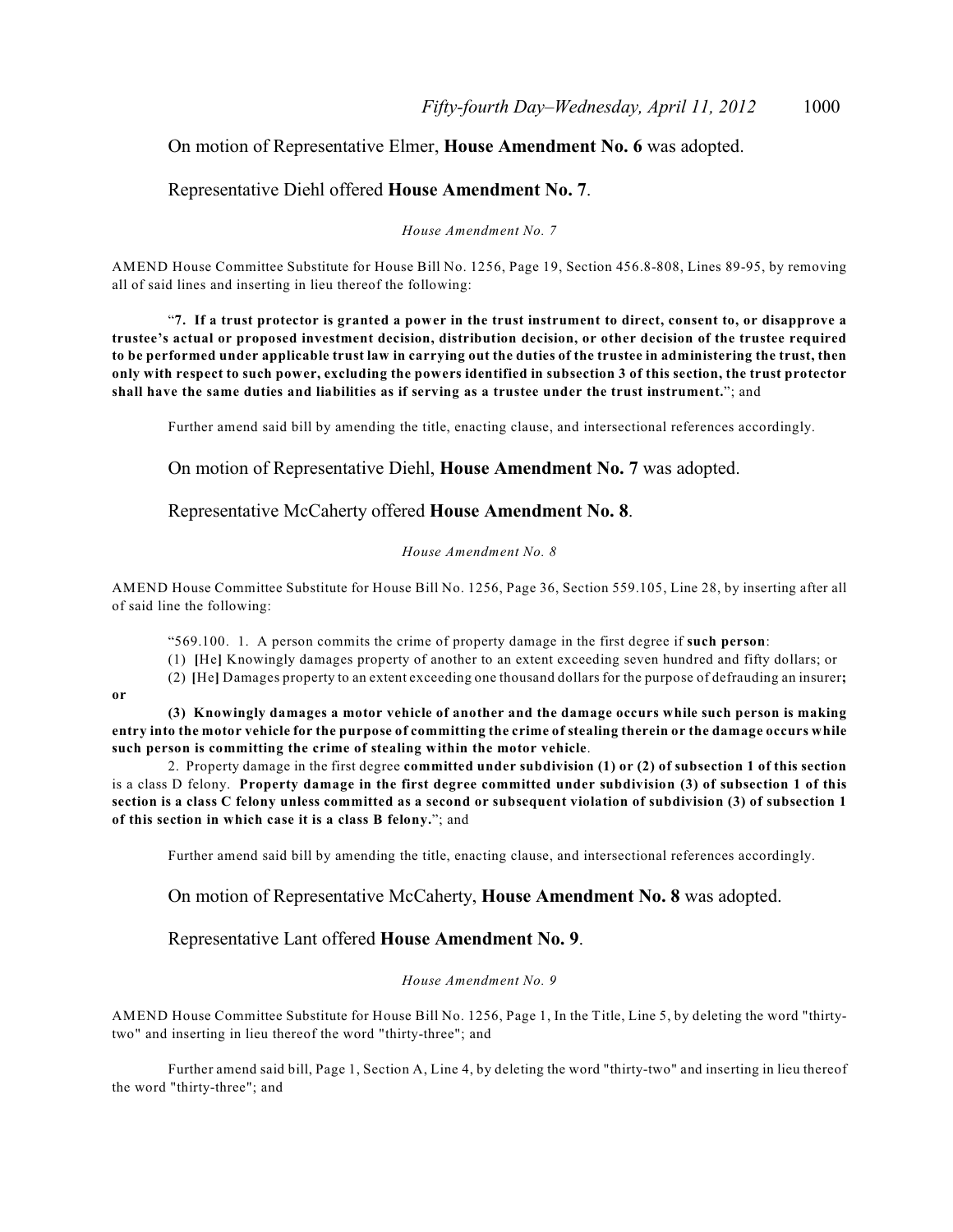Further amend said bill, Page 1, Section A, Line 5, by inserting after the word "sections" the section number "21.771,"; and

Further amend said bill, Page 1, Section A, Line 8, by inserting after all of said line the following:

"**21.771. 1. There is established a joint committee of the general assembly to be known as the "Joint Committee on Child Abuse and Neglect" to be composed of seven members of the senate and seven members of the house of representatives. The senate members of the joint committee shall be appointed by the president pro tem and minority floor leader of the senate and the house members shall be appointed by the speaker and minority floor leader of the house of representatives. The appointment of each member shall continue during the member's term of office as a member of the general assembly or until a successor has been appointed to fill the member's place. No party shall be represented by more than four members from the house of representatives nor more than four members from the senate.** 

**A majority of the committee shall constitute a quorum, but the concurrence of a majority of the members shall be required for the determination of any matter within the committee's duties.**

**2. The joint committee shall:**

**(1) Make a continuing study and analysis of the state child abuse and neglect reporting and investigation system;**

**(2) Devise a plan for improving the structured decisionmaking regarding the removal of a child from a home;**

**(3) Determine the additional personnel and resources necessary to adequately protect the children of this state and improve their welfare and the welfare of families;**

**(4) Address the need for additional foster care homes and to improve the quality of care provided to abused and neglected children in the custody of the state;**

**(5) Determine from its study and analysis the need for changes in statutory law; and**

**(6) Make any other recommendation to the general assembly necessary to provide adequate protections for the children of our state.**

**3. The joint committee shall meet within thirty days after its creation and organize by selecting a chairperson and a vice chairperson, one of whom shall be a member of the senate and the other a member of the house of representatives. The chairperson shall alternate between members of the house and senate every two years after the committee's organization.**

**4. The committee shall meet at least quarterly. The committee may meet at locations other than Jefferson City when the committee deems it necessary.**

**5. The committee shall be staffed by legislative personnel as is deemed necessary to assist the committee in the performance of its duties.**

**6. The members of the committee shall serve without compensation but shall be entitled to reimbursement for actual and necessary expenses incurred in the performance of their official duties.**

**7. It shall be the duty of the committee to compile a full report of its activities for submission to the general assembly. The report shall be submitted not later than the fifteenth of January of each year in which the general assembly convenes in regular session and shall include any recommendations which the committee may have for legislative action as well as any recommendations for administrative or procedural changes in the internal management or organization of state or local government agencies and departments. Copies of the report containing such recommendations shall be sent to the appropriate directors of state or local government agencies or departments included in the report.**

**8. The provisions of this section shall expire on January 15, 2018.**"; and

Further amend said title, enacting clause and intersectional references accordingly.

On motion of Representative Lant, **House Amendment No. 9** was adopted.

Representative Jones (89) moved the previous question.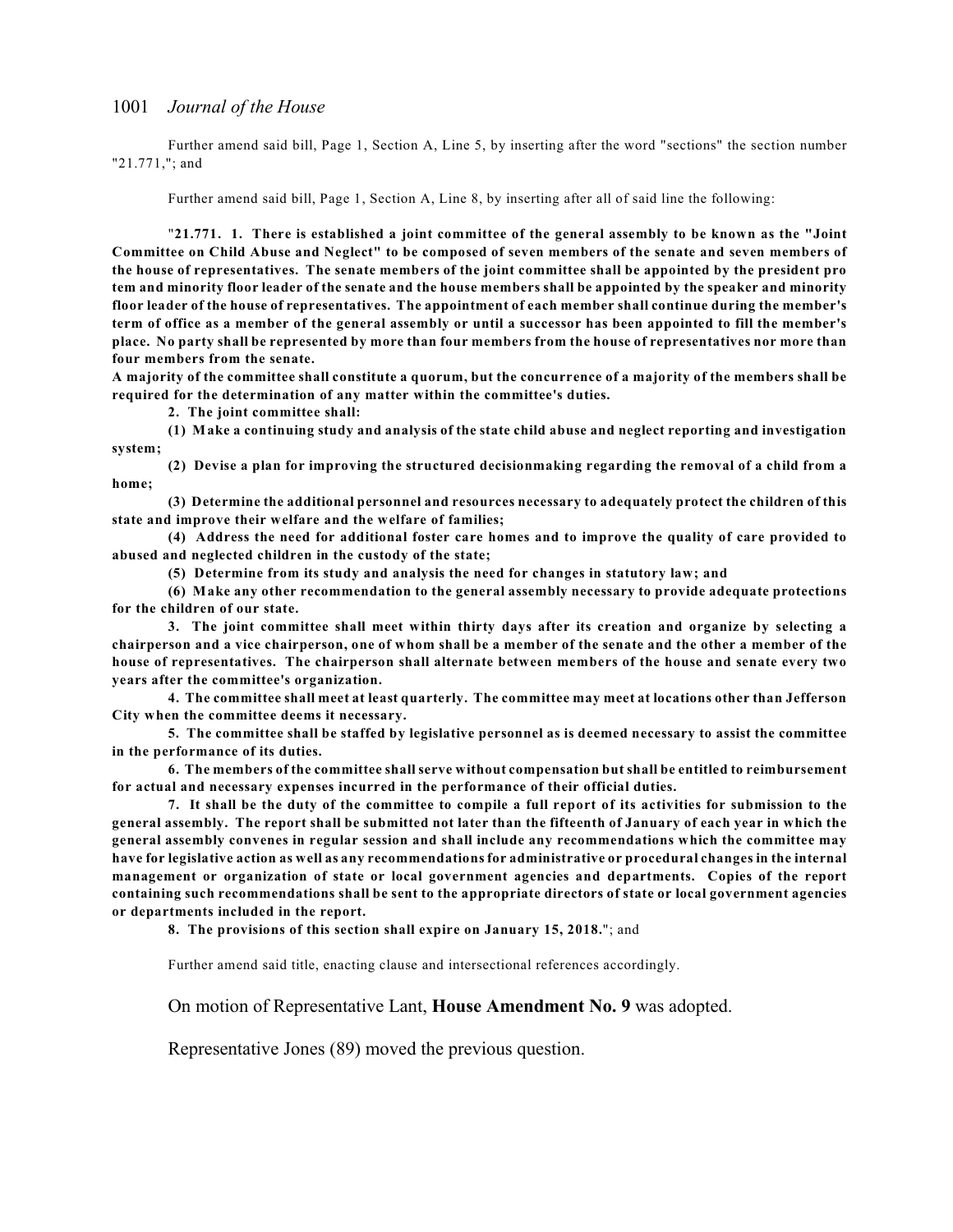### Which motion was adopted by the following vote:

AYES: 093

| Asbury                        | Bahr            | <b>Barnes</b> | Bernskoetter | Berry       |
|-------------------------------|-----------------|---------------|--------------|-------------|
| Brandom                       | <b>B</b> rattin | Brown 85      | Brown 116    | Burlison    |
| Cauthorn                      | Cierpiot        | Conway 14     | Cookson      | Cox         |
| Crawford                      | Cross           | Davis         | Denison      | Dieckhaus   |
| Diehl                         | Dugger          | Elmer         | Entlicher    | Fisher      |
| Fitzwater                     | Flanigan        | Fraker        | Franz        | Frederick   |
| Fuhr                          | Gatschenberger  | Grisamore     | Guernsey     | Haefner     |
| Hampton                       | Hinson          | Hoskins       | Hough        | Houghton    |
| Johnson                       | Jones 89        | Jones 117     | Keeney       | Kelley 126  |
| Klippenstein                  | Koenig          | Korman        | Lair         | Lant        |
| Largent                       | Lasater         | Lauer         | Leach        | Leara       |
| Lichtenegger                  | Loehner         | Marshall      | McCaherty    | McGhee      |
| Molendorp                     | Nance           | Neth          | Nolte        | Parkinson   |
| Phillips                      | Redmon          | Reiboldt      | Richardson   | Riddle      |
| Rowland                       | Ruzicka         | Sater         | Schad        | Scharnhorst |
| Schatz                        | Schieber        | Schneider     | Schoeller    | Shumake     |
| Silvey                        | Smith 150       | Solon         | Sommer       | Stream      |
| Thomson                       | Torpey          | Wallingford   | Wells        | White       |
| Wieland                       | <b>Wyatt</b>    | Zerr          |              |             |
| <b>NOES: 054</b>              |                 |               |              |             |
| Anders                        | Atkins          | Aull          | Black        | Brown 50    |
| Carlson                       | Carter          | Casey         | Colona       | Conway 27   |
| Ellinger                      | Ellington       | Fallert       | Harris       | Hodges      |
| Holsman                       | Hubbard         | Hummel        | Jones 63     | Kander      |
| Kelly 24                      | Kirkton         | Kratky        | Lampe        | May         |
| McCann Beatty                 | McCreery        | McDonald      | McGeoghegan  | McManus     |
| McNeil                        | Meadows         | Montecillo    | Morgan       | Nasheed     |
| Newman                        | <b>Nichols</b>  | Oxford        | Pierson      | Quinn       |
| Rizzo                         | Schieffer       | Schupp        | Shively      | Sifton      |
| Smith 71                      | Spreng          | Still         | Swearingen   | Swinger     |
| Talboy                        | Taylor          | Walton Gray   | Webber       |             |
| PRESENT: 000                  |                 |               |              |             |
| <b>ABSENT WITH LEAVE: 016</b> |                 |               |              |             |
| A llen                        | Curtman         | Day           | Franklin     | Funderburk  |
| Gosen                         | Higdon          | Hughes        | Long         | McNary      |
| Pace                          | Pollock         | Webb          | Weter        | Wright      |
| Mr Speaker                    |                 |               |              |             |

On motion of Representative Diehl, **HCS HB 1256, as amended,** was adopted.

On motion of Representative Diehl, **HCS HB 1256, as amended,** was ordered perfected and printed.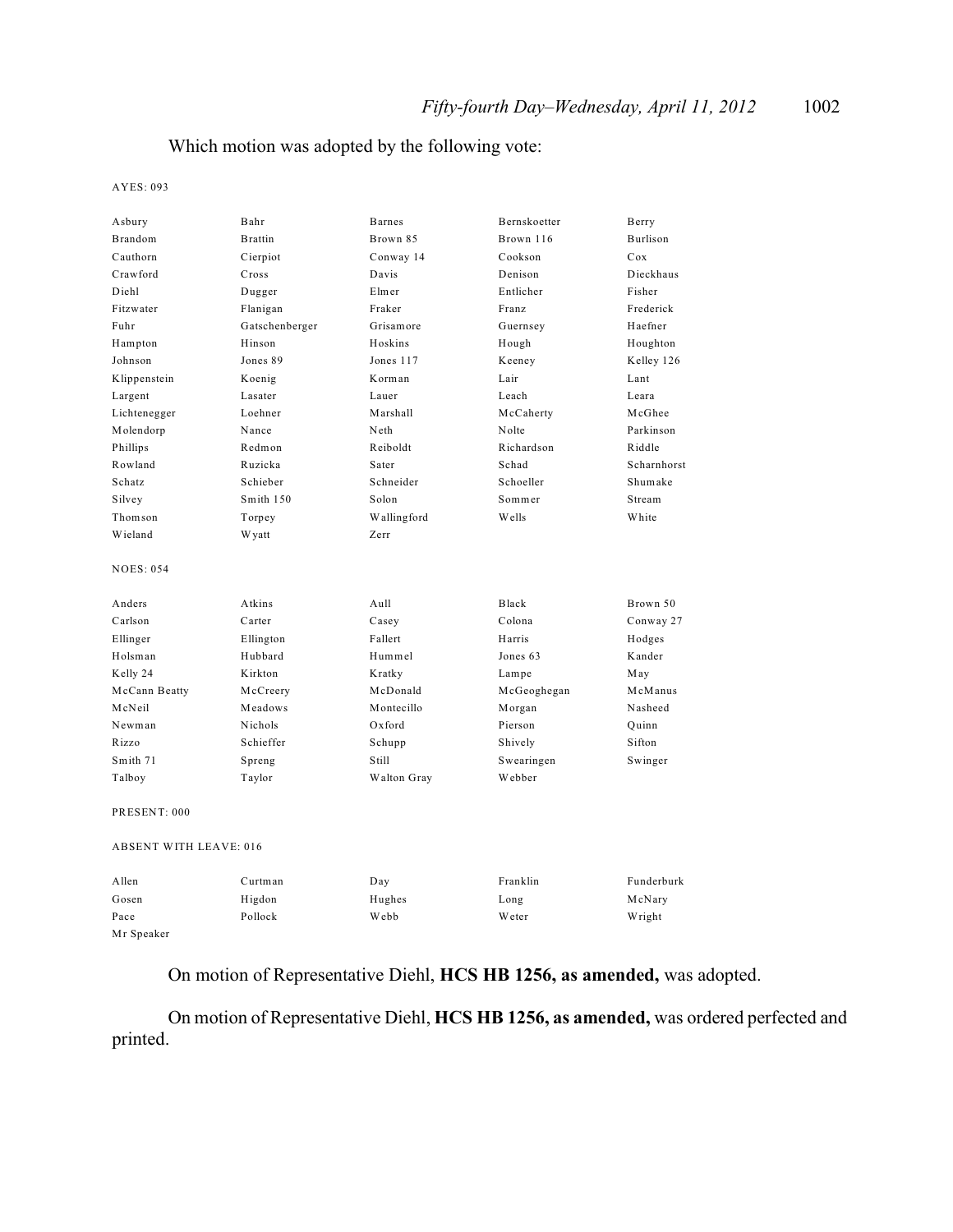### **THIRD READING OF HOUSE CONCURRENT RESOLUTION**

**HCR 53**, relating to a revised summary statement for Senate Joint Resolution No. 2, was taken up by Representative Schoeller.

On motion of Representative Schoeller, **HCR 53** was read the third time and passed by the following vote:

AYES: 102

| Allen                         | Asbury       | Bahr           | <b>Barnes</b> | Bernskoetter |
|-------------------------------|--------------|----------------|---------------|--------------|
| Berry                         | Brandom      | <b>Brattin</b> | Brown 85      | Brown 116    |
| Burlison                      | Cauthorn     | Cierpiot       | Conway 14     | Cookson      |
| Cox                           | Crawford     | Cross          | Curtman       | Davis        |
| Day                           | Denison      | Dieckhaus      | Diehl         | Dugger       |
| Elmer                         | Entlicher    | Fisher         | Fitzwater     | Flanigan     |
| Fraker                        | Franklin     | Franz          | Frederick     | Fuhr         |
| Gatschenberger                | Gosen        | Grisamore      | Guernsey      | Haefner      |
| Hampton                       | Higdon       | Hinson         | Hoskins       | Hough        |
| Houghton                      | Johnson      | Jones 89       | Jones 117     | Keeney       |
| Kelley 126                    | Klippenstein | Koenig         | Korman        | Lair         |
| Lant                          | Largent      | Lasater        | Lauer         | Leach        |
| Leara                         | Lichtenegger | Loehner        | Long          | Marshall     |
| McCaherty                     | McGhee       | Molendorp      | Nance         | Neth         |
| Nolte                         | Parkinson    | Phillips       | Pollock       | Redmon       |
| Reiboldt                      | Richardson   | Riddle         | Rowland       | Ruzicka      |
| Sater                         | Scharnhorst  | Schatz         | Schieber      | Schneider    |
| Schoeller                     | Shumake      | Silvey         | Smith 150     | Solon        |
| Sommer                        | Stream       | Thomson        | Torpey        | Wallingford  |
| Wells                         | White        | Wieland        | Wright        | W yatt       |
| Zerr                          | Mr Speaker   |                |               |              |
| <b>NOES: 055</b>              |              |                |               |              |
| Anders                        | Atkins       | Aull           | Black         | Brown 50     |
| Carlson                       | Carter       | Casey          | Colona        | Conway 27    |
| Ellinger                      | Ellington    | Fallert        | Harris        | Hodges       |
| Holsman                       | Hubbard      | Hummel         | Jones 63      | Kander       |
| Kelly 24                      | Kirkton      | Kratky         | Lampe         | May          |
| McCann Beatty                 | McCreery     | McDonald       | McGeoghegan   | McManus      |
| McNeil                        | Meadows      | Montecillo     | Morgan        | Nasheed      |
| Newman                        | Nichols      | Oxford         | Pace          | Pierson      |
| Quinn                         | Rizzo        | Schieffer      | Schupp        | Shively      |
| Sifton                        | Smith 71     | Spreng         | Still         | Swearingen   |
| Swinger                       | Talboy       | Taylor         | Walton Gray   | Webber       |
| PRESENT: 000                  |              |                |               |              |
| <b>ABSENT WITH LEAVE: 006</b> |              |                |               |              |
| Funderburk                    | Hughes       | McNary         | Schad         | Webb         |
| Weter                         |              |                |               |              |

Representative Leara declared the bill passed.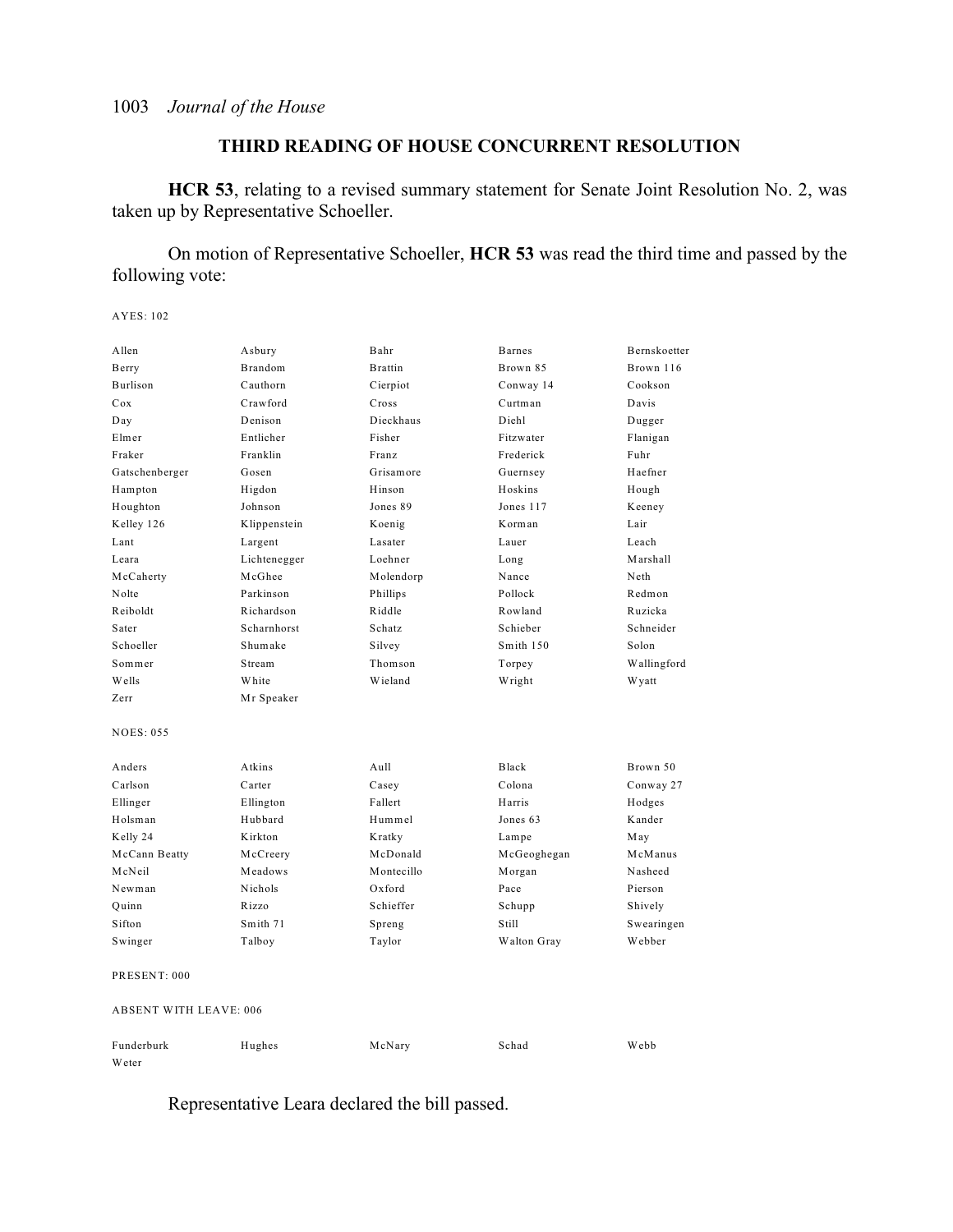### **PERFECTION OF HOUSE BILLS**

**HCS HB 1383**, relating to the Missouri Accountability Portal, was taken up by Representative Cox.

#### Representative Cox offered **House Amendment No. 1**.

*House Amendment No. 1*

AMEND House Committee Substitute for House Bill No. 1383, Page 2, Section 37.850, Lines 15-20, by deleting all of said lines; and

Further amend said bill by amending the title, enacting clause, and intersectional references accordingly.

On motion of Representative Cox, **House Amendment No. 1** was adopted.

#### Representative Marshall offered **House Amendment No. 2**.

*House Amendment No. 2*

AMEND House Committee Substitute for House Bill No. 1383, Page 2, Section 33.087, Line 28, by inserting after all of said line the following:

"**33.089. 1. Every department and division of this state that receives any grant of federal funds shall determine whether or not any or all of such funds can be used for the alternatives to abortion services program established in section 188.325 or the alternatives to abortion public awareness program established in section 188.335. Federal funds for which such determination shall be made shall include, but not be limited to: maternal and child health block grant; social services block grant; community development block grant; temporary assistance for needy families; community services block grant; head start; pregnancy assistance fund program; maternal, infant, and early childhood home visiting program; community-based child abuse prevention grants; child care and development block grant; promoting safe and stable families; abandoned infants; infant adoption awareness training; healthy start initiative; healthy marriage promotion and responsible fatherhood grants; and any successor funds.**

**2. At least annually, and by a date or dates specified by the office of administration so as to assist in budgeting and planning for every fiscal year, each such department and division shall submit its determination to the office of administration on the use of such federal funds for the alternatives to abortion services program or the alternatives to abortion public awareness program. The office of administration shall compile this information and submit it to the chairman of the senate appropriations committee and the chairman of the house budget committee, and shall also make such information easily available to the public on the Missouri accountability portal established in section 37.850.**"; and

Further amend said bill by amending the title, enacting clause, and intersectional references accordingly.

On motion of Representative Marshall, **House Amendment No. 2** was adopted.

On motion of Representative Cox, **HCS HB 1383, as amended,** was adopted.

On motion of Representative Cox, **HCS HB 1383, as amended,** was ordered perfected and printed.

**HCS HB 1444**, relating to confiscated animals, was taken up by Representative Smith (150).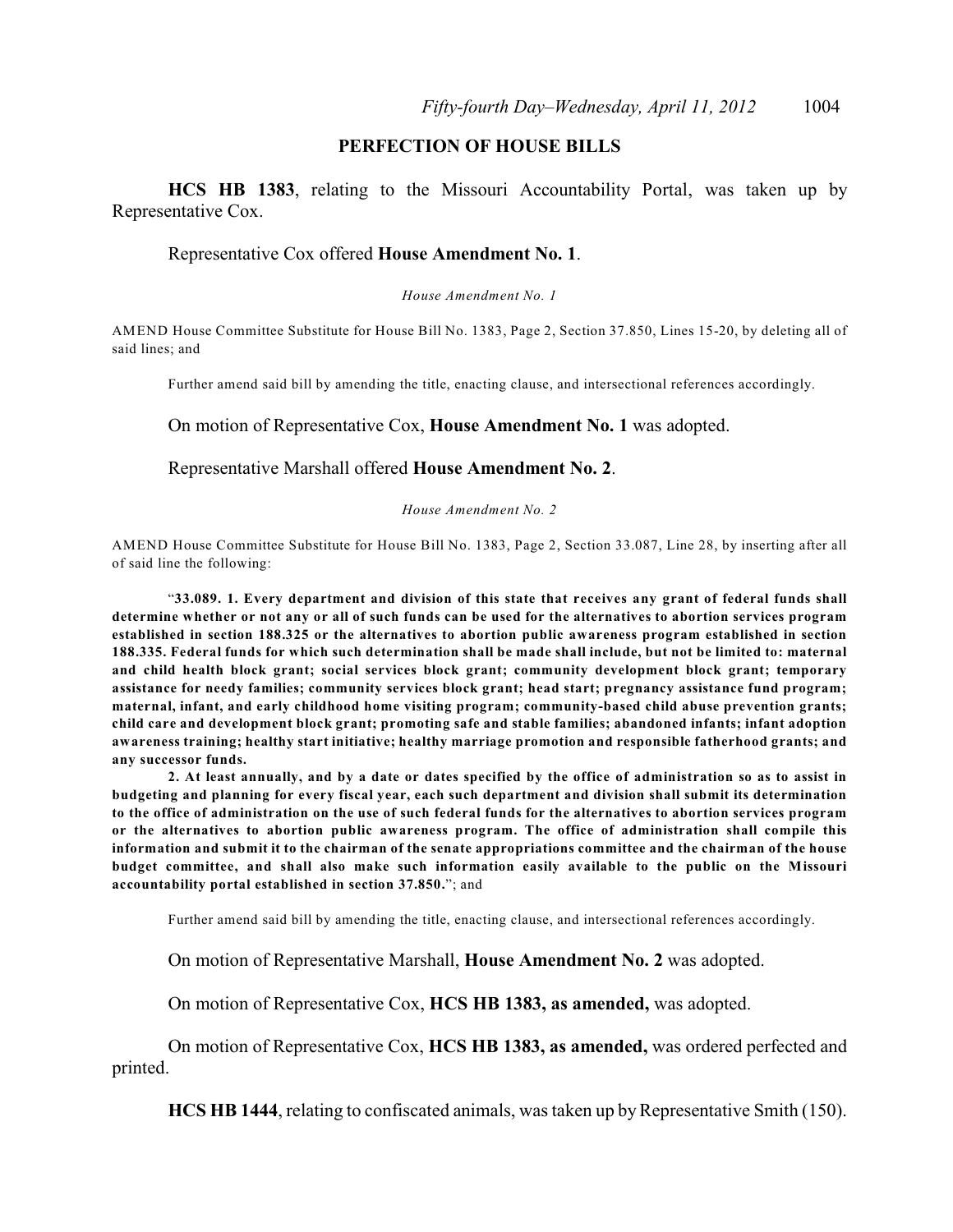#### Representative Smith (150) offered **House Amendment No. 1**.

#### *House Amendment No. 1*

AMEND House Committee Substitute for House Bill No. 1444, Page 1, Section 578.018, Line 10, by inserting immediately following the word "**hearing**" the words "**unless necessary to save life or relieve suffering**"; and

Further amend said bill, page, and section, Lines 12-13, by deleting the words "**agreed upon by the law enforcement agency, a veterinarian, and the animal owner**" and inserting in lieu thereof the words "**approved by the court**"; and

Further amend said bill, Page 2, Section 578.018, Lines 19-22, by deleting all of said lines and inserting in lieu thereof the following:

"2. **(1) The owner of any animal that has been impounded under this section shall not be responsible for the animal's care and keeping prior to a disposition hearing if the court determines that the animal was taken unlawfully**."; and

Further amend said bill, page, and section, Line 25, by inserting immediately following the word "**hearing**" the words "**and until final judgment, settlement, or dismissal or the case**"; and

Further amend said bill, page, and section, Line 26, by inserting immediately following the word "security" the words "**within 72 hours of the disposition hearing**"; and

Further amend said bill, page, and section, Line 27, by deleting the words "**after completion of such hearing**"; and

Further amend said bill, page, and section, Line 49, by inserting immediately after the word "**owner**" the words "**posted a sufficient bond and**"; and

Further amend said bill, page, section and line, by inserting immediately following the word "**conviction,**" the words "**unless there is a settlement agreement, consent judgment, or a suspended imposition of sentence,**"; and

Further amend said bill, page, and section, Line 53, by inserting immediately following the word "**conviction**" the words "**unless there is a settlement agreement, consent judgment, or a suspended imposition of sentence**"; and

Further amend said bill, Page 3, Section 578.018, Line 56, by inserting immediately before the word "**euthanizes**" the word "**intentionally**"; and

Further amend said bill, Page 3, Section 578.018, Line 57, by inserting immediately before the word "**sterilizes**" the word "**intentionally**"; and

Further amend said bill, page, and section, Line 61, by inserting after all of said section and line the following:

"578.030. 1. The provisions of section 43.200 notwithstanding, any member of the state highway patrol or other law enforcement officer may apply for and serve a search warrant, and shall have the power of search and seizure in order to enforce the provisions of sections 578.025 to 578.050.

2. Any member of the state highway patrol or other law enforcement officer making an arrest under section 578.025 shall lawfully take possession of all dogs or other animals **in accordance with the provisions of 578.018** and all paraphernalia, implements, or other property or things used or employed, or about to be employed, in the violation of any of the provisions of section 578.025. Such officer, after taking possession of such dogs, animals, paraphernalia, implements or other property or things, shall file with the court before whom the complaint is made against any person so arrested an affidavit stating therein the name of the person charged in such complaint, a description of the property so taken and the time and place of the taking thereof together with the name of the person from whom the same was taken and the name of the person who claims to own such property, if known, and that the affiant has reason to believe and does believe, stating the ground of such belief, that the property so taken was used or employed, or was about to be used or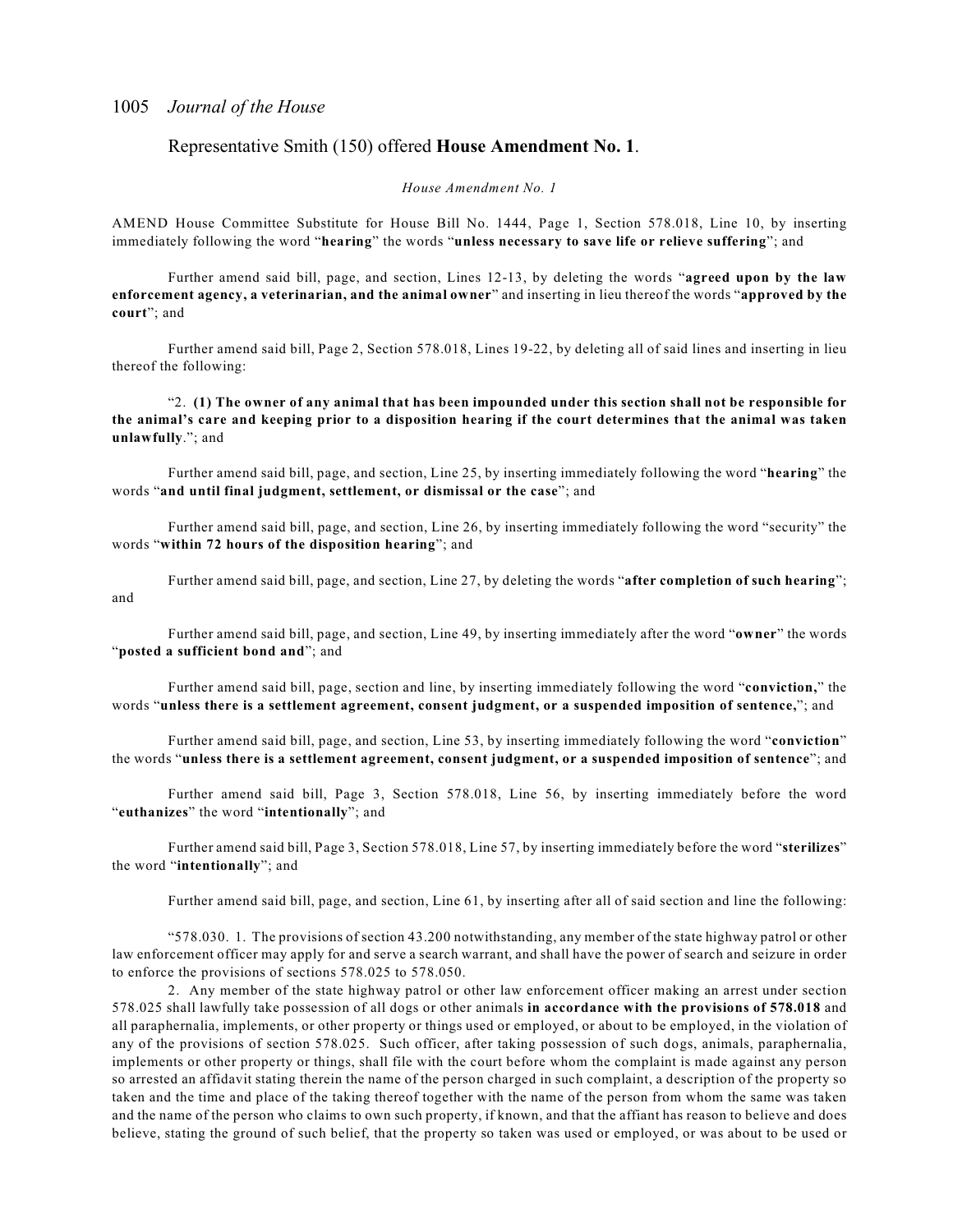employed, in such violation of section 578.025. He shall thereupon deliver the property so taken to the court, which shall, by order in writing, place the same in the custody of an officer or other proper person named and designated in such order, to be kept by him until the conviction or final discharge of such person complained against, and shall send a copy of such order without delay to the prosecuting attorney of the county. The officer or person so named and designated in such order shall immediately thereupon assume the custody of such property and shall retain the same, subject to the order of the court before which such person so complained against may be required to appear for trial. **If the property includes animals or dogs, the placement of the animals or dogs shall be in handled accordance with the provision of 578.018.** Upon the conviction of the person so charged, all property so seized shall be adjudged by the court to be forfeited and shall thereupon be destroyed or otherwise disposed of as the court may order. In the event of the acquittal or final discharge without conviction of the person so charged, such court shall, on demand, direct the delivery of such property so held in custody to the owner thereof."; and

Further amend said bill by amending the title, enacting clause, and intersectional references accordingly.

On motion of Representative Smith (150), **House Amendment No. 1** was adopted.

On motion of Representative Smith (150), **HCS HB 1444, as amended**, was adopted.

On motion of Representative Smith (150), **HCS HB 1444, as amended**, was ordered perfected and printed.

**HCS HB 1549**, relating to the No-call List, was taken up by Representative Richardson.

Representative Jones (89) moved the previous question.

Which motion was adopted by the following vote:

AYES: 099

| A llen          | Asbury         | Bahr              | <b>Barnes</b>  | <b>Bernskoetter</b> |
|-----------------|----------------|-------------------|----------------|---------------------|
| Berry           | <b>Brandom</b> | <b>Brattin</b>    | Brown 85       | Brown 116           |
| <b>Burlison</b> | Cauthorn       | Cierpiot          | Conway 14      | Cookson             |
| Cox             | Crawford       | Cross             | Curtman        | Davis               |
| Denison         | Dieckhaus      | Diehl             | Dugger         | Entlicher           |
| Fisher          | Fitzwater      | Flanigan          | Fraker         | Franklin            |
| Franz           | Frederick      | Fuhr              | Gatschenberger | Gosen               |
| Grisamore       | Haefner        | Hampton           | Higdon         | Hinson              |
| Hoskins         | Hough          | Houghton          | Johnson        | Jones 89            |
| Jones 117       | Keeney         | Kelley 126        | Klippenstein   | Koenig              |
| Korman          | Lair           | Lant              | Largent        | Lasater             |
| Lauer           | Leach          | Leara             | Lichtenegger   | Loehner             |
| Long            | Marshall       | McCaherty         | McGhee         | McNary              |
| Molendorp       | Nance          | Neth              | Nolte          | Parkinson           |
| Phillips        | Pollock        | Redmon            | Reiboldt       | Richardson          |
| Riddle          | Rowland        | Ruzicka           | Schad          | Scharnhorst         |
| Schatz          | Schieber       | Schoeller         | Shumake        | Silvey              |
| Smith 150       | Solon          | Sommer            | Stream         | Thomson             |
| Torpey          | Wallingford    | Wells             | White          | Wieland             |
| Wright          | <b>W</b> yatt  | Zerr              | Mr Speaker     |                     |
| NOES: 052       |                |                   |                |                     |
| Anders          | Atkins         | A <sub>u</sub> 11 | <b>Black</b>   | Carlson             |
| Casey           | Colona         | Conway 27         | Ellinger       | Ellington           |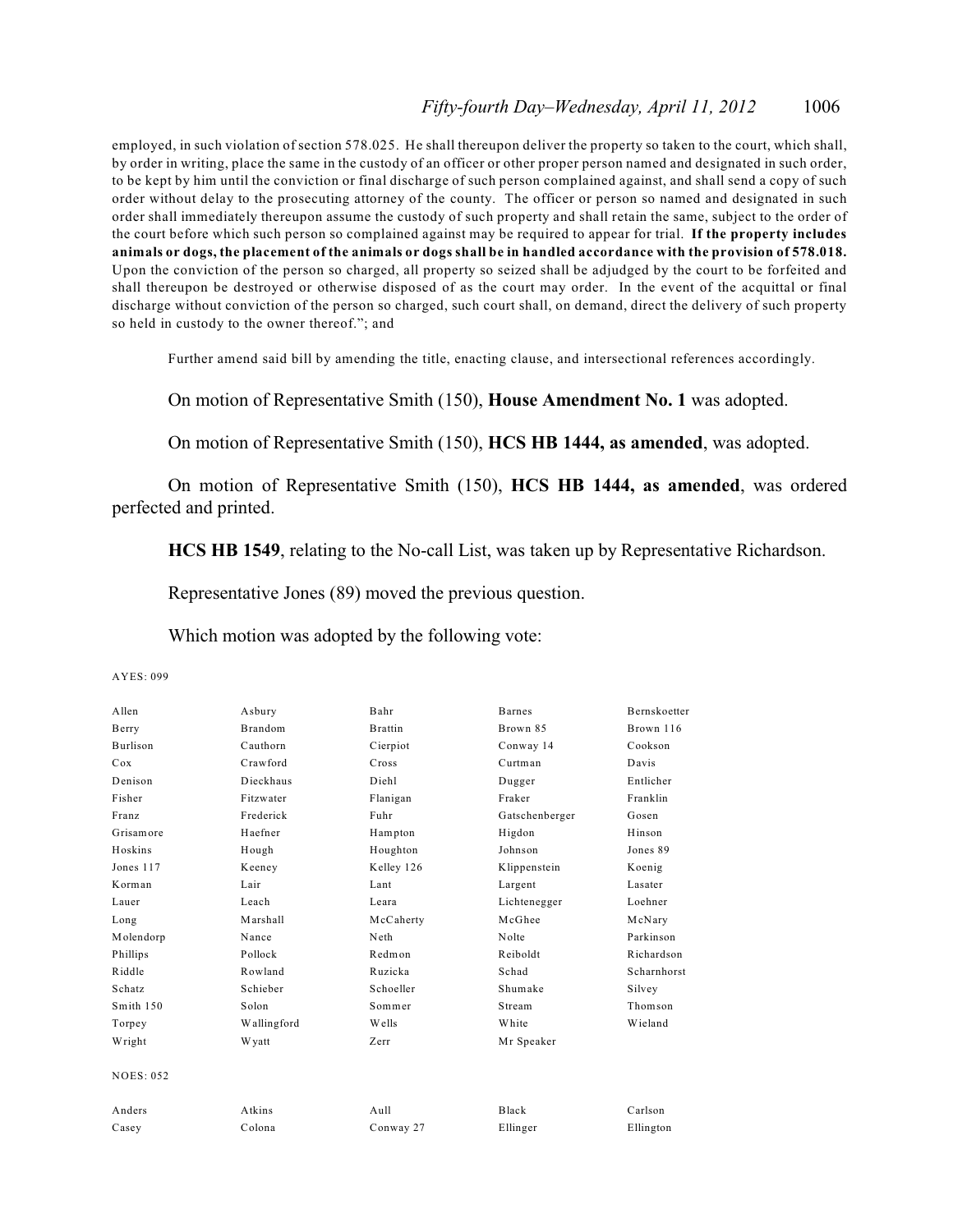| Fallert                       | Harris     | Hodges        | Hubbard  | Hummel     |
|-------------------------------|------------|---------------|----------|------------|
| Jones 63                      | Kander     | Kelly 24      | Kirkton  | Kratky     |
| Lampe                         | May        | McCann Beatty | McCreery | McDonald   |
| McGeoghegan                   | McManus    | McNeil        | Meadows  | Montecillo |
| Morgan                        | Nasheed    | Newman        | Nichols  | Oxford     |
| Pace                          | Pierson    | Ouinn         | Rizzo    | Schieffer  |
| Schupp                        | Shively    | Sifton        | Smith 71 | Spreng     |
| Still                         | Swearingen | Swinger       | Talboy   | Taylor     |
| Walton Gray                   | Webber     |               |          |            |
| PRESENT: 000                  |            |               |          |            |
| <b>ABSENT WITH LEAVE: 012</b> |            |               |          |            |
| Brown 50                      | Carter     | Day           | Elmer    | Funderburk |
| Guernsey                      | Holsman    | Hughes        | Sater    | Schneider  |
| Webb                          | Weter      |               |          |            |

On motion of Representative Richardson, **HCS HB 1549** was adopted.

On motion of Representative Richardson, **HCS HB 1549** was ordered perfected and printed.

**HCS HB 1458**, relating to public safety and emergency services, was taken up by Representative Hinson.

#### Representative Riddle offered **House Amendment No. 1**.

#### *House Amendment No. 1*

AMEND House Committee Substitute for House Bill No. 1458, Page 4, Section 320.202, Line 34, by inserting the following after all of said line:

"321.015. **1.** No person holding any lucrative office or employment under this state, or any political subdivision thereof as defined in section 70.120, shall hold the office of fire protection district director under this chapter. When any fire protection district director accepts any office or employment under this state or any political subdivision thereof, his office shall thereby be vacated and he shall thereafter perform no duty and receive no salary or expenses as fire protection district director.

**2.** This section shall not apply to**:**

to**]**

**(1)** Members of the organized militia, of the reserve corps, public school employees and notaries public**; [**, or

**(2)** Fire protection districts located wholly within counties of the second, third or fourth **[**class or**] classification;**

#### **(3) Fire protection districts in counties of the first classification with less than eighty-five thousand inhabitants;**

**(4) Fire protection districts** located within **[**first class**]** counties **of the first classification** not adjoining any other **[**first class**]** county **of the first classification; [**, nor shall this section apply to**]**

**(5) Fire protection districts located within** any county of the first or second **[**class**] classification** not having more than nine hundred thousand inhabitants which borders any three **[**first class**]** counties **of the first classification**; **[**nor shall this section apply to**]**

**(6) Fire protection districts located within** any **[**first class**]** county **of the first classification [**without a charter form of government**]** which adjoins both a **[**first class**] charter** county **[**with a charter form of government**]** with at least nine hundred thousand inhabitants, and adjoins at least four other counties.

The term "lucrative office or employment" does not include receiving retirement benefits, compensation for expenses, or a stipend or per diem, in an amount not to exceed seventy-five dollars for each day of service, for service rendered to a fire protection district, the state or any political subdivision thereof."; and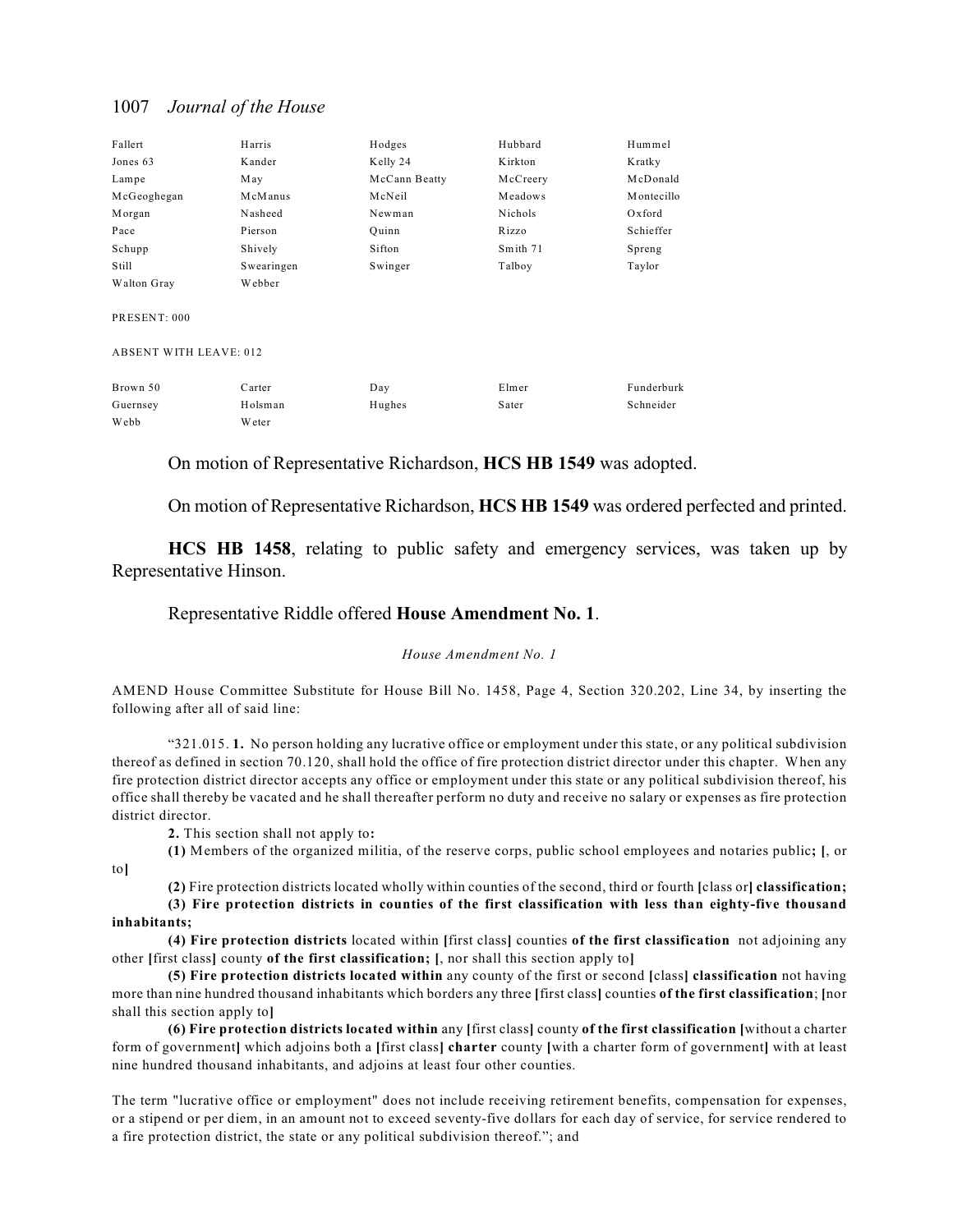Further amend said bill by amending the title, enacting clause, and intersectional references accordingly.

#### Representative Kelly (24) offered **House Amendment No. 1 to House Amendment No. 1**.

*House Amendment No. 1 to House Amendment No. 1*

AMEND House Amendment No. 1 to House Committee Substitute for House Bill No. 1458, Page 1, Line 23, by inserting after the word "counties" the following:

"**;** 

**(7) Fire protection districts located within any county of the first classification with more than one hundred fifty thousand but fewer than two hundred thousand inhabitants**"; and

Further amend said bill by amending the title, enacting clause, and intersectional references accordingly.

On motion of Representative Kelly (24), **House Amendment No. 1 to House Amendment No. 1** was adopted.

On motion of Representative Riddle, **House Amendment No. 1, as amended,** was adopted.

#### Representative Diehl offered **House Amendment No. 2**.

#### *House Amendment No. 2*

AMEND House Committee Substitute for House Bill No. 1458, Page 6, Section 321.162, Line 17, by inserting after all of said line the following:

"**321.228. 1. As used in this section, the following terms shall mean:**

**(1) "Residential construction", new construction and erection of detached single-family or two-family dwellings or the development of land to be used for detached single-family or two-family dwellings;**

**(2) "Residential construction regulatory system", any bylaw, ordinance, order, rule, or regulation adopted, implemented, or enforced by any city, town, village, or county that pertains to residential construction, to any permitting system, or program relating to residential construction, including but not limited to the use or occupancy by the initial occupant thereof, or to any system or program for the inspection of residential construction. Residential construction regulatory system also includes the whole or any part of a nationally recognized model code, with or without amendments specific to such city, town, village, or county.**

**2. Notwithstanding the provisions of any other law to the contrary, if a city, town, village, or county adopts or has adopted, implements, and enforces a residential construction regulatory system applicable to residential construction within its jurisdiction, any fire protection districts wholly or partly located within such city, town, village, or county shall be without power, authority, or privilege to enforce or implement a residential construction regulatory system purporting to be applicable to any residential construction within such city, town, village, or county. Any such residential construction regulatory system adopted by a fire protection district or its board shall be treated as advisory only and shall not be enforced by such fire protection district or its board.**

**3. Notwithstanding the provisions of any other law to the contrary, fire protection districts:**

**(1) Shall have final regulatory authority regarding the location and specifications of fire hydrants, fire hydrant flow rates, and fire lanes, all as it relates to residential construction; and**

**(2) May inspect the alteration, enlargement, replacement or repair of a detached single-family or twofamily dwelling; and**

**(3) Shall not collect a fee for the services described in subdivisions (1) and (2) of this subsection.**"; and

Further amend said bill by amending the title, enacting clause, and intersectional references accordingly.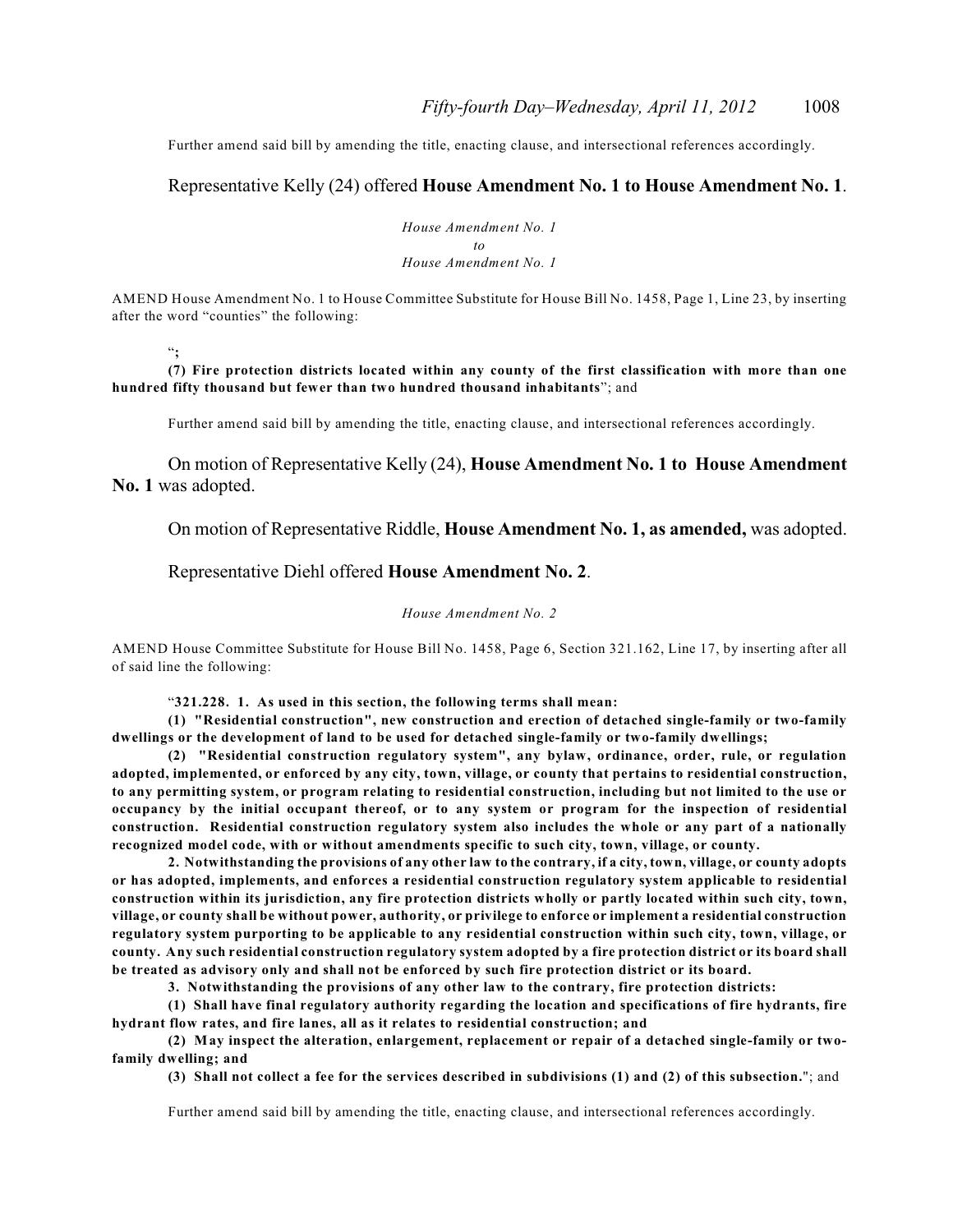#### On motion of Representative Diehl, **House Amendment No. 2** was adopted.

#### Representative Johnson offered **House Amendment No. 3**.

#### *House Amendment No. 3*

AMEND House Committee Substitute for House Bill No. 1458, Page 8, Section 1, Line 27, by inserting the following after all of said line:

"**Section 2. Any company that installs, inspects, or services fire extinguishing equipment shall have filed with the division of fire safety within the department of public safety a security bond of twenty-five thousand dollars issued by a responsible corporate surety licensed to execute surety bonds in the state of Missouri.**"; and

Further amend said bill by amending the title, enacting clause, and intersectional references accordingly.

On motion of Representative Johnson, **House Amendment No. 3** was adopted by the following vote:

#### AYES: 102

| Allen            | Anders       | Atkins          | Black          | <b>Brandom</b> |
|------------------|--------------|-----------------|----------------|----------------|
| Brown 50         | Brown 116    | Carlson         | Casey          | Cierpiot       |
| Colona           | Conway 27    | Cookson         | Cross          | Denison        |
| Dieckhaus        | Diehl        | Ellinger        | Ellington      | Elmer          |
| Entlicher        | Fallert      | Fisher          | Fitzwater      | Flanigan       |
| Gatschenberger   | Gosen        | Grisamore       | Guernsey       | Haefner        |
| Harris           | Higdon       | Hinson          | Hodges         | Hoskins        |
| Hough            | Hubbard      | Hummel          | Johnson        | Jones 63       |
| Jones 89         | Jones 117    | Kelley 126      | Kelly 24       | Kirkton        |
| Klippenstein     | Kratky       | Lair            | Lampe          | Lant           |
| Largent          | Lichtenegger | Long            | May            | McCann Beatty  |
| McCreery         | McDonald     | McGeoghegan     | McGhee         | McManus        |
| McNary           | McNeil       | Meadows         | Montecillo     | Morgan         |
| Nance            | Nasheed      | Newman          | <b>Nichols</b> | $Ox$ ford      |
| Pace             | Pierson      | Ouinn           | Redmon         | Reiboldt       |
| Richardson       | Riddle       | Rizzo           | Rowland        | Ruzicka        |
| Schieffer        | Schupp       | Shively         | Shumake        | Sifton         |
| Silvey           | Smith 71     | Smith 150       | Solon          | Sommer         |
| Spreng           | Still        | Stream          | Swearingen     | Swinger        |
| Talboy           | Taylor       | Thomson         | Torpey         | Wallingford    |
| Walton Gray      | Webber       |                 |                |                |
| <b>NOES: 041</b> |              |                 |                |                |
| Asbury           | Bahr         | <b>Barnes</b>   | Bernskoetter   | Berry          |
| <b>Brattin</b>   | Brown 85     | <b>Burlison</b> | Cauthorn       | Conway 14      |
| Cox              | Crawford     | Curtman         | Davis          | Franklin       |
| Franz            | Frederick    | Hampton         | Houghton       | Keeney         |
| Koenig           | Korman       | Lasater         | Lauer          | Leach          |
| Leara            | Loehner      | Marshall        | McCaherty      | Neth           |
| Phillips         | Pollock      | Scharnhorst     | Schatz         | Schieber       |
| Schoeller        | Wells        | White           | Wieland        | Wright         |
| W yatt           |              |                 |                |                |

PRESENT: 000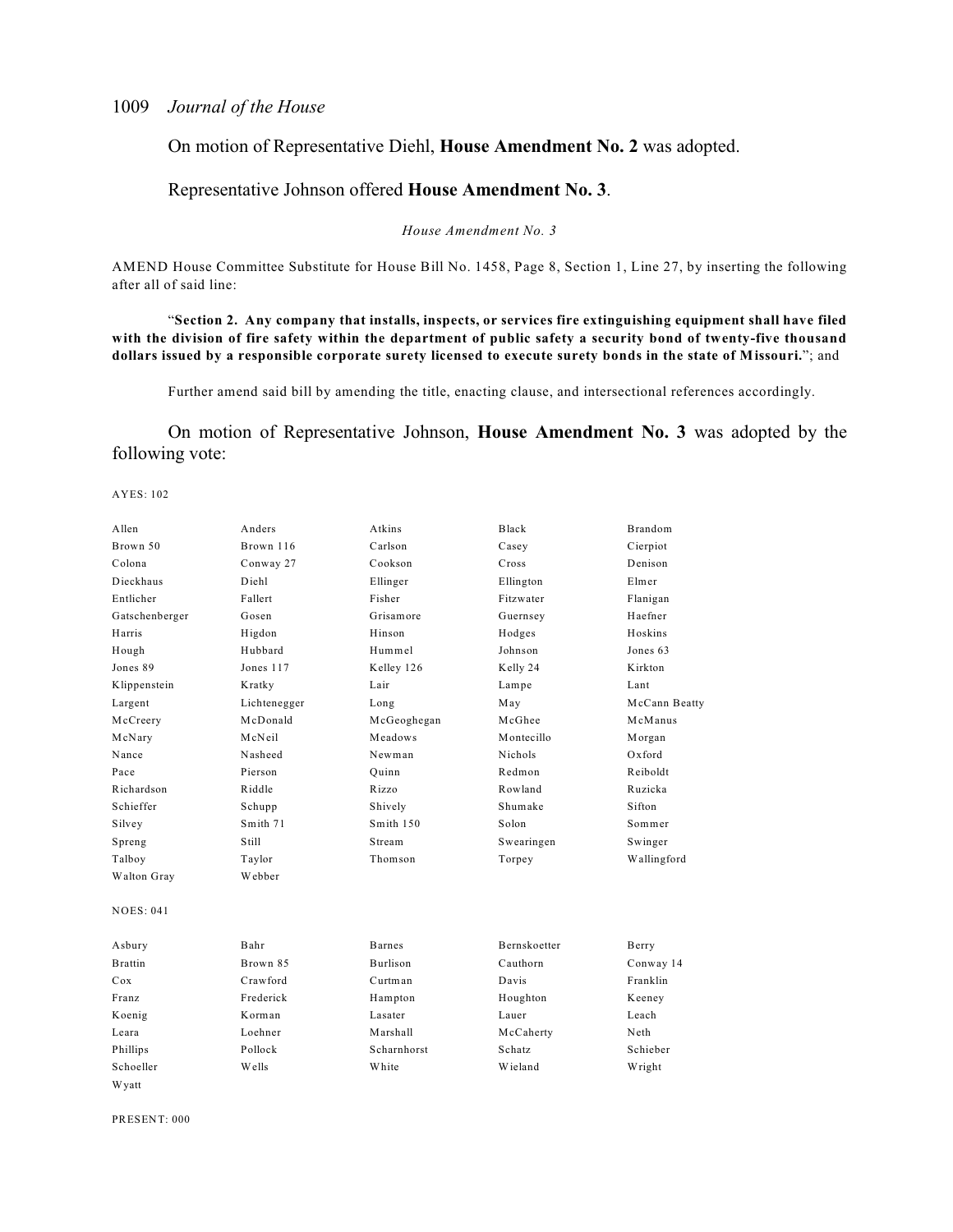| Aull      | Carter     | Day           | Dugger | Fraker     |
|-----------|------------|---------------|--------|------------|
| Fuhr      | Funderburk | Holsman       | Hughes | Kander     |
| Molendorp | Nolte      | Parkinson     | Sater  | Schad      |
| Schneider | Webb       | <b>W</b> eter | Zerr   | Mr Speaker |

### ABSENT WITH LEAVE: 020

#### Representative Hinson offered **House Amendment No. 4**.

*House Amendment No. 4*

AMEND House Committee Substitute for House Bill No. 1458, Page 7, Section 321.711, Line 16, by inserting after all of said line the following:

"577.029. A licensed physician, registered nurse, or trained **in hospital** medical technician, acting at the request and direction of the law enforcement officer, shall withdraw blood for the purpose of determining the alcohol content of the blood, unless such medical personnel, in his or her good faith medical judgment, believes such procedure would endanger the life or health of the person in custody. Blood may be withdrawn only by such medical personnel, but such restriction shall not apply to the taking of a breath test, a saliva specimen, or a urine specimen. In withdrawing blood for the purpose of determining the alcohol content thereof, only a previously unused and sterile needle and sterile vessel shall be utilized and the withdrawal shall otherwise be in strict accord with accepted medical practices. Upon the request of the person who is tested, full information concerning the test taken at the direction of the law enforcement officer shall be made available to him or her."; and

Further amend said bill by amending the title, enacting clause, and intersectional references accordingly.

On motion of Representative Hinson, **House Amendment No. 4** was adopted.

#### Representative Bernskoetter offered **House Amendment No. 5**.

#### *House Amendment No. 5*

AMEND House Committee Substitute for House Bill No. 1458, Page 3, Section 302.291, Line 78, by inserting after all of said section and line the following:

"320.106. As used in sections 320.106 to 320.161, unless clearly indicated otherwise, the following terms mean: (1) "American Pyrotechnics Association (APA), Standard 87-1", or subsequent standard which may amend or

supersede this standard for manufacturers, importers and distributors of fireworks;

(2) "Chemical composition", all pyrotechnic and explosive composition contained in fireworks devices as defined in American Pyrotechnics Association (APA), Standard 87-1;

(3) "Consumer fireworks", explosive devices designed primarily to produce visible or audible effects by combustion and includes aerial devices and ground devices, all of which are classified as fireworks, UNO336, **[**1.4G by regulation of the United States Department of Transportation, as amended from time to time, and which were formerly classified as class C common fireworks by regulation of the United States Department of Transportation**] within 49 CFR Part 172**;

(4) "Discharge site", the area immediately surrounding the fireworks mortars used for an outdoor fireworks display;

(5) "Dispenser", a device designed for the measurement and delivery of liquids as fuel;

(6) "Display fireworks", explosive devices designed primarily to produce visible or audible effects by combustion, deflagration or detonation. This term includes devices containing more than two grains (130 mg) of explosive composition intended for public display. These devices are classified as fireworks, **UN0333 or UN0334 or** UNO335, **[**1.3G by regulation of the United States Department of Transportation, as amended from time to time, and which were formerly classified as class B display fireworks by regulation of the United States Department of Transportation**] within 49 CFR Part 172**;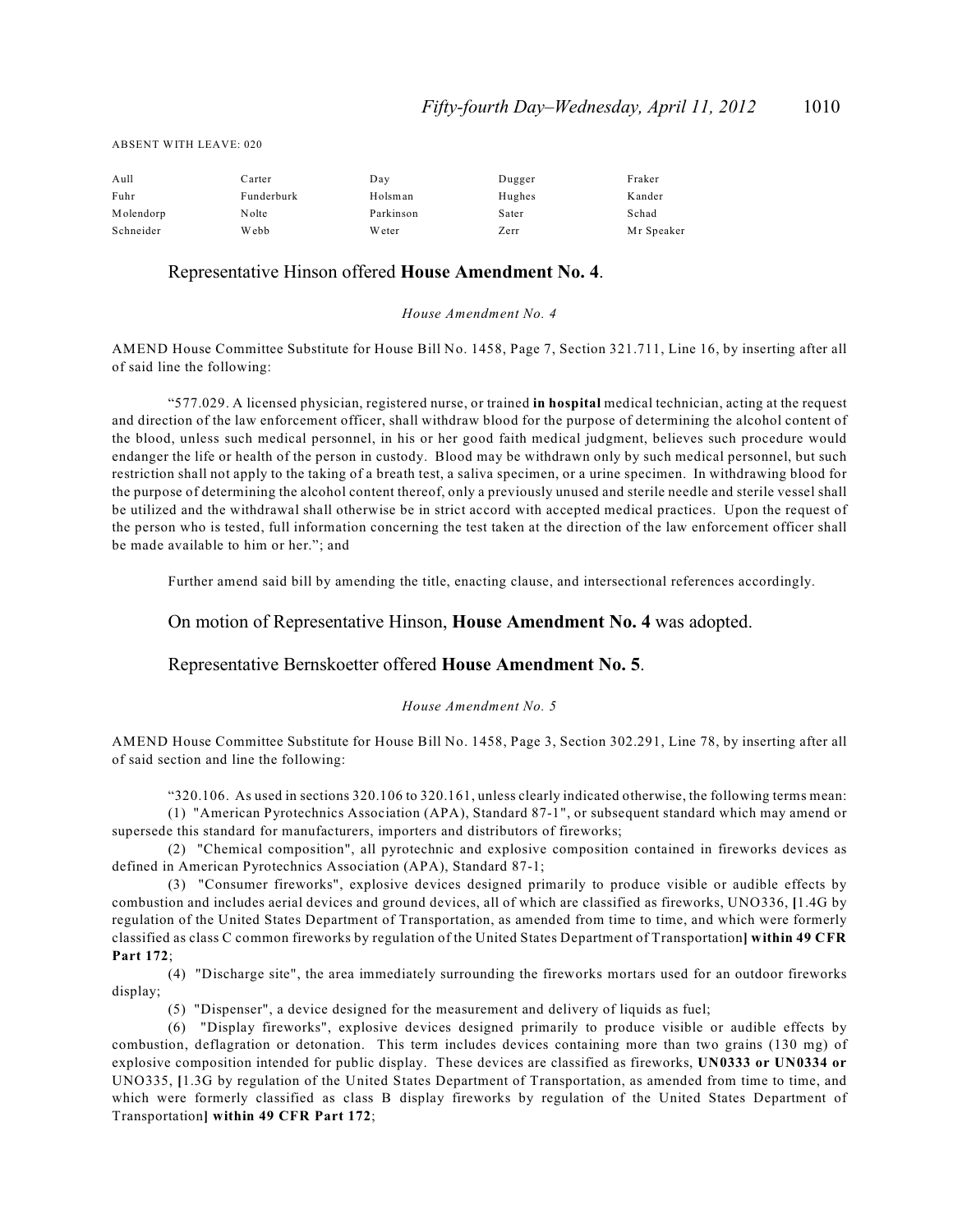(7) "Display site", the immediate area where a fireworks display is conducted, including the discharge site, the fallout area, and the required separation distance from mortars to spectator viewing areas, but not spectator viewing areas or vehicle parking areas;

(8) "Distributor", any person engaged in the business of selling fireworks to wholesalers, jobbers, seasonal retailers, other persons, or governmental bodies that possess the necessary permits as specified in sections 320.106 to 320.161, including any person that imports any fireworks of any kind in any manner into the state of Missouri;

(9) "Fireworks", any composition or device for producing a visible, audible, or both visible and audible effect by combustion, deflagration, or detonation and that meets the definition of consumer, proximate, or display fireworks as set forth by 49 CFR Part 171 to end, United States Department of Transportation hazardous materials regulations**[**, and American Pyrotechnics Association 87-1 standards**]**;

(10) "Fireworks season", the period beginning on the twentieth day of June and continuing through the tenth day of July of the same year and the period beginning on the twentieth day of December and continuing through the second day of January of the next year, which shall be the only periods of time that seasonal retailers may be permitted to sell consumer fireworks;

(11) "Jobber", any person engaged in the business of making sales of consumer fireworks at wholesale or retail within the state of Missouri to nonlicensed buyers for use and distribution outside the state of Missouri during a calendar year from the first day of January through the thirty-first day of December;

(12) "Licensed operator", any person who supervises, manages, or directs the discharge of outdoor display fireworks, either by manual or electrical means; who has met additional requirements established by promulgated rule and has successfully completed a display fireworks training course recognized and approved by the state fire marshal;

(13) "Manufacturer", any person engaged in the making, manufacture, assembly or construction of fireworks of any kind within the state of Missouri;

(14) "NFPA", National Fire Protection Association, an international codes and standards organization;

(15) "Permanentstructure", buildings and structures with permanent foundations other than tents, mobile homes, and trailers;

(16) "Permit", the written authority of the state fire marshal issued pursuant to sections 320.106 to 320.161 to sell, possess, manufacture, discharge, or distribute fireworks;

(17) "Person", any corporation, association, partnership or individual or group thereof;

(18) "Proximate fireworks", a chemical mixture used in the entertainment industry to produce visible or audible effects by combustion, deflagration, or detonation, as **[**defined by the most current edition of the American Pyrotechnics Association (APA), Standard 87-1, section 3.8, specific requirements for theatrical pyrotechnics**] classified within 49 CFR Part 172 as UN0431 or UN0432**;

(19) "Pyrotechnic operator" or "special effects operator", an individual who has responsibility for pyrotechnic safety and who controls, initiates, or otherwise creates special effects for proximate fireworks and who has met additional requirements established by promulgated rules and has successfully completed a proximate fireworks training course recognized and approved by the state fire marshal;

(20) "Sale", an exchange of articles of fireworks for money, including barter, exchange, gift or offer thereof, and each such transaction made by any person, whether as a principal proprietor, salesman, agent, association, copartnership or one or more individuals;

(21) "Seasonal retailer", any person within the state of Missouri engaged in the business of making sales of consumer fireworks in Missouri only during a fireworks season as defined by subdivision (10) of this section;

(22) "Wholesaler", any person engaged in the business of making sales of consumer fireworks to any other person engaged in the business of making sales of consumer fireworks at retail within the state of Missouri.

320.131. 1. It is unlawful for any person to possess, sell or use within the state of Missouri, or ship into the state of Missouri, except as provided in section 320.126, any pyrotechnics commonly known as "fireworks" and defined as consumer fireworks in subdivision (3) of section 320.106 other than items now or hereafter classified as fireworks UNO336, 1.4G by the United States Department of Transportation that comply with the construction, chemical composition, labeling and other regulations relative to consumer fireworks regulations promulgated by the United States Consumer Product Safety Commission and permitted for use by the general public pursuant to such commission's regulations.

2. No wholesaler, jobber, or seasonal retailer, or any other person shall sell, offer for sale, store, display, or have in their possession any consumer fireworks that have not been approved as fireworks UNO336, 1.4G by the United States Department of Transportation.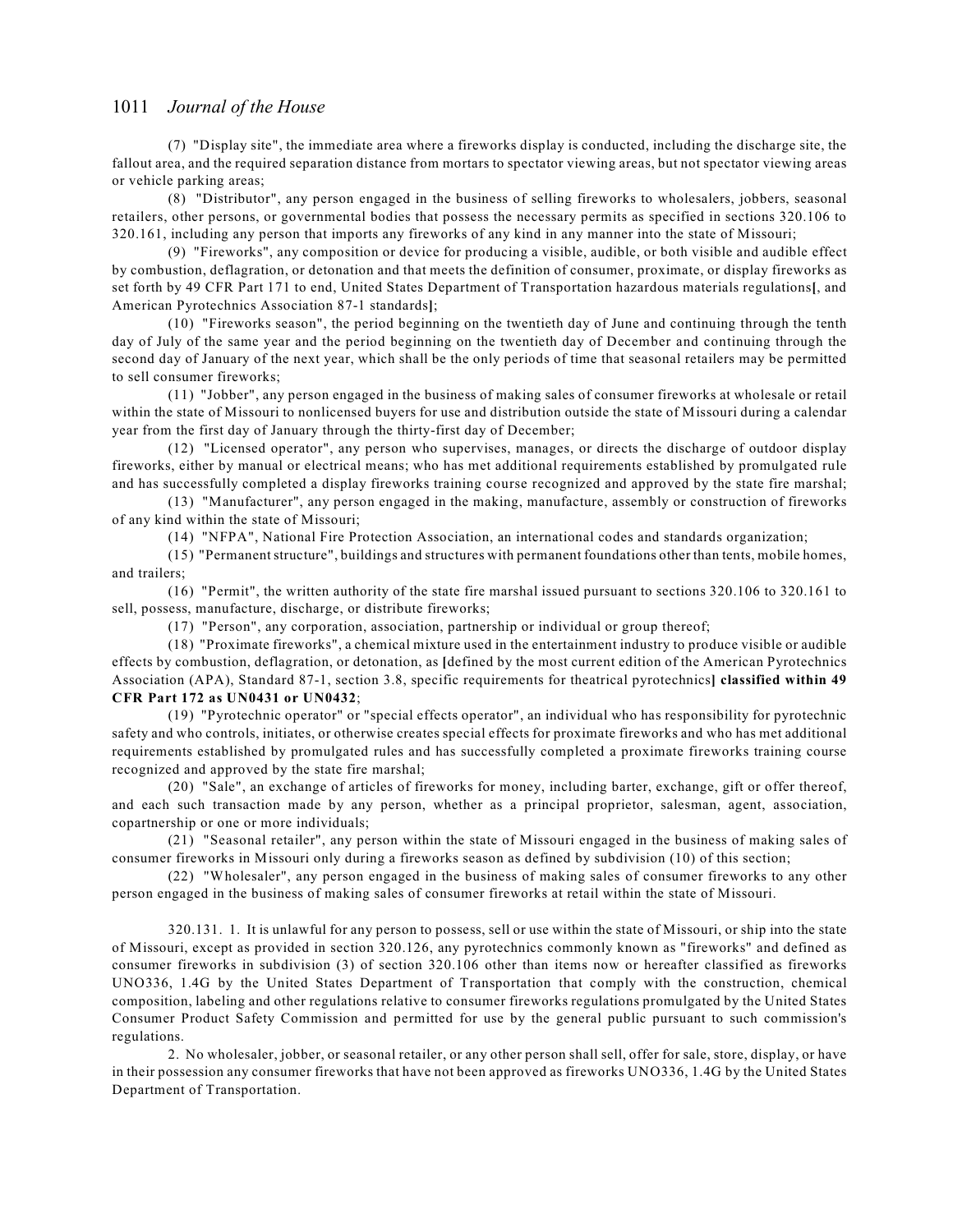3. No jobber, wholesaler, manufacturer, or distributor shall sell to seasonal retailer dealers, or any other person, in this state for the purpose of resale, or use, in this state, any consumer fireworks which do not have the numbers and letter "1.4G" printed within an orange, diamond-shaped label printed on or attached to the fireworks shipping carton.

4. This section does not prohibit a manufacturer, distributor or any other person **possessing the proper permits as specified by state and federal law** from storing, selling, shipping or otherwise transporting display or proximate fireworks**[**, defined as fireworks UNO335, 1.3G/UNO431, 1.4G or UNO432, 1.4S by the United States Department of Transportation, provided they possess the proper permits as specified by state and federal law**]**.

5. Matches, toy pistols, toy canes, toy guns, party poppers, or other devices in which paper caps containing twenty-five hundredths grains or less of explosive compound, provided that they are so constructed that the hand cannot come into contact with the cap when in place for use, and toy pistol paper caps which contain less than twenty-five hundredths grains of explosive mixture shall be permitted for sale and use at all times and shall not be regulated by the provisions of sections 320.106 to 320.161.

320.136. Ground salutes commonly known as "cherry bombs", "M-80's", "M-100's", "M-1000's", and any other tubular salutes or any items described as prohibited chemical components or forbidden devices as listed in the American Pyrotechnics Association Standard 87-1 or which exceed the **[**federal**]** limits set for **consumer** fireworks **[**UNO336, 1.4G formerly known as class C common fireworks, display fireworks UNO335, 1.3F, and proximate fireworks UNO431, 1.4F/UNO432, 1.4S by the United States Department of Transportation**], display fireworks, or proximate fireworks** for explosive composition are expressly prohibited from shipment into, manufacture, possession, sale, or use within the state of Missouri for consumer use. Possession, sale, manufacture, or transport of this type of illegal explosive shall be punished as provided by the provisions of section 571.020."; and

Further amend said bill, Page 8, Section 1, Line 27, by inserting after all of said section and line the following:

"Section B. Because immediate action is necessary to ensure compliance with federal regulations prior to the sale of fireworks for the Independence Day holiday, Sections 320.106, 320.131, and 320.136 of Section A of this act is deemed necessary for the immediate preservation of the public health, welfare, peace, and safety, and is hereby declared to be an emergency act within the meaning of the constitution, and Sections 320.106, 320.131, and 320.136 of Section A this act shall be in full force and effect upon its passage and approval."; and

Further amend said bill by amending the title, enacting clause, and intersectional references accordingly.

#### On motion of Representative Bernskoetter, **House Amendment No. 5** was adopted.

#### Representative Gatschenberger offered **House Amendment No. 6**.

#### *House Amendment No. 6*

AMEND House Committee Substitute for House Bill No. 1458, Page 1, Section A, Line 3, by inserting the following after all of said line:

"**[**650.325.**] 190.411.** There is hereby established within the department of public safety the "**[**Advisory Committee for**]** 911 Service Oversight **Board**" which is charged with assisting and advising the state in ensuring the availability, implementation and enhancement of a statewide emergency telephone number common to all jurisdictions through research, planning, training and education. The **[**committee for**]** 911 service oversight **board** shall represent all entities and jurisdictions before appropriate policy-making authorities and the general assembly and shall strive toward the immediate access to emergency services for all citizens of this state.

**[**650.330.**] 190.415.** 1. The **[**committee for**]** 911 service oversight **board** shall consist of **[**sixteen**] seven** members, one of **[**which**] whom** shall be **[**chosen from**] the director of** the department of public safety **or the director's designee,** who shall serve as chair of the **[**committee**] board** and only vote in the instance of a tie vote among the other members, and the other members shall be selected as follows:

(1) **[**One member chosen to represent an association domiciled in this state whose primary interest relates to counties;

(2) One member chosen to represent the Missouri public service commission;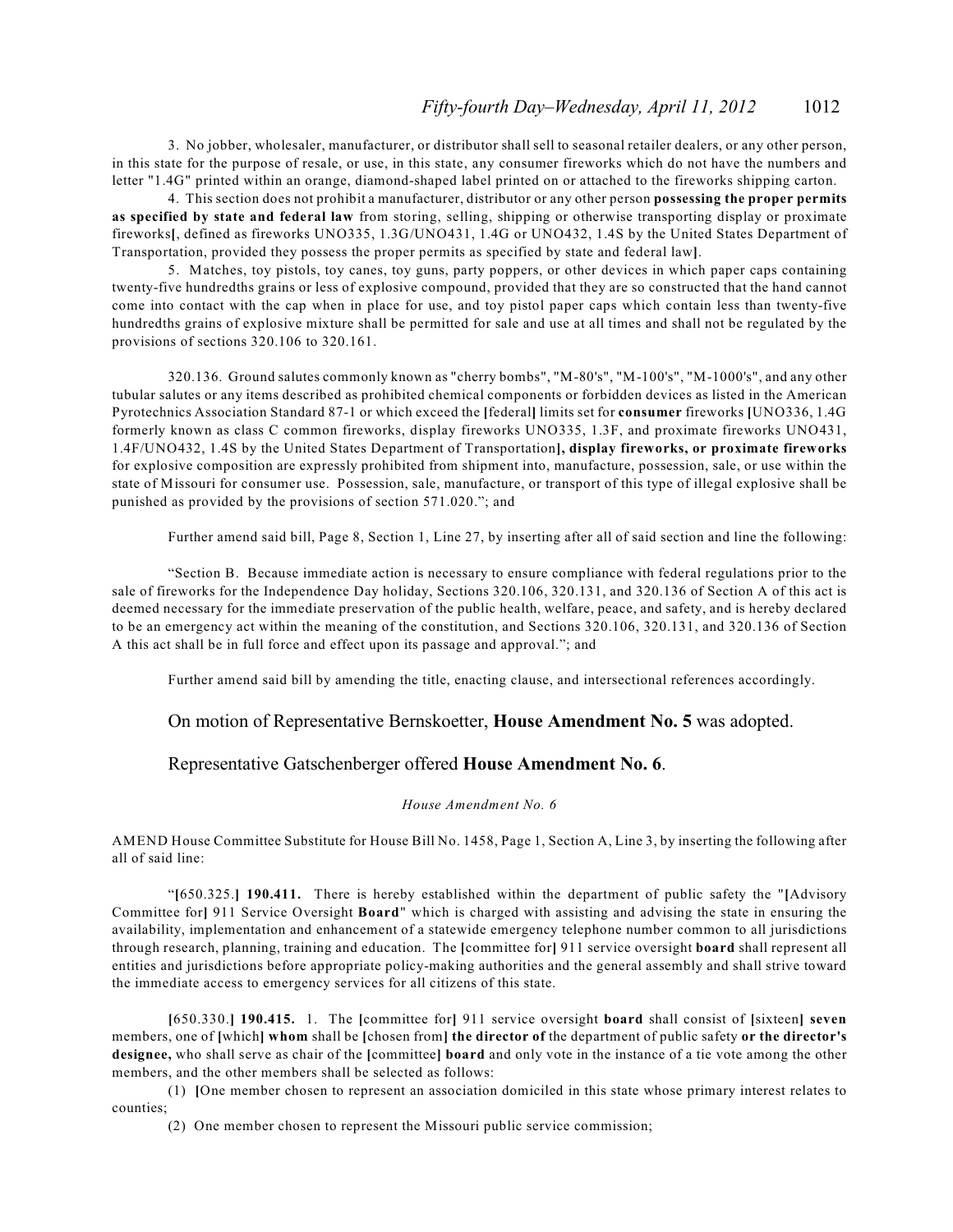(3)**]** One member chosen to represent emergency medical services;

**[**(4)**] (2)** One member chosen to represent an association with a chapter domiciled in this state whose primary interest relates to a national emergency number;

**[**(5)**] (3)** One member chosen to represent an association whose primary interest relates to issues pertaining to fire chiefs;

**[**(6)**] (4)** One member chosen to represent an association with a chapter domiciled in this state whose primary interest relates to issues pertaining to public safety communications officers;

**[**(7)**] (5)** One member chosen to represent an association whose primary interest relates to issues pertaining to **[**police chiefs**] law enforcement officials**; **and**

**[**(8) One member chosen to represent a league or association domiciled in this state whose primary interest relates to issues pertaining to municipalities;

(9) One member chosen to represent an association domiciled in this state whose primary interest relates to issues pertaining to sheriffs;

(10) One member chosen to represent 911 service providers in counties of the second, third and fourth classification;

(11) One member chosen to represent 911 service providers in counties of the first classification, with and without charter forms of government, and cities not within a county;

(12)**] (6)** One member chosen to represent telecommunications service providers with at least one hundred thousand access lines located within Missouri**[**;

(13) One member chosen to represent telecommunications service providers with less than one hundred thousand access lines located within Missouri;

(14) One member chosen to represent a professional association of physicians who conduct with emergency care; and

(15) One member chosen to represent the general public of Missouri who represents an association whose primary interest relates to education and training, including that of 911, police and fire dispatchers**]**.

2. Each of the members of the **[**committee for**]** 911 service oversight **board** shall be appointed by the governor with the advice and consent of the senate for a term of four years**[**; except that, of those members first appointed, four members shall be appointed to serve for one year, four members shall be appointed to serve for two years, four members shall be appointed to serve for three years and four members shall be appointed to serve for four years**]**. Members of the **[**committee**] board** may serve multiple terms.

3. The **[**committee for**]** 911 service oversight **board** shall meet at least quarterly at a place and time specified by the chairperson of the **[**committee**] board** and it shall keep and maintain records of such meetings, as well as the other activities of the **[**committee**] board**. Members shall not be compensated but shall receive actual and necessary expenses for attending meetings of the **[**committee**] board**.

4. The **[**committee for**]** 911 service oversight **board** shall:

(1) Organize and adopt standards governing the **[**committee's**] board's** formal and informal procedures;

(2) Provide recommendations for primary answering points and secondary answering points on statewide technical and operational standards for 911 services;

(3) Provide recommendations to public agencies concerning model systems to be considered in preparing a 911 service plan;

(4) Provide requested mediation services to political subdivisions involved in jurisdictional disputes regarding the provision of 911 services, except that such **[**committee**] board** shall not supersede decision-making authority of local political subdivisions in regard to 911 services;

(5) Provide assistance to the governor and the general assembly regarding 911 services;

(6) Review existing and proposed legislation and make recommendations as to changes that would improve such legislation;

(7) Aid and assist in the timely collection and dissemination of information relating to the use of a universal emergency telephone number;

(8) Perform other duties as necessary to promote successful development, implementation and operation of 911 systems across the state; and

(9) Advise the department of public safety on establishing rules and regulations necessary to administer the provisions of sections **[**650.320 to 650.340**] 190.400 to 190.445**.

5. The department of public safety shall provide staff assistance to the **[**committee for**]** 911 service oversight **board** as necessary in order for the **[**committee**] board** to perform its duties pursuant to sections **[**650.320 to 650.340**] 190.400 to 190.445**.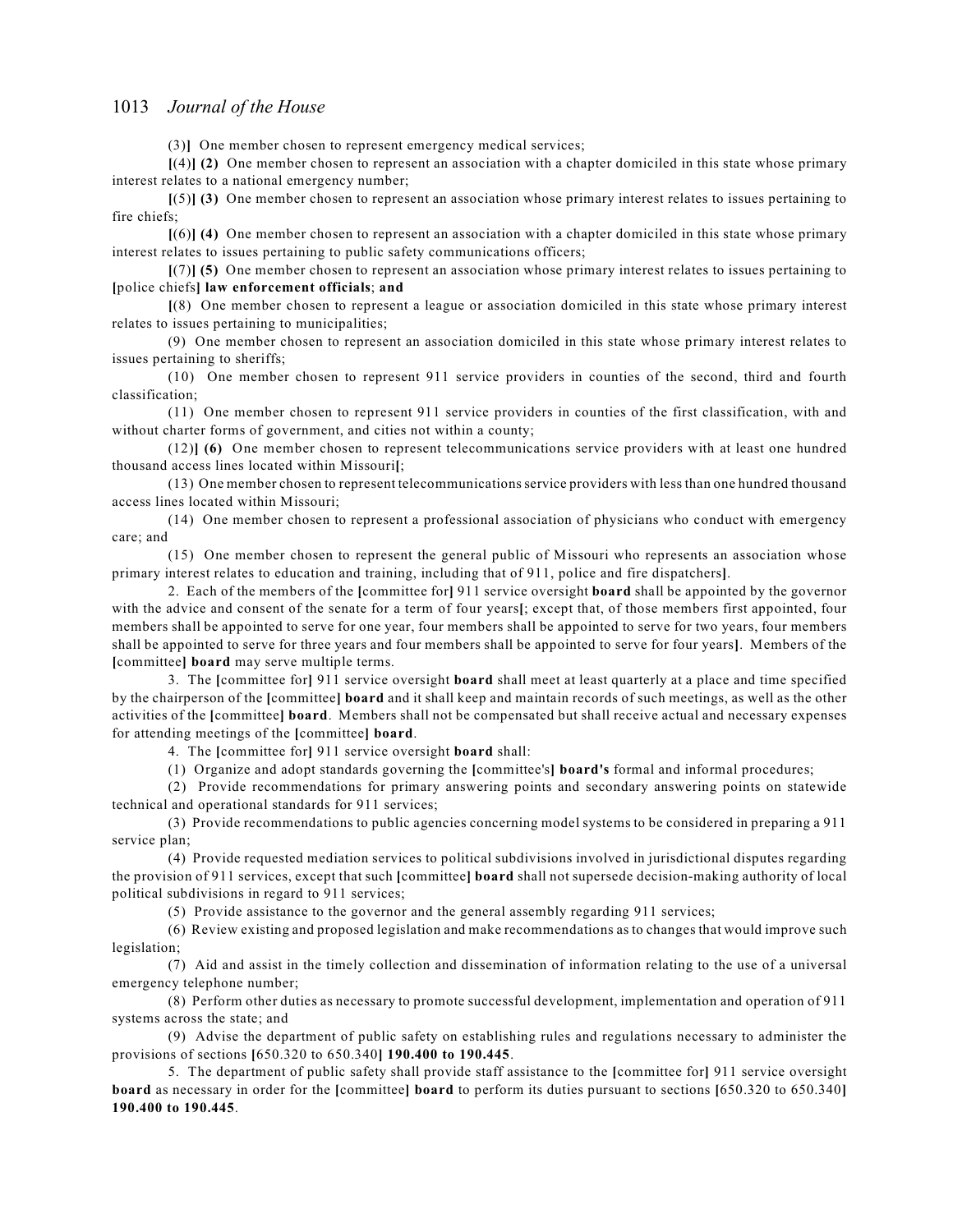6. The department of public safety is authorized to adopt those rules that are reasonable and necessary to accomplish the limited duties specifically delegated within section **[**650.340**] 190.445**. Any rule or portion of a rule, as that term is defined in section 536.010, shall become effective only if it has been promulgated pursuant to the provisions of chapter 536. This section and chapter 536 are nonseverable and if any of the powers vested with the general assembly pursuant to chapter 536 to review, to delay the effective date or to disapprove and annul a rule are subsequently held unconstitutional, then the grant of rulemaking authority and any rule proposed or adopted after August 28, 1999, shall be invalid and void.

**[**650.340.**] 190.445.** 1. The provisions of this section may be cited and shall be known as the "911 Training and Standards Act".

2. Initial training requirements for telecommunicators who answer 911 calls that come to public safety answering points shall be as follows:

3. All persons employed as a telecommunicator in this state shall be required to complete ongoing training so long as such person engages in the occupation as a telecommunicator. Such persons shall complete at least twenty-four hours of ongoing training every three years by such persons or organizations as provided in subsection 6 of this section. The reporting period for the ongoing training under this subsection shall run concurrent with the existing continuing education reporting periods for Missouri peace officers pursuant to chapter 590.

4. Any person employed as a telecommunicator on August 28, 1999, shall not be required to complete the training requirement as provided in subsection 2 of this section. Any person hired as a telecommunicator after August 28, 1999, shall complete the training requirements as provided in subsection 2 of this section within twelve months of the date such person is employed as a telecommunicator.

5. The training requirements as provided in subsection 2 of this section shall be waived for any person who furnishes proof to the **[**committee**] board** that such person has completed training in another state which are at least as stringent as the training requirements of subsection 2 of this section.

6. The department of public safety shall determine by administrative rule the persons or organizations authorized to conduct the training as required by subsection 2 of this section.

7. This section shall not apply to an emergency medical dispatcher or **dispatch** agency as defined in section 190.100, or a person trained by an entity accredited or certified under section 190.131, or a person who provides prearrival medical instructions who works for **[**an**] a dispatch** agency which meets the requirements set forth in section 190.134."; and

Further amend said bill, Section 1, Page 8, Line 27, by inserting the following after all of said line:

"**[**190.400. As used in sections 190.400 to 190.440, the following words and terms shall mean:

(1) "911", the primary emergency telephone number within the wireless system;

(2) "Board", the wireless service provider enhanced 911 advisory board;

(3) "Public safety agency", a functional division of a public agency which provides fire fighting, police, medical or other emergency services. For the purpose of providing wireless service to users of 911 emergency services, as expressly provided in this section, the department of public safety and state highway patrol shall be considered a public safety agency;

(4) "Public safety answering point", the location at which 911 calls are initially answered;

(5) "Wireless service provider", a provider of commercial mobile service pursuant to Section 332(d) of the Federal Telecommunications Act of 1996 (47 U.S.C. Section 151 et seq).**]**

**[**190.410. 1. There is hereby created in the department of public safety the "Wireless Service Provider Enhanced 911 Advisory Board", consisting of eight members as follows:

(1) The director of the department of public safety or the director's designee who shall hold a position of authority in such department of at least a division director;

(2) The chairperson of the public service commission or the chairperson's designee; except that such designee shall be a commissioner of the public service commission or hold a position of authority in the commission of at least a division director;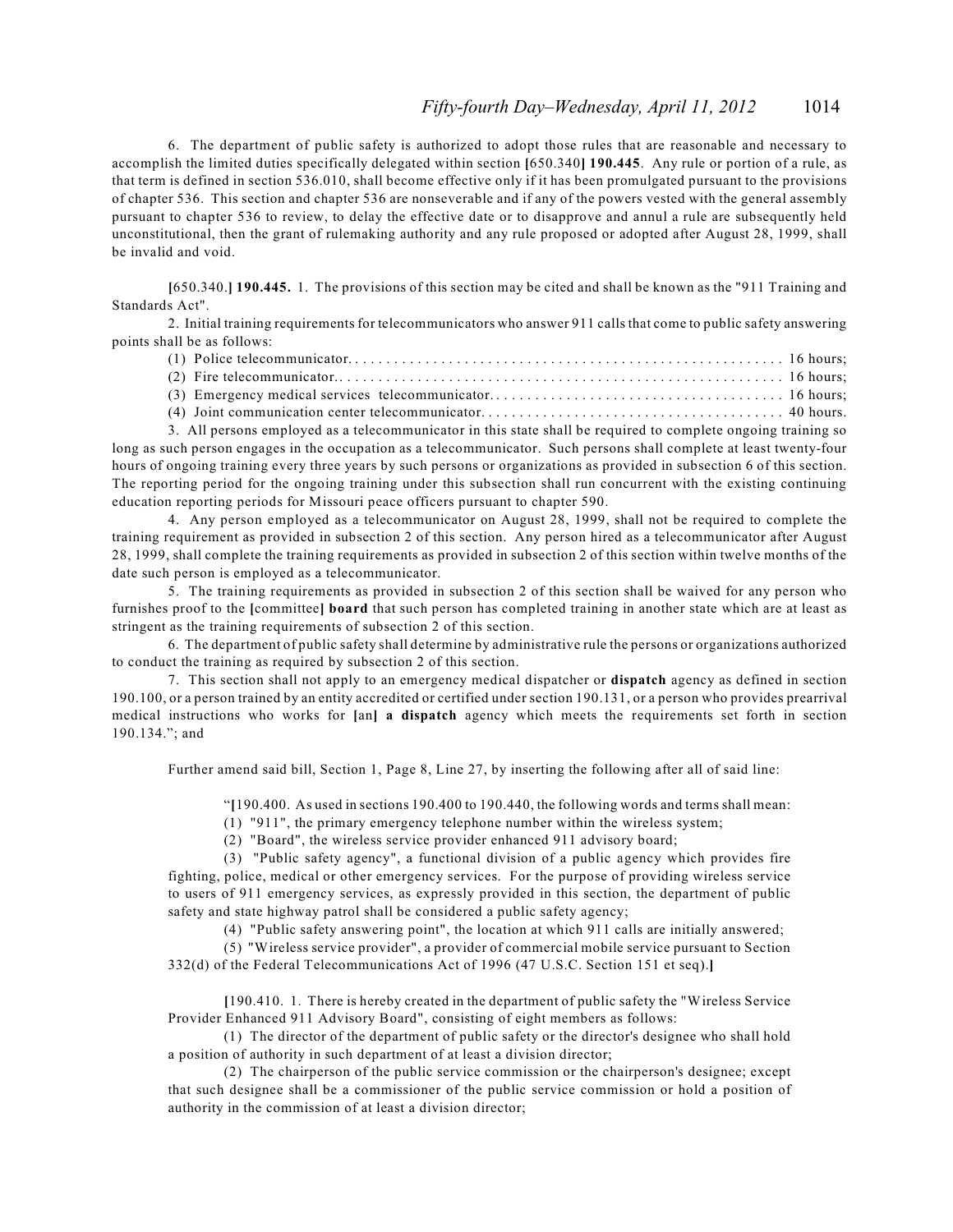(3) Three representatives and one alternate from the wireless service providers, elected by a majority vote of wireless service providers licensed to provide service in this state; and

(4) Three representatives from public safety answering point organizations, elected by the members of the state chapter of the associated public safety communications officials and the state chapter of the National Emergency Numbering Association.

2. Immediately after the board is established the initial term of membership for a member elected pursuant to subdivision (3) of subsection 1 of this section shall be one year and all subsequent terms for members so elected shall be two years. The membership term for a member elected pursuant to subdivision (4) of subsection 1 of this section shall initially and subsequently be two years. Each member shall serve no more than two successive terms unless the member is on the board pursuant to subdivision (1) or (2) of subsection 1 of this section. Members of the board shall serve without compensation, however, the members may receive reimbursement of actual and necessary expenses. Any vacancies on the board shall be filled in the manner provided for in this subsection.

3. The board shall do the following:

(1) Elect from its membership a chair and other such officers as the board deems necessary for the conduct of its business;

(2) Meet at least one time per year for the purpose of discussing the implementation of Federal Communications Commission order 94-102;

(3) Advise the office of administration regarding implementation of Federal Communications Commission order 94-102; and

(4) Provide any requested mediation service to a political subdivision which is involved in a jurisdictional dispute regarding the providing of wireless 911 services. The board shall not supersede decision-making authority of any political subdivision in regard to 911 services.

4. The director of the department of public safety shall provide and coordinate staff and equipment services to the board to facilitate the board's duties.**]**

**[**190.420. 1. There is hereby established in the state treasury a fund to be known as the "Wireless Service Provider Enhanced 911 Service Fund". All fees collected pursuant to sections 190.400 to 190.440 by wireless service providers shall be remitted to the director of the department of revenue. The director shall remit such payments to the state treasurer.

2. The state treasurer shall deposit such payments into the wireless service provider enhanced 911 service fund. Moneys in the fund shall be used for the purpose of reimbursing expenditures actually incurred in the implementation and operation of the wireless service provider enhanced 911 system.

3. Any unexpended balance in the fund shall be exempt from the provisions of section 33.080, relating to the transfer of unexpended balances to the general revenue fund, and shall remain in the fund. Any interest earned on the moneys in the fund shall be deposited into the fund.**]**

**[**190.430. 1. The commissioner of the office of administration is authorized to establish a fee, if approved by the voters pursuant to section 190.440, not to exceed fifty cents per wireless telephone number per month to be collected by wireless service providers from wireless service customers.

2. The office of administration shall promulgate rules and regulations to administer the provisions of sections 190.400 to 190.440. Any rule or portion of a rule, as that term is defined in section 536.010, that is promulgated pursuant to the authority delegated in sections 190.400 to 190.440 shall become effective only if it has been promulgated pursuant to the provisions of chapter 536. All rulemaking authority delegated prior to July 2, 1998, is of no force and effect and repealed; however, nothing in this section shall be interpreted to repeal or affect the validity of any rule filed or adopted prior to July 2, 1998, if it fully complied with the provisions of chapter 536. This section and chapter 536 are nonseverable and if any of the powers vested with the general assembly pursuant to chapter 536 to review, to delay the effective date or to disapprove and annul a rule are subsequently held unconstitutional, then the grant of rulemaking authority and any rule proposed or adopted after July 2, 1998, shall be invalid and void.

3. The office of administration is authorized to administer the fund and to distribute the moneys in the wireless service provider enhanced 911 service fund for approved expenditures as follows: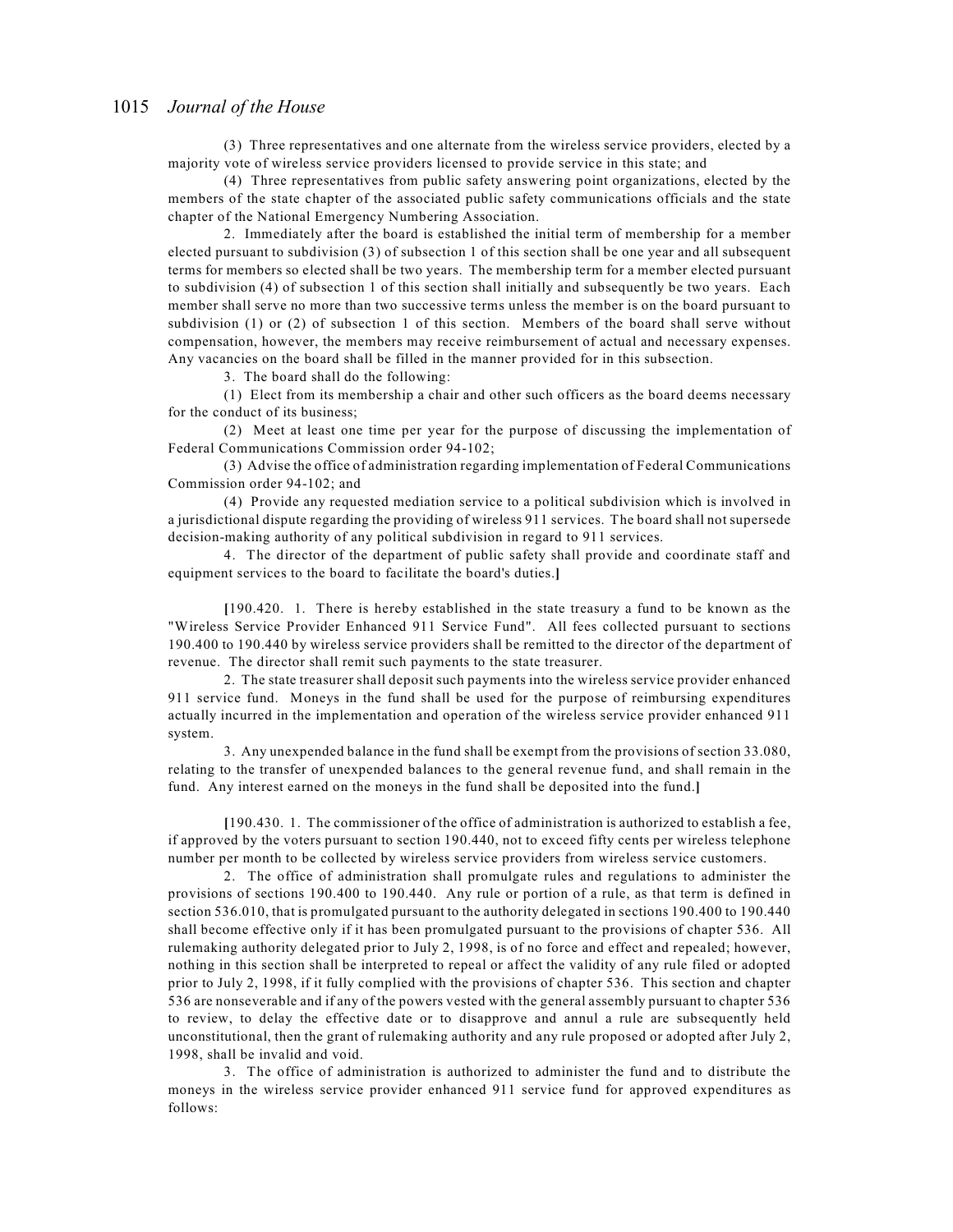(1) For the reimbursement of actual expenditures for implementation of wireless enhanced 911 service by wireless service providers in implementing Federal Communications Commission order 94-102; and

(2) To subsidize and assist the public safety answering points based on a formula established by the office of administration, which may include, but is not limited to the following:

(a) The volume of wireless 911 calls received by each public safety answering point;

(b) The population of the public safety answering point jurisdiction;

(c) The number of wireless telephones in a public safety answering point jurisdiction by zip code; and

(d) Any other criteria found to be valid by the office of administration provided that of the total amount of the funds used to subsidize and assist the public safety answering points, at least ten percent of said funds shall be distributed equally among all said public safety answering points providing said services under said section;

(3) For the reimbursement of actual expenditures for equipment for implementation of wireless enhanced 911 service by public safety answering points to the extent that funds are available, provided that ten percent of funds distributed to public safety answering points shall be distributed in equal amounts to each public safety answering point participating in enhanced 911 service;

(4) Notwithstanding any other provision of the law, no proprietary information submitted pursuant to this section shall be subject to subpoena or otherwise released to any person other than to the submitting wireless service provider, without the express permission of said wireless service provider. General information collected pursuant to this section shall only be released or published in aggregate amounts which do not identify or allow identification of numbers of subscribers or revenues attributable to an individual wireless service provider.

4. Wireless service providers are entitled to retain one percent of the surcharge money they collect for administrative costs associated with billing and collection of the surcharge.

5. No more than five percent of the moneys in the fund, subject to appropriation by the general assembly, shall be retained by the office of administration for reimbursement of the costs of overseeing the fund and for the actual and necessary expenses of the board.

6. The office of administration shall review the distribution formula once every year and may adjust the amount of the fee within the limits of this section, as determined necessary.

7. The provisions of sections 190.307 and 190.308 shall be applicable to programs and services authorized by sections 190.400 to 190.440.

8. Notwithstanding any other provision of the law, in no event shall any wireless service provider, its officers, employees, assigns or agents, be liable for any form of civil damages or criminal liability which directly or indirectly result from, or is caused by, an act or omission in the development, design, installation, operation, maintenance, performance or provision of 911 service or other emergency wireless two- and three-digit wireless numbers, unless said acts or omissions constitute gross negligence, recklessness or intentional misconduct. Nor shall any wireless service provider, its officers, employees, assigns, or agents be liable for any form of civil damages or criminal liability which directly or indirectly result from, or is caused by, the release of subscriber information to any governmental entity as required under the provisions of this act unless the release constitutes gross negligence, recklessness or intentional misconduct.**]**

**[**190.440. 1. The office of administration shall not be authorized to establish a fee pursuant to the authority granted in section 190.430 unless a ballot measure is submitted and approved by the voters of this state. The ballot measure shall be submitted by the secretary of state for approval or rejection at the general election held and conducted on the Tuesday immediately following the first Monday in November, 1998, or at a special election to be called by the governor on the ballot measure. If the measure is rejected at such general or special election, the measure may be resubmitted at each subsequent general election, or may be resubmitted at any subsequent special election called by the governor on the ballot measure, until such measure is approved.

2. The ballot of the submission shall contain, but is not limited to, the following language:

Shall the Missouri Office of Administration be authorized to establish a fee of up to fifty cents per month to be charged every wireless telephone number for the purpose of funding wireless enhanced 911 service?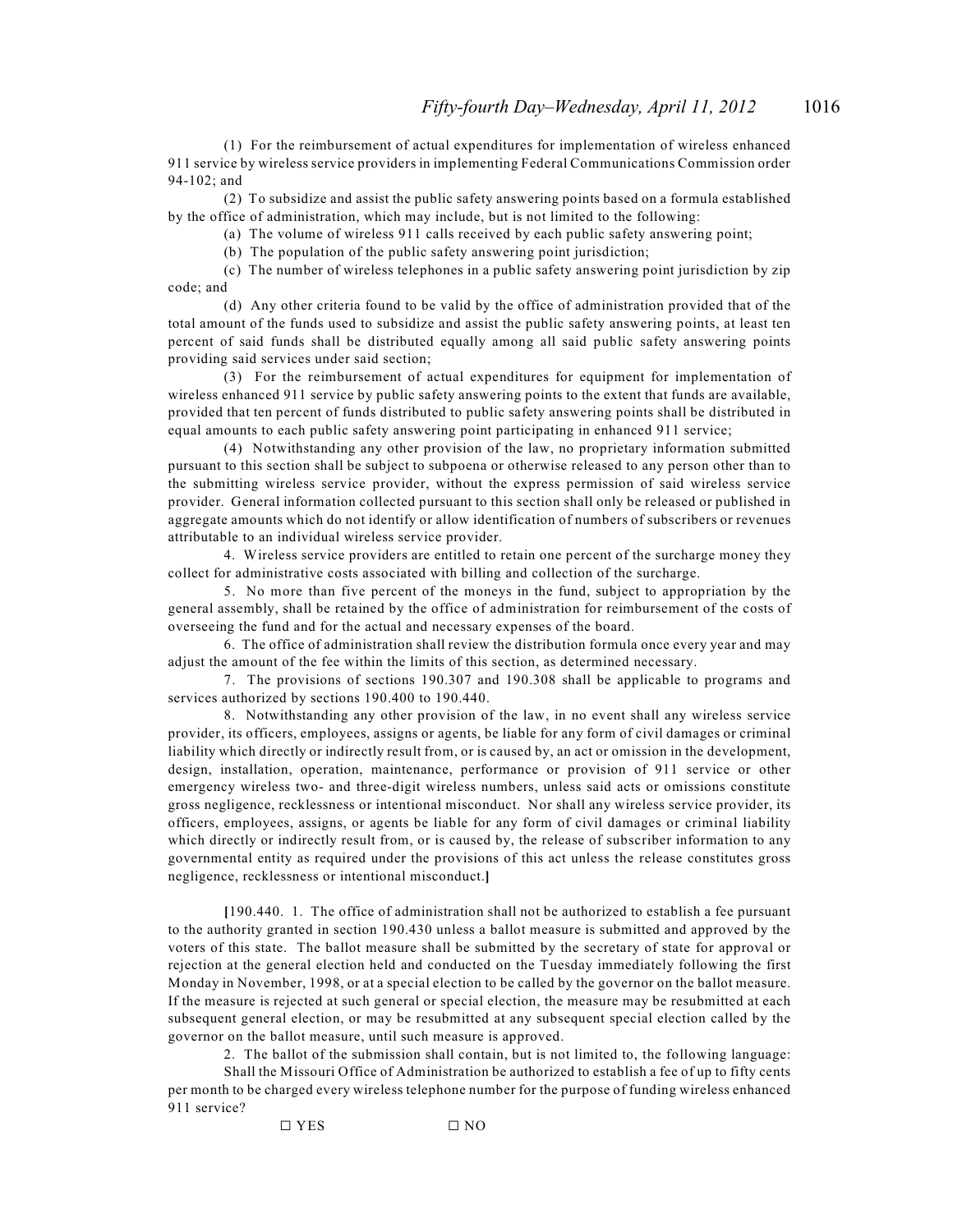If you are in favor of the question, place an "X" in the box opposite "Yes". If you are opposed to the question, place an "X" in the box opposite "No".

3. If a majority of the votes cast on the ballot measure by the qualified voters voting thereon are in favor of such measure, then the office of administration shall be authorized to establish a fee pursuant to section 190.430, and the fee shall be effective on January 1, 1999, or the first day of the month occurring at least thirty days after the approval of the ballot measure. If a majority of the votes cast on the ballot measure by the qualified voters voting thereon are opposed to the measure, then the office of administration shall have no power to establish the fee unless and until the measure is approved.**]**

**[**650.320. For the purposes of sections 650.320 to 650.340, the following terms mean:

(1) "Committee", the advisory committee for 911 service oversight established in section 650.325;

(2) "Public safety answering point", the location at which 911 calls are initially answered;

(3) "Telecommunicator", any person employed as an emergency telephone worker, call taker or public safety dispatcher whose duties include receiving, processing or transmitting public safety information received through a 911 public safety answering point.**]**"; and

Further amend said bill by amending the title, enacting clause, and intersectional references accordingly.

#### Representative Cierpiot offered **House Amendment No. 1 to House Amendment No. 6**.

*House Amendment No. 1 to House Amendment No. 6*

AMEND House Amendment No. 6 to House Committee Substitute for House Bill No. 1458, Page 2, Line 7, by inserting an opening bracket "**[**" immediately after the word "with" on said line; and

Further amend said amendment and page, Line 8, by inserting a closing bracket "**]**" immediately after the word "thousand" on said line; and

Further amend said bill by amending the title, enacting clause, and intersectional references accordingly.

On motion of Representative Cierpiot, **House Amendment No. 1 to House Amendment No. 6** was adopted.

Representative Hinson offered **House Amendment No. 2 to House Amendment No. 6**.

#### **House Amendment No. 2 to House Amendment No. 6** was withdrawn.

Representative Riddle moved the previous question.

Which motion was adopted by the following vote:

AYES: 089

| Allen    | Asbury   | Bahr            | Barnes    | Bernskoetter |
|----------|----------|-----------------|-----------|--------------|
| Berry    | Brandom  | <b>B</b> rattin | Brown 85  | Burlison     |
| Cauthorn | Cierpiot | Conway 14       | Cookson   | Cox          |
| Crawford | Davis    | Denison         | Dieckhaus | Diehl        |
| Dugger   | Fisher   | Fitzwater       | Flanigan  | Fraker       |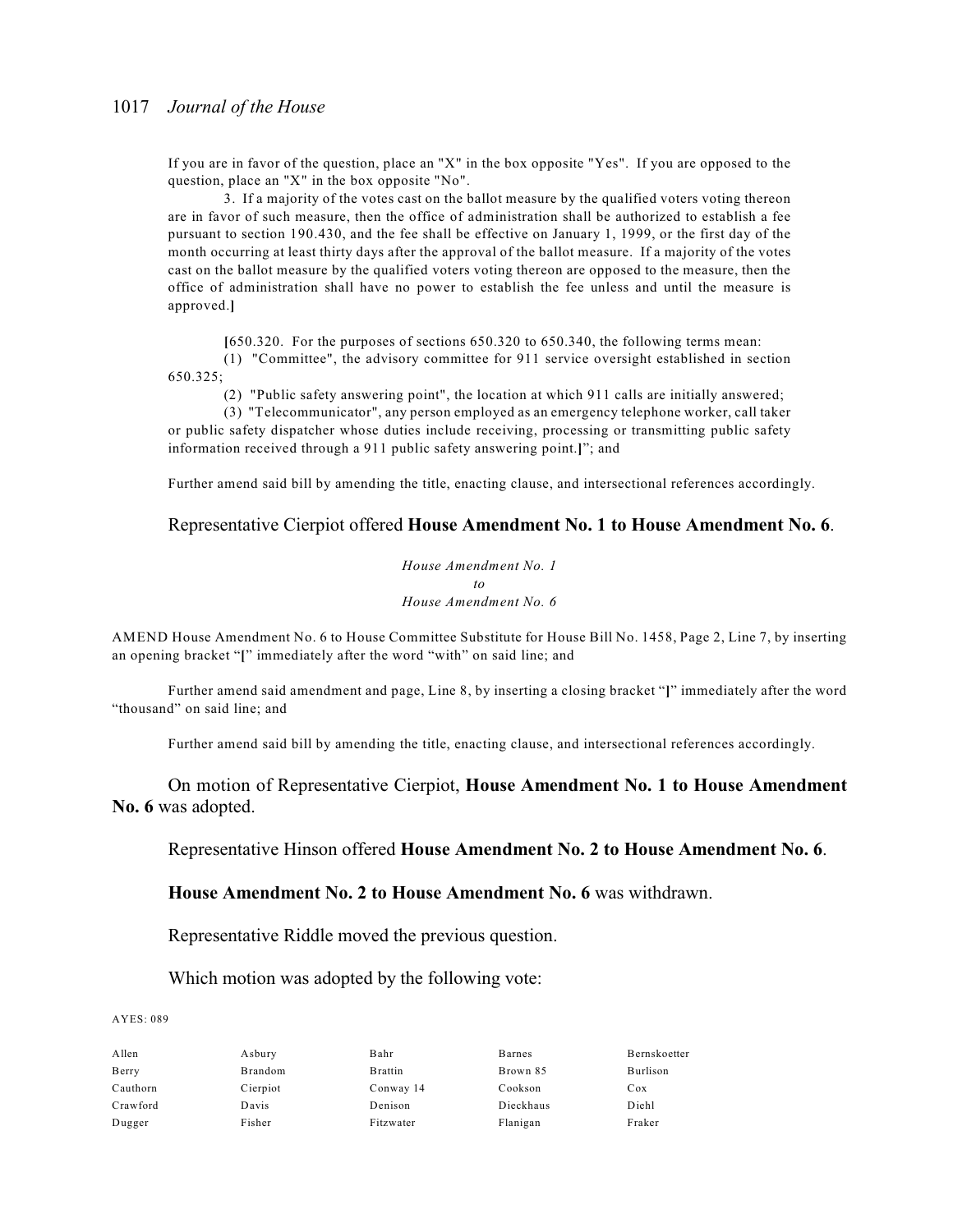### *Fifty-fourth Day–Wednesday, April 11, 2012* 1018

| Franklin         | Franz       | Frederick    | Gatschenberger | Gosen        |
|------------------|-------------|--------------|----------------|--------------|
| Grisamore        | Guernsey    | Haefner      | Hampton        | Higdon       |
| Hinson           | Hoskins     | Hough        | Houghton       | Johnson      |
| Jones 89         | Keeney      | Kelley 126   | Klippenstein   | Koenig       |
| Korman           | Lair        | Lant         | Lasater        | Lauer        |
| Leach            | Leara       | Lichtenegger | Loehner        | Long         |
| Marshall         | McCaherty   | McGhee       | McNary         | Nance        |
| Neth             | Nolte       | Phillips     | Pollock        | Redmon       |
| Reiboldt         | Richardson  | Riddle       | Rowland        | Ruzicka      |
| Sater            | Scharnhorst | Schatz       | Schieber       | Schneider    |
| Schoeller        | Shumake     | Silvey       | Smith 150      | Solon        |
| Sommer           | Thomson     | Torpey       | Wallingford    | <b>Wells</b> |
| White            | Wright      | <b>Wyatt</b> | Zerr           |              |
| <b>NOES: 047</b> |             |              |                |              |
| Anders           | Atkins      | Black        | Brown 50       | Carlson      |
| Casey            | Colona      | Conway 27    | Ellington      | Fallert      |
| Harris           | Hodges      | Hubbard      | Hummel         | Jones 63     |
| Kelly 24         | Kirkton     | Kratky       | Lampe          | May          |
| McCann Beatty    | McCreery    | McDonald     | McGeoghegan    | McNeil       |
| Meadows          | Montecillo  | Morgan       | Newman         | Nichols      |
| Oxford           | Pace        | Pierson      | Quinn          | Rizzo        |
| Schieffer        | Schupp      | Shively      | Sifton         | Spreng       |
| Still            | Swearingen  | Swinger      | Talboy         | Taylor       |
| Walton Gray      | Webber      |              |                |              |
| PRESENT: 000     |             |              |                |              |

#### ABSENT WITH LEAVE: 027

| Aull       | Brown 116  | Carter    | Cross     | Curtman   |
|------------|------------|-----------|-----------|-----------|
| Day        | Ellinger   | Elmer     | Entlicher | Fuhr      |
| Funderburk | Holsman    | Hughes    | Jones 117 | Kander    |
| Largent    | McManus    | Molendorp | Nasheed   | Parkinson |
| Schad      | Smith 71   | Stream    | Webb      | Weter     |
| Wieland    | Mr Speaker |           |           |           |

#### On motion of Representative Gatschenberger, **House Amendment No. 6, as amended,** was adopted.

#### Representative Lampe offered **House Amendment No. 7**.

#### *House Amendment No. 7*

AMEND House Committee Substitute for House Bill No. 1458, Page 3, Section 302.291, Line 78, by inserting after all of said line the following:

#### "**302.800. 1. For purposes of this section, the following terms mean:**

**(1) "Department", the department of revenue;**

**(2) "Director", the director of the department of revenue;**

**(3) "Emergency responder", a municipal, county, or state law enforcement officer or firefighter, or other person who has been trained to provide emergency medical first response services;**

**(4) "Program participant", an individual who has completed a health information card that includes health and emergency contact information, and affixed the decal provided by the department of revenue under this section to the individual's motor vehicle.**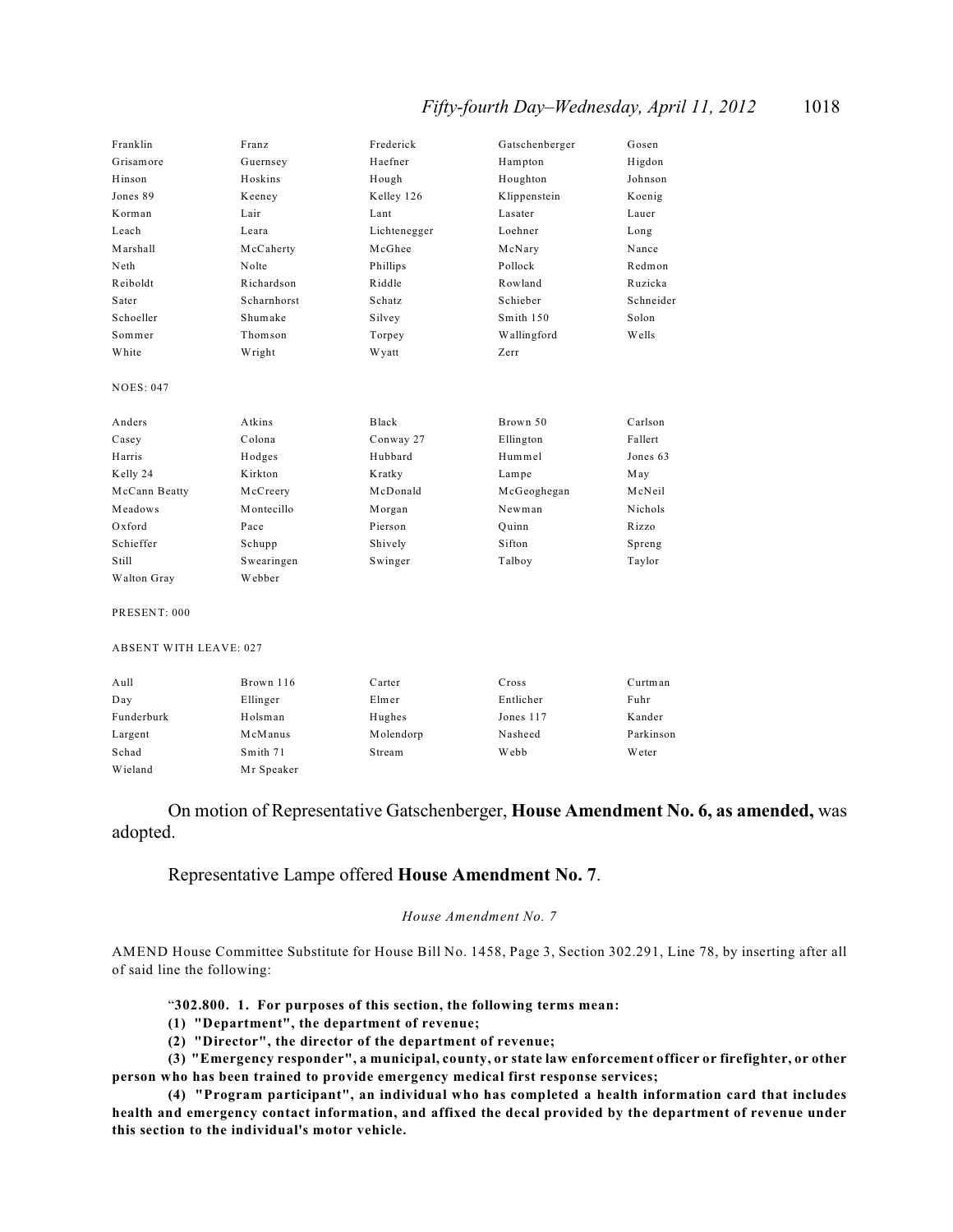**2. There is hereby established a "Missouri Yellow Dot Program" in the department of revenue. The purpose of the program is to provide emergency responders with critical health and emergency contact information about program participants so emergency responders may aid program participants when those individuals are involved in motor vehicle emergencies or accidents and are unable to communicate.**

**3. The department of revenue shall design Missouri yellow dot program materials, giving consideration to the program materials used by other states in similar programs. Program materials shall include, but shall not be limited to:**

**(1) A yellow decal of a size and design to be determined by the department which shall be affixed to the rear driver's side window of the program participant's vehicle;**

**(2) A health information card which provides space for an individual to attach a recent photograph and indicate the individual's name, emergency contact information, physician's names and contact information, medical conditions, recent surgeries, allergies, medications, and any other information the director deems relevant to emergency responders in the case of emergency;**

**(3) A yellow envelope of a size and design to be determined by the director into which the health information card established under this subsection is to be inserted and placed into the program participant's glove compartment; and**

**(4) A program instruction sheet including an electronic mail address required under subsection 4 of this section.**

**4. The department shall establish an electronic mail mechanism through which persons may ask questions about the program and receive assistance in completing the health information card.**

**5. The department shall provide sufficient program materials to other state departments or agencies seeking to distribute or make program materials available to interested persons.**

**6. The director shall notify the state highway patrol regarding the implementation of the Missouri yellow dot program so that all emergency responders are informed about the program.**

**7. The department may charge an individual seeking to participate in the program a nominal fee to cover the administrative cost of the program.**

**8. The department shall make Missouri yellow dot program materials available for pick up by any interested person at any driver's license office and shall provide for an online means through which individuals can request the materials required to participate in the program. Any other state department or agency may make the program materials available for distribution to, or pick up by, any interested person.**

**9. The department shall develop and undertake a public education campaign to inform the public about the program established in this section.**

**10. The director may promulgate all necessary rules and regulations for the administration of this section. Any rule or portion of a rule, as that term is defined in section 536.010, that is created under the authority delegated in this section shall become effective only if it complies with and is subject to all of the provisions of chapter 536 and, if applicable, section 536.028. This section and chapter 536 are nonseverable and if any of the powers vested with the general assembly pursuant to chapter 536 to review, to delay the effective date, or to disapprove and annul a rule are subsequently held unconstitutional, then the grant of rulemaking authority and any rule proposed or adopted after August 28, 2012, shall be invalid and void.**

**11. Under section 23.253 of the Missouri sunset act:**

**(1) The provisions of the new program authorized under this section shall automatically sunset six years after the effective date of this section unless reauthorized by an act of the general assembly; and**

**(2) If such program is reauthorized, the program authorized under this section shall automatically sunset twelve years after the effective date of the reauthorization of this section; and**

**(3) This section shall terminate on September first of the calendar year immediately following the calendar year in which the program authorized under this section is sunset.**"; and

Further amend said bill by amending the title, enacting clause, and intersectional references accordingly.

On motion of Representative Lampe, **House Amendment No. 7** was adopted.

Representative Riddle moved the previous question.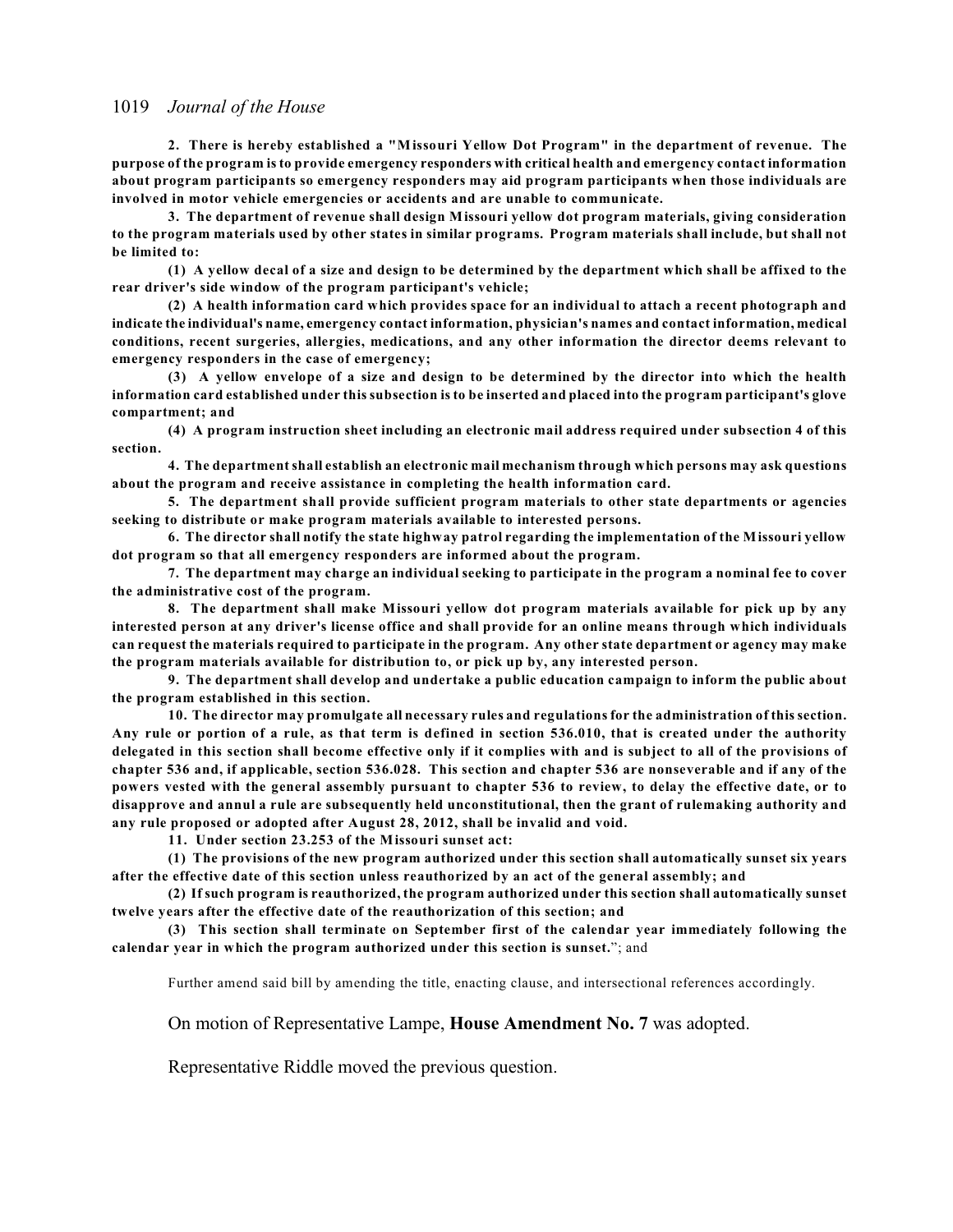### Which motion was adopted by the following vote:

AYES: 084

| Allen                         | Asbury         | Bahr           | Bernskoetter | Berry       |
|-------------------------------|----------------|----------------|--------------|-------------|
| Brandom                       | <b>Brattin</b> | Brown 85       | Burlison     | Cauthorn    |
| Cierpiot                      | Conway 14      | Cookson        | Cox          | Crawford    |
| Davis                         | Denison        | Dieckhaus      | Diehl        | Dugger      |
| Fisher                        | Fitzwater      | Flanigan       | Fraker       | Franklin    |
| <b>Franz</b>                  | Frederick      | Gatschenberger | Gosen        | Grisamore   |
| Guernsey                      | Haefner        | Hampton        | Higdon       | Hinson      |
| Hoskins                       | Hough          | Houghton       | Johnson      | Keeney      |
| Kelley 126                    | Klippenstein   | Koenig         | Korman       | Lair        |
| Lant                          | Lasater        | Lauer          | Leach        | Leara       |
| Lichtenegger                  | Loehner        | Long           | Marshall     | McCaherty   |
| McGhee                        | McNary         | Nance          | Neth         | Nolte       |
| Parkinson                     | Phillips       | Redmon         | Reiboldt     | Riddle      |
| Rowland                       | Ruzicka        | Sater          | Scharnhorst  | Schatz      |
| Schieber                      | Schneider      | Schoeller      | Shumake      | Silvey      |
| Smith 150                     | Solon          | Sommer         | Thomson      | Torpey      |
| Wallingford                   | Wells          | White          | Zerr         |             |
| <b>NOES: 050</b>              |                |                |              |             |
| Anders                        | Atkins         | Black          | Brown 50     | Carlson     |
| Casey                         | Conway 27      | Ellinger       | Ellington    | Fallert     |
| Harris                        | Hodges         | Hubbard        | Hummel       | Jones 63    |
| Kander                        | Kelly 24       | Kirkton        | Kratky       | Lampe       |
| May                           | McCann Beatty  | McCreery       | McDonald     | McGeoghegan |
| McManus                       | McNeil         | Meadows        | Montecillo   | Morgan      |
| Nasheed                       | Newman         | Nichols        | Oxford       | Pace        |
| Pierson                       | Quinn          | Rizzo          | Schieffer    | Schupp      |
| Shively                       | Sifton         | Spreng         | Still        | Swearingen  |
| Swinger                       | Talboy         | Taylor         | Walton Gray  | Webber      |
| PRESENT: 000                  |                |                |              |             |
| <b>ABSENT WITH LEAVE: 029</b> |                |                |              |             |
| Aull                          | <b>Barnes</b>  | Brown 116      | Carter       | Colona      |
| Cross                         | Curtman        | Day            | Elmer        | Entlicher   |
| Fuhr                          | Funderburk     | Holsman        | Hughes       | Jones 89    |
| Jones 117                     | Largent        | Molendorp      | Pollock      | Richardson  |
| Schad                         | Smith 71       | Stream         | Webb         | Weter       |
| Wieland                       | Wright         | W yatt         | Mr Speaker   |             |
|                               |                |                |              |             |

On motion of Representative Hinson, **HCS HB 1458, as amended,** was adopted.

On motion of Representative Hinson, **HCS HB 1458, as amended,** was ordered perfected and printed.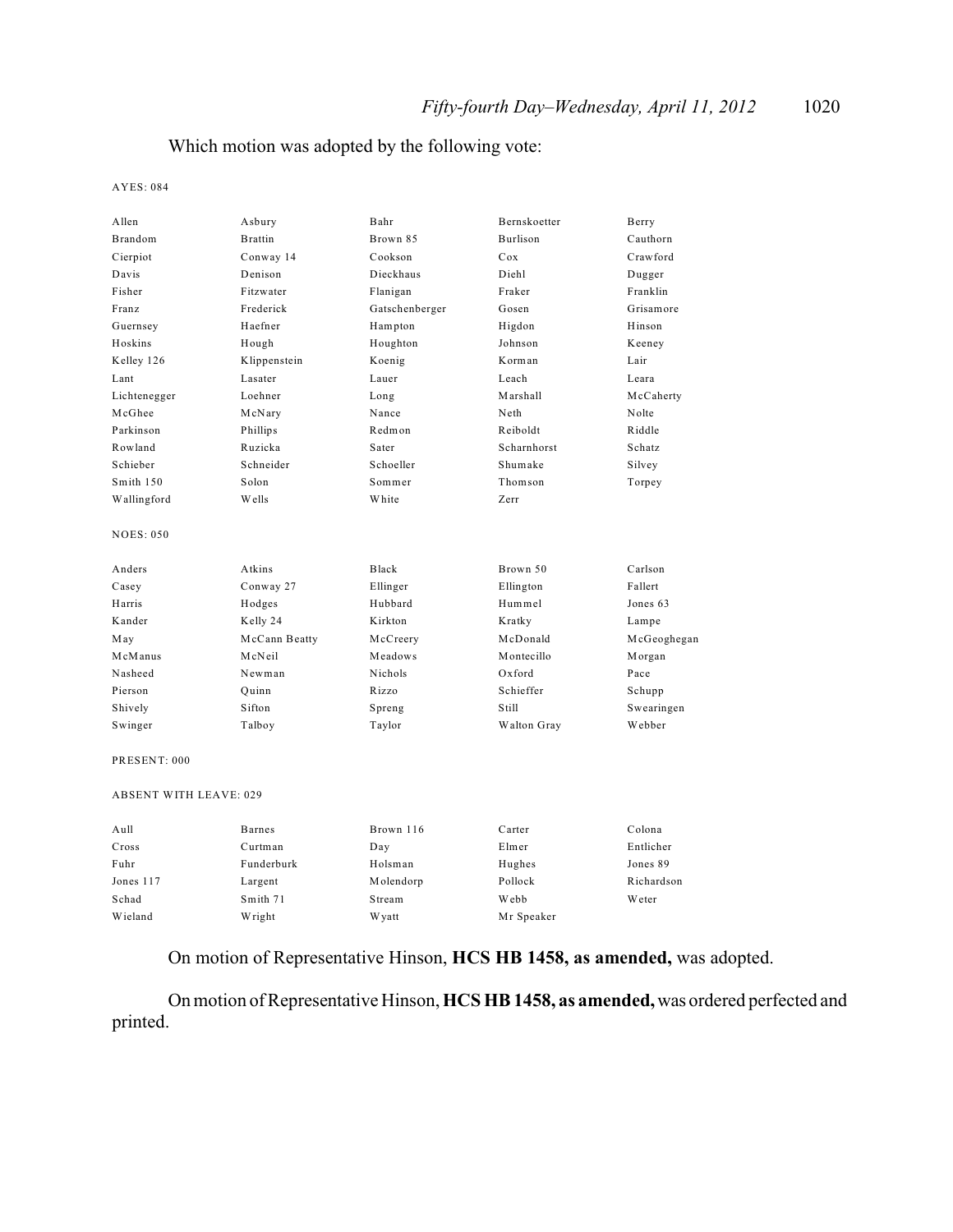### **REFERRAL OF HOUSE RESOLUTION**

The following House Resolution was referred to the Committee indicated:

**HR 1365** - Rules

### **REFERRAL OF HOUSE JOINT RESOLUTIONS**

The following House Joint Resolutions were referred to the Committee indicated:

**HCS HJR 47** - Fiscal Review **HJR 49** - Fiscal Review **HJR 71** - Fiscal Review

### **REFERRAL OF HOUSE BILLS**

The following House Bills were referred to the Committee indicated:

**HB 1891** - General Laws **HB 2092** - General Laws **HB 2103** - Small Business

### **COMMITTEE REPORTS**

**Committee on Agriculture Policy**, Chairman Loehner reporting:

Mr. Speaker: Your Committee on Agriculture Policy, to which was referred **HB 1254**, begs leave to report it has examined the same and recommends that it **Do Pass with House Committee Substitute**, and pursuant to Rule 25(32)(f) be referred to the Committee on Rules.

**Committee on Economic Development**, Chairman Zerr reporting:

Mr. Speaker: Your Committee on Economic Development, to which was referred **HCR 47**, begs leave to report it has examined the same and recommends that it **Do Pass**, and pursuant to Rule 25(32)(f) be referred to the Committee on Rules.

#### HOUSE CONCURRENT RESOLUTION NO. 47

WHEREAS, United States Secretary of Defense Leon E. Panetta recently announced that the Pentagon will seek new rounds of base closures, mission realignments, and procurement decreases as part of the federal budget cutting process; and

WHEREAS, Secretary Panetta states that, in an effort to cut \$487 billion over the next decade, the number of soldiers in the United States Army will drop over the next five years from 562,000 to 490,000, and the number of marines in the United States Marine Corps will drop over the next five years from 202,000 to 182,000; and

WHEREAS, the President's FY 2013 Budget adjusts Air Force military end strength to 501,000, with net reductions of 3,900 active duty, 5,100 Air National Guard, and 900 Air Force Reserve billets, reflecting an especially severe impact on the Guard and Reserves; and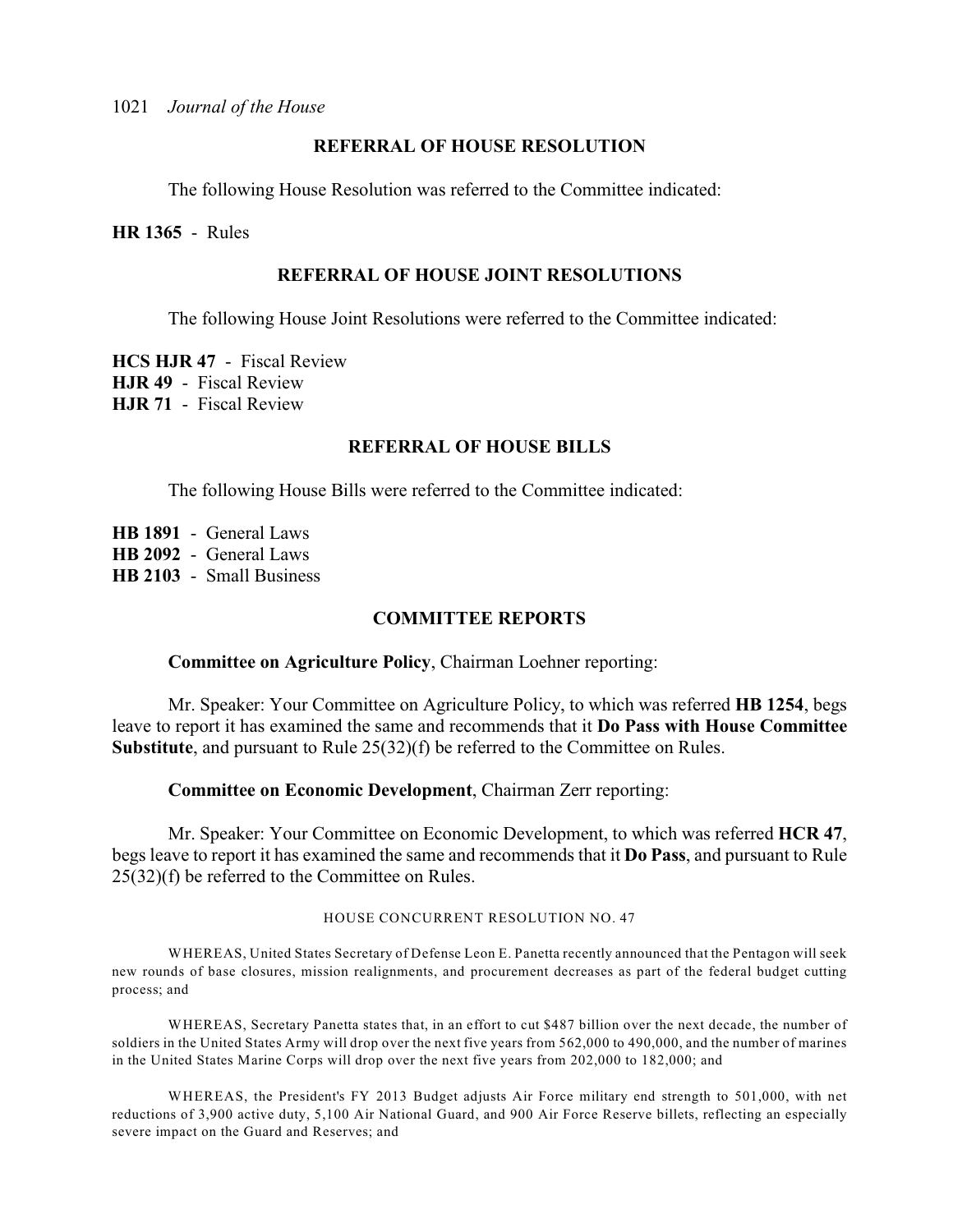WHEREAS, the Pentagon planners intend to reduce procurement of weapons systems by more than 10% in FY2012 to \$108.5 billion, down from \$120.6 billion in FY2011; and

WHEREAS, Missouri is currently home to a number of major military bases and agencies, including Whiteman Air Force Base near Knob Noster and its 509th Bomb Wing, the only Air Force Unit that operates the B-2 Spirit Stealth Bomber; the United States Army Maneuver Support Center at Fort Leonard Wood and its Chemical, Biological, Nuclear and Radiological School (CBRN), Military Police, and Army Engineer Schools; the National Geospatial-Intelligence Agency (NGA) in Arnold; the Missouri National Guard's Ike Skelton Training Center (ISTS) in Jefferson City; the Theater Aviation Sustainment Maintenance Group (TASMG) in Springfield; and the 139th Airlift Wing in St. Joseph, among numerous other facilities and locations; and

WHEREAS, according to the latest available data, the Department of Defense employs approximately 26,000 civilian and active duty military personnel in Missouri at more than 11 major locations across the state, and provides additional funding for approximately 26,000 members of the Reserves and National Guard; and

WHEREAS, civilian and active duty military personnel and members of the Reserves and National Guard are paid \$1.9 billion in wages and salary and contribute \$3.4 billion to the gross state product; and

WHEREAS, Missouri's defense industry plays a vital role in the state's economy, employing 160,000 Missourians working to support, either directly or indirectly, over \$12 billion in Department of Defense procurement contracts awarded to Missouri companies, ranking 5th among the states in total dollars; and

WHEREAS, Missouri's defense procurement contracts are heavily oriented toward research and operational systems and manufacturing companies, particularly aerospace manufacturing at the Boeing Company, Missouri's 3rd largest employer, and its supply chain; and

WHEREAS, Missouri is home to several outstanding universities, including the University of Missouri, Washington University, and St. Louis University, that conduct cutting edge defense research for the government, providing the innovation needed to keep our military the finest in the world and creating the academic environment necessary to produce critical talent for government and industry workforce; and

WHEREAS, the nation's primary concern must always be national defense and the security of the United States, including Missouri; and

WHEREAS, Missouri is heavily committed to providing for our national defense and security as an accommodating partner and a proud home to major military installations and agencies, 52,000 military personnel, and 160,000 citizens who work at companies that manufacture defense systems, provide valuable services, and perform critical research; and

WHEREAS, Missouri has a vital economic interest in maintaining its military installations and agencies, and in presenting to national leaders evidence of Missouri's capacity to provide additional, cost effective, and flexible support to defense missions during the federal government's efforts to re-establish its basing, costing, and capabilities:

NOW THEREFORE BE IT RESOLVED that the members of the House of Representatives of the Ninety-sixth General Assembly, Second Regular Session, the Senate concurring therein, hereby strongly urge the United States Department of Defense and Missouri's Congressional delegation to protect, promote, and leverage Missouri's military bases and agencies, keep the number of military personnel in the state intact, and preserve defense industry procurement so that Missouri may continue to support the defense and protection of the state and the United States and keep its economy in sound condition; and

BE IT FURTHER RESOLVED that the Chief Clerk of the Missouri House of Representatives be instructed to prepare properly inscribed copies of this resolution for United States Secretary of Defense Leon E. Panetta and each member of the Missouri Congressional delegation.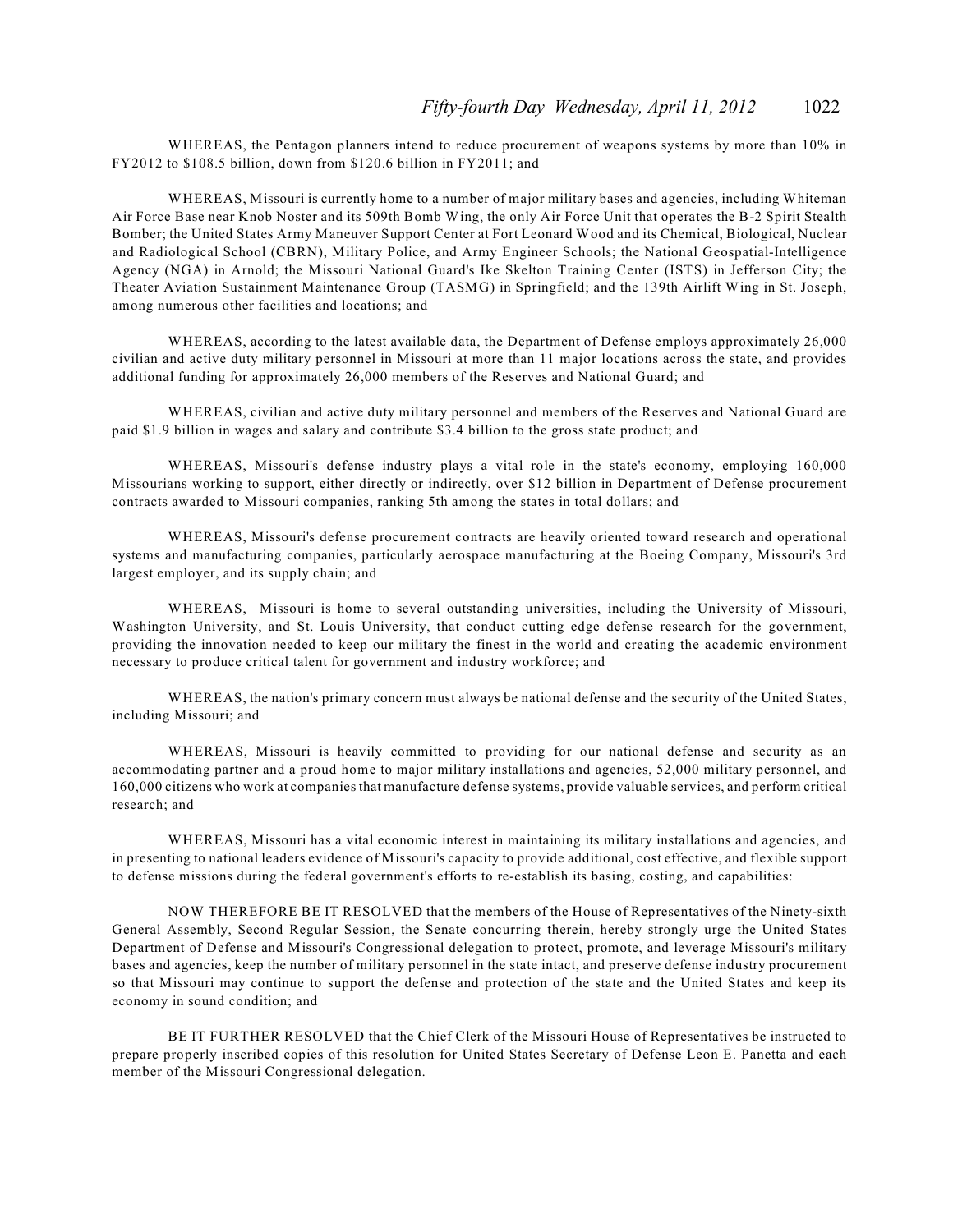### **Committee on Elementary and Secondary Education**, Chairman Dieckhaus reporting:

Mr. Speaker: Your Committee on Elementary and Secondary Education, to which was referred **HB 1526**, begs leave to report it has examined the same and recommends that it **Do Pass with House Committee Substitute**, and pursuant to Rule 25(32)(f) be referred to the Committee on Rules.

### **Committee on Health Care Policy**, Chairman Sater reporting:

Mr. Speaker: Your Committee on Health Care Policy, to which was returned **HB 1490**, begs leave to report it has examined the same and recommends that it **Do Pass with House Committee Substitute No. 2**, and pursuant to Rule 25(32)(f) be referred to the Committee on Rules.

**Committee on Health Insurance**, Chairman Molendorp reporting:

Mr. Speaker: Your Committee on Health Insurance, to which was referred **HB 1922**, begs leave to report it has examined the same and recommends that it **Do Pass with House Committee Substitute**, and pursuant to Rule 25(32)(f) be referred to the Committee on Rules.

### **Committee on Local Government**, Chairman Gatschenberger reporting:

Mr. Speaker: Your Committee on Local Government, to which was referred **SB 736**, begs leave to report it has examined the same and recommends that it **Do Pass**, and pursuant to Rule 25(32)(f) be referred to the Committee on Rules.

**Special Standing Committee on Renewable Energy**, Chairman Holsman reporting:

Mr. Speaker: Your Special Standing Committee on Renewable Energy, to which was referred **HB 1809**, begs leave to report it has examined the same and recommends that it **Do Pass with House Committee Substitute**, and pursuant to Rule 25(32)(f) be referred to the Committee on Rules.

**Committee on Transportation**, Chairman Denison reporting:

Mr. Speaker: Your Committee on Transportation, to which was referred **SCS SB 480**, begs leave to report it has examined the same and recommends that it **Do Pass with House Committee Substitute**, and pursuant to Rule 25(32)(f) be referred to the Committee on Rules.

Mr. Speaker: Your Committee on Transportation, to which was referred **SB 564**, begs leave to report it has examined the same and recommends that it **Do Pass**, and pursuant to Rule 25(32)(f) be referred to the Committee on Rules.

Mr. Speaker: Your Committee on Transportation, to which was referred **SS SB 607**, begs leave to report it has examined the same and recommends that it **Do Pass**, and pursuant to Rule 25(32)(f) be referred to the Committee on Rules.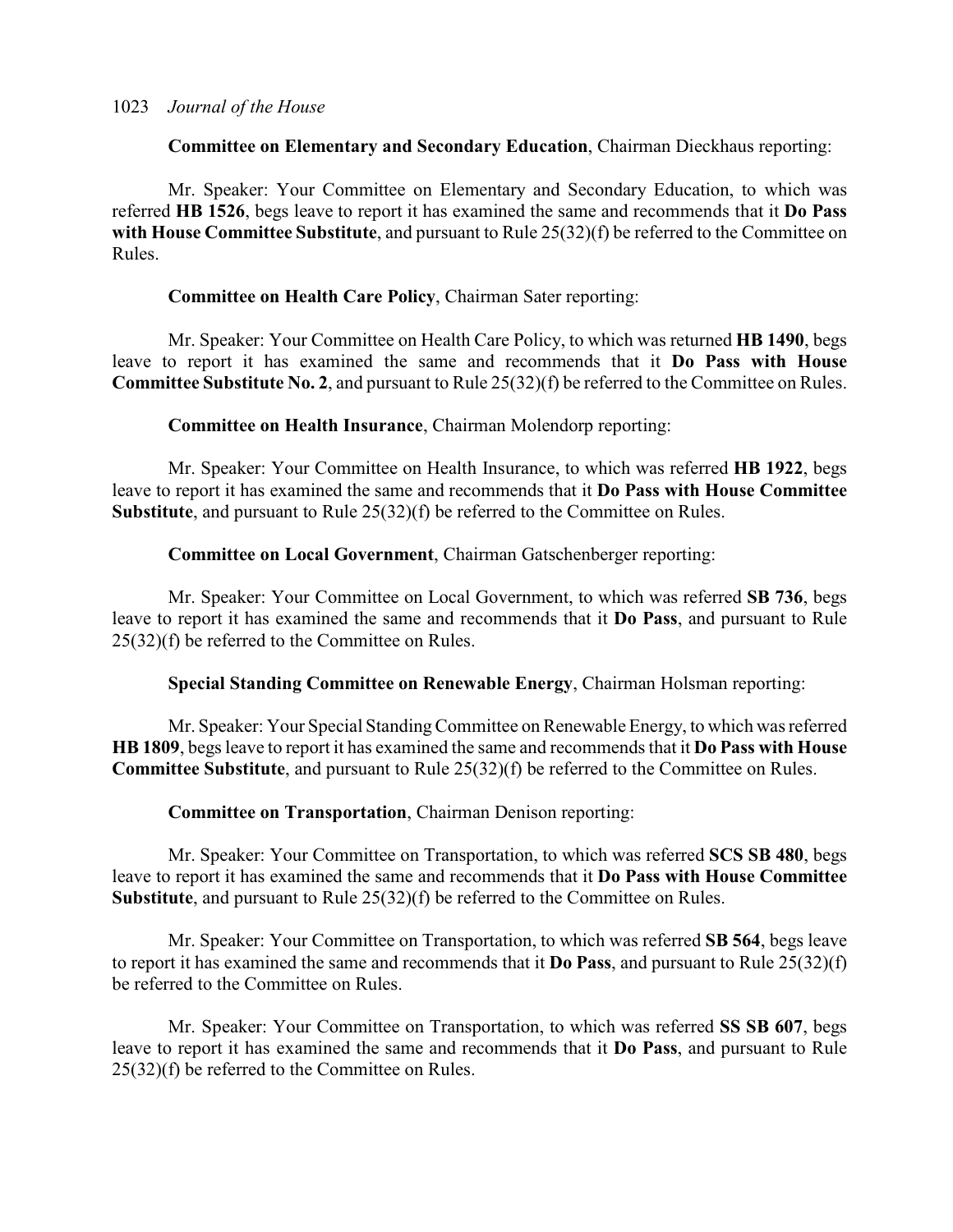Mr. Speaker: Your Committee on Transportation, to which was referred **SB 611**, begs leave to report it has examined the same and recommends that it **Do Pass**, and pursuant to Rule 25(32)(f) be referred to the Committee on Rules.

### **MESSAGE FROM THE SENATE**

Mr. Speaker: I am instructed by the Senate to inform the House of Representatives that the Senate has taken up and passed **SS HCS HB 1106**, entitled:

An act to repeal sections 52.010, 54.033, 54.330, and 115.342, RSMo, and to enact in lieu thereof four new sections relating to certain public offices that have statutory bond requirements.

With Senate Amendment No. 1.

*Senate Amendment No. 1*

AMEND Senate Substitute for House Committee Substitute for House Bill No. 1106, Page 1, Section A, Line 4 of said page, by inserting immediately after all of said line the following:

"50.332. **[**Each county officer**]** In all counties **[**except first class counties having a charter form of government**] of the first, second, third, and fourth classes, and in any county with a charter form of government and with more than two hundred thousand but fewer than three hundred fifty thousand inhabitants, each county officer** may, subject to the approval of the governing body of the county, contract with the governing body of any municipality located within such county, either in whole or in part, to perform the same type of duties for such municipality as such county officer is performing for the county. Any compensation paid by a municipality for services rendered pursuant to this section shall be paid directly to the county, or county officer, or both, as provided in the provisions of the contract, and any compensation allowed any county officer under any such contract may be retained by such officer in addition to all other compensation provided by law."; and

Further amend said bill, Page 2, Section 52.010, Line 4 of said page, by inserting immediately after all of said line the following:

"52.320. 1. The collector of revenue in counties using data processing systems of record keeping, except counties of the first class having a charter form of government, in addition to other duties provided by law, shall coordinate the purification of the tax data flows from the offices of the recorder, county clerk and assessor with that of the collector of revenue in cooperation with the data processing center handling such records.

2. In all counties of the first class not having a charter form of government **and in any county with a charter form of government and with more than two hundred thousand but fewer than three hundred fifty thousand inhabitants** the collector of revenue may enter into a contract with a city providing for the collection of municipal taxes by the collector. Any compensation paid by a city for services rendered pursuant to this section shall be paid directly to the county, or collector, or both, as provided in the contract, and all compensation, not to exceed three thousand dollars annually from all such contracts, allowed the collector under any such contract may be retained by the collector in addition to all other compensation provided by law."; and

Further amend the title and enacting clause accordingly.

In which the concurrence of the House is respectfully requested.

#### **ADJOURNMENT**

On motion of Representative Riddle, the House adjourned until 10:00 a.m., Thursday, April 12, 2012.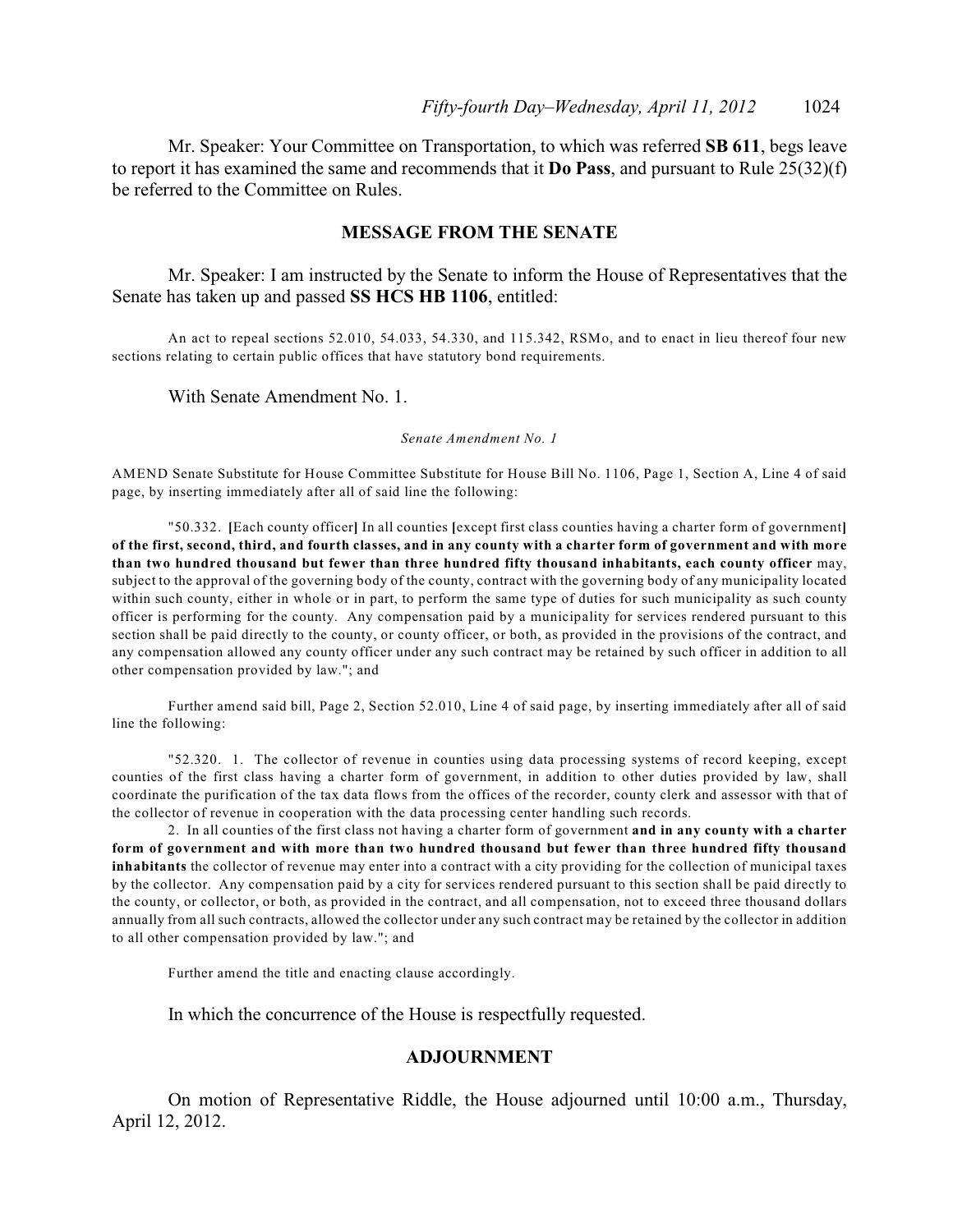### **COMMITTEE MEETINGS**

#### **CORRECTIONS**

Thursday, April 12, 2012, 8:00 AM House Hearing Room 7. Public hearing will be held: HB 1614, HB 1838 Executive session may be held on any matter referred to the committee.

DOWNSIZING STATE GOVERNMENT Thursday, April 12, 2012, 9:00 AM House Hearing Room 6. Executive session will be held: SS SCS SB 469

FISCAL REVIEW Thursday, April 12, 2012, 9:00 AM South Gallery. Executive session may be held on any matter referred to the committee. Any bills referred to the committee **CORRECTED** 

GENERAL LAWS Thursday, April 12, 2012, 9:00 AM North Gallery. Executive session may be held on any matter referred to the committee. Executive session

INSURANCE POLICY Thursday, April 12, 2012, 8:30 AM House Hearing Room 3. Public hearing will be held: HB 1745 Executive session may be held on any matter referred to the committee.

JOINT COMMITTEE ON LEGISLATIVE RESEARCH Monday, April 16, 2012, 2:30 PM House Hearing Room 2. Executive session may be held on any matter referred to the committee. Oversight Subcommittee meeting Contested Fiscal Notes: SCS HCS HB 1193, SS #2 SCS SB 710

Conference Call Numbers: Local 573-526-5504 Toll Free 866-630-9347

JOINT COMMITTEE ON PUBLIC EMPLOYEE RETIREMENT Thursday, April 19, 2012, 9:00 AM House Hearing Room 6. Executive session may be held on any matter referred to the committee.  $2<sup>nd</sup>$  Ouarter Meeting

RETIREMENT

Thursday, April 12, 2012, 9:00 AM House Hearing Room 1. Executive session will be held: HB 1543, HB 1741, HB 1857 Executive session may be held on any matter referred to the committee.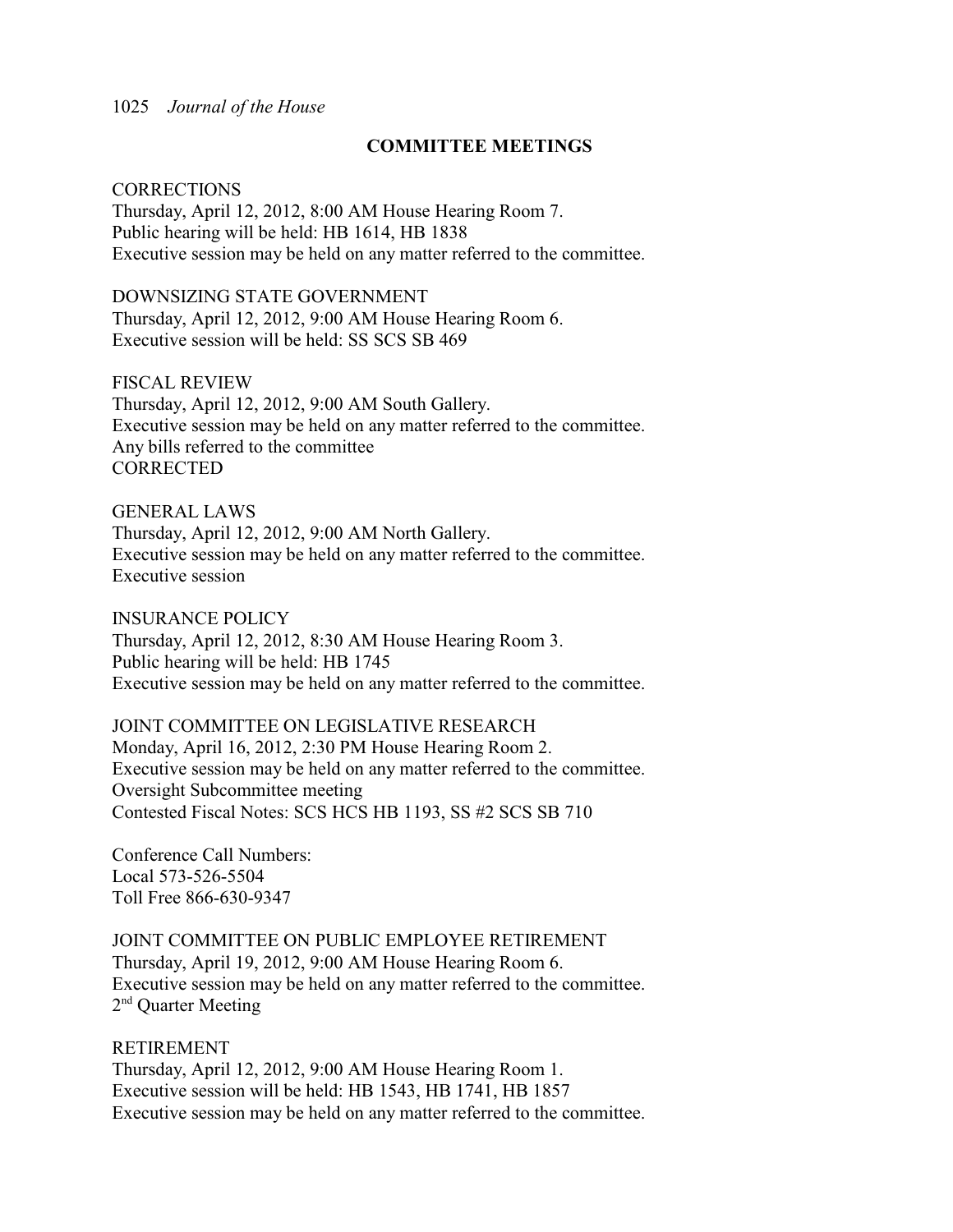RULES Thursday, April 12, 2012, 9:30 AM House Hearing Room 6. HB 1475 will have a public hearing in this committee. Any or all bills referred to this committee may be heard and/or executive action taken. **CANCELLED** 

### RULES - PURSUANT TO RULE 25(32)(F)

Thursday, April 12, 2012, 9:30 AM House Hearing Room 6. Executive session will be held: HCR 18, HCR 46, HJR 85, HCS HJR 89, HCR 49, HCS HB 1117, HCS HB 1137, HCS HB 1210, HCS HB 1049, HCS HB 1280, HCS HB 1213, HCS HB 1328, HCS#2 HB 1358, HCS HB 1397, HB 1592, HCS HB 1637, HCS HB 1639, HCS HB 1709, HCS HB1710, HCS HB 1758, HB 1779, HCS HB 1803, HCS HB 1795, HCS HB 1818, HCS HB 1966, HCS HB 2019, SS SCS SB 470, SS SCS SB 719, SCS SB 563 Executive session may be held on any or all bills referred to this committee.

TOURISM AND NATURAL RESOURCES Thursday, April 12, 2012, 9:00 AM House Hearing Room 4. Public hearing will be held: HB 1778, HB 1863, HB 1813 Executive session may be held on any matter referred to the committee.

#### TRANSPORTATION

Thursday, April 12, 2012, Upon Morning Adjournment North Gallery. Executive session may be held on any matter referred to the committee.

### WAYS AND MEANS

Thursday, April 12, 2012, 8:30 AM House Hearing Room 5. Public hearing will be held: HB 1944, HB 1954, HB 1727 Executive session may be held on any matter referred to the committee.

WORKFORCE DEVELOPMENT AND WORKPLACE SAFETY Thursday, April 12, 2012, Upon Morning Adjournment South Gallery. Executive session will be held: HB 2099 Executive session may be held on any matter referred to the committee.

### **HOUSE CALENDAR**

### FIFTY-FIFTH DAY, THURSDAY, APRIL 12, 2012

### **HOUSE BILLS FOR PERFECTION**

- 1 HCS HB 1198 Fisher
- 2 HCS HB 1275 Koenig
- 3 HCS HB 1717 Kelley (126)
- 4 HCS HB 1211 Dieckhaus
- 5 HCS HB 1364 Schieffer
- 6 HB 1534 Bahr
- 7 HB 1540 Jones (89)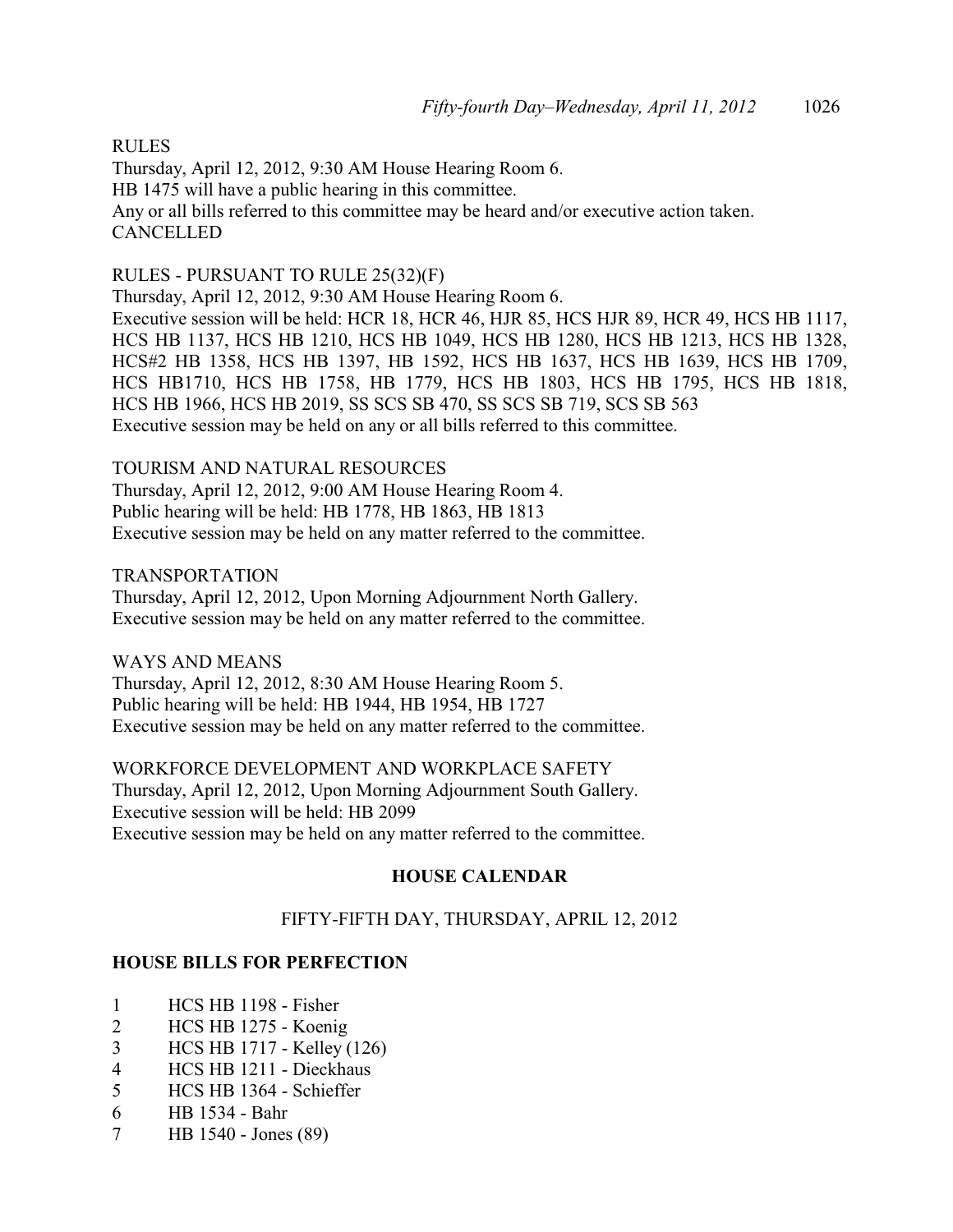- HCS HBs 1574 & 1097 Meadows
- HCS HB 1661 Hoskins
- HCS HB 1826 Fitzwater
- HCS HB 1860 Guernsey
- HB 1455 Gatschenberger
- HCS HB 1274 Koenig
- HCS#2 HB 1323 Black
- HCS HB 1342 Smith (150)
- HB 1359 Smith (150)
- HCS HB 1367 Fitzwater
- HCS HB 1476 Leara
- HCS HB 1521 Sommer
- HCS HB 1869 Dugger
- HCS HB 1890 Molendorp

### **HOUSE CONCURRENT RESOLUTIONS FOR THIRD READING**

HCS HCR 33, E.C. - Bernskoetter

### **HOUSE JOINT RESOLUTIONS FOR THIRD READING**

- HCS HJR 61 Loehner
- HCS HJR 47, (Fiscal Review 4/11/12) Dugger
- HJR 49, (Fiscal Review 4/11/12) Brattin
- HJR 71, (Fiscal Review 4/11/12) Elmer

## **HOUSE BILLS FOR THIRD READING**

- HB 1277 Long
- HCS HBs 1298 & 1180 Parkinson
- HB 1431 Hoskins
- HB 1066 McGhee
- HCS HB 1134 Scharnhorst
- HCS HB 1256 Diehl
- HCS HB 1383, E.C. Cox
- HCS HB 1444 Smith (150)
- HCS HB 1549 Richardson
- HCS HB 1458, E.C. Hinson

### **HOUSE CONCURRENT RESOLUTIONS**

HCR 6 - Rowland